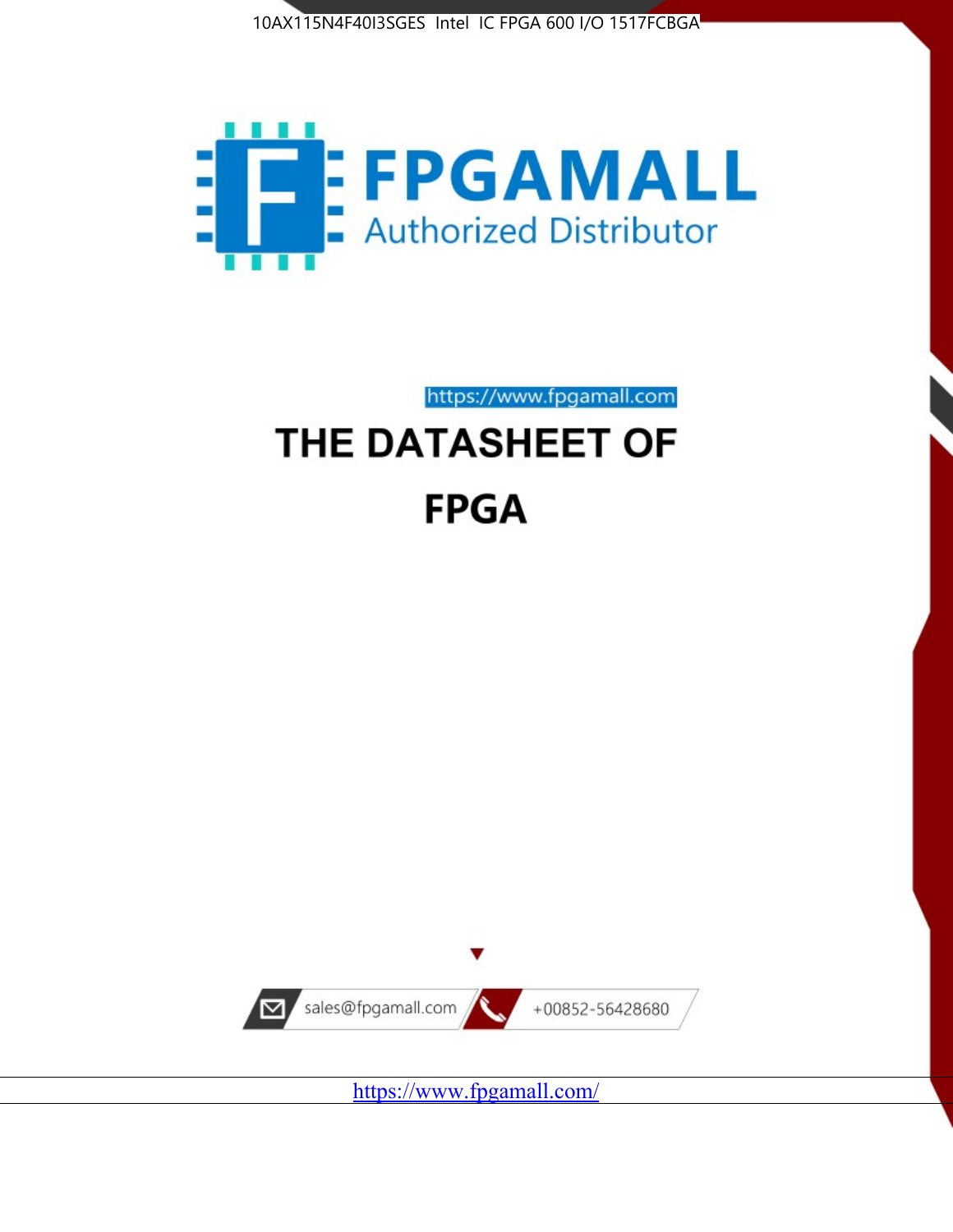10AX115N4F40I3SGES Intel IC FPGA 600 I/O 1517FCBGA



# **Intel® Arria® 10 Device Overview**



**A10-OVERVIEW | 2018.12.06** Latest document on the web: **[PDF](https://www.intel.com/content/dam/www/programmable/us/en/pdfs/literature/hb/arria-10/a10_overview.pdf)** | **[HTML](https://www.intel.com/content/www/us/en/programmable/documentation/sam1403480274650.html)**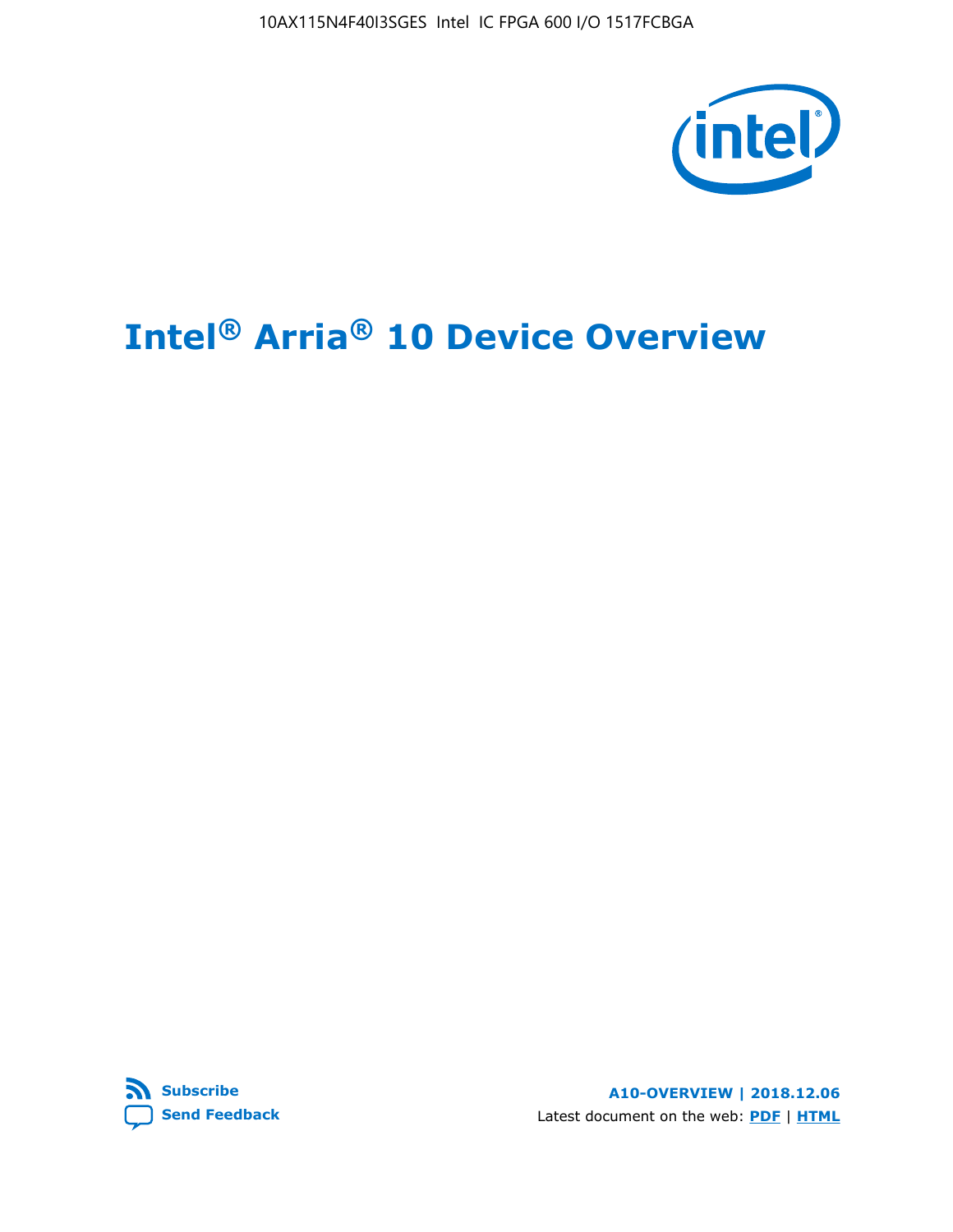

**Contents** 

# **Contents**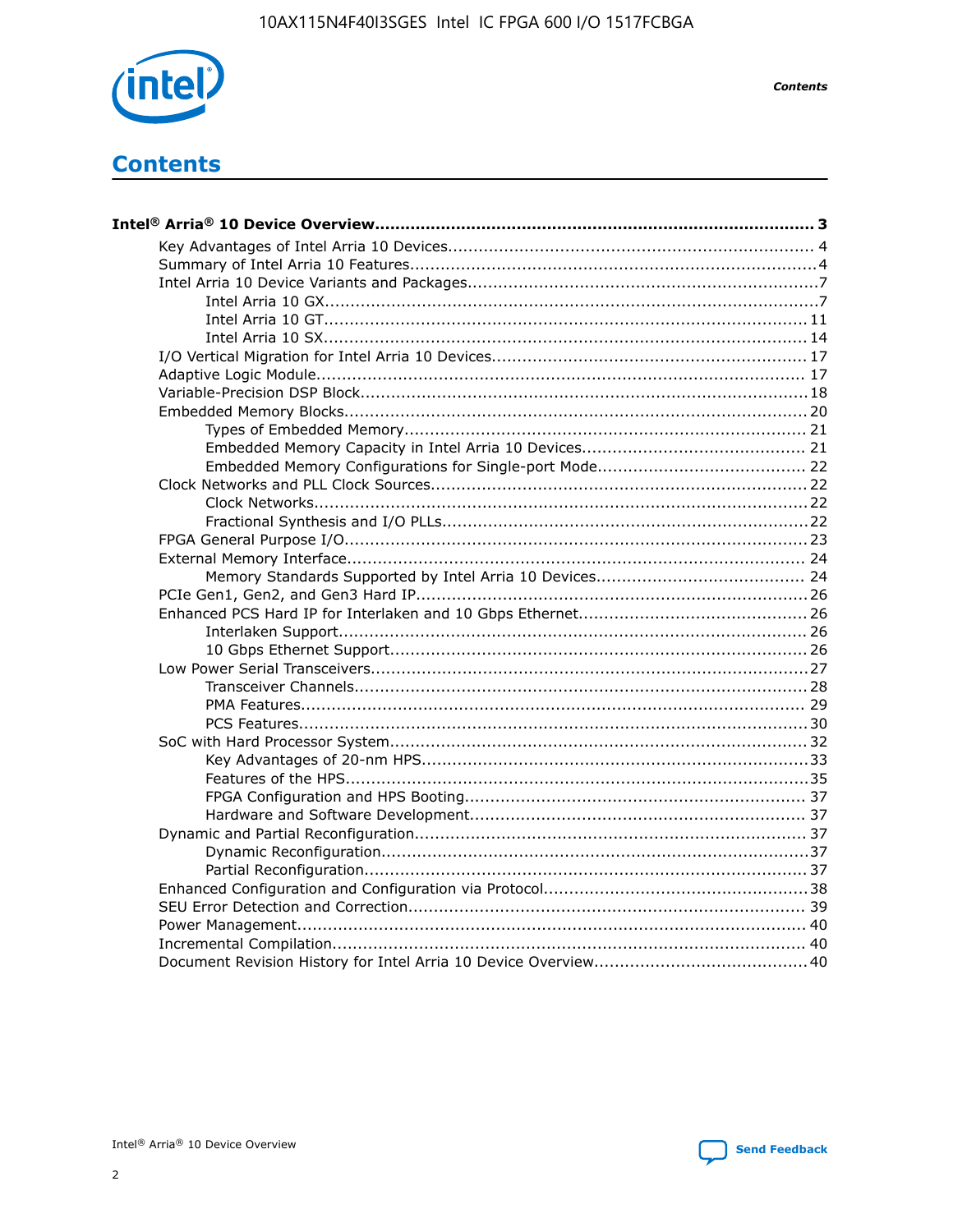**A10-OVERVIEW | 2018.12.06**

**[Send Feedback](mailto:FPGAtechdocfeedback@intel.com?subject=Feedback%20on%20Intel%20Arria%2010%20Device%20Overview%20(A10-OVERVIEW%202018.12.06)&body=We%20appreciate%20your%20feedback.%20In%20your%20comments,%20also%20specify%20the%20page%20number%20or%20paragraph.%20Thank%20you.)**



# **Intel® Arria® 10 Device Overview**

The Intel<sup>®</sup> Arria<sup>®</sup> 10 device family consists of high-performance and power-efficient 20 nm mid-range FPGAs and SoCs.

Intel Arria 10 device family delivers:

- Higher performance than the previous generation of mid-range and high-end FPGAs.
- Power efficiency attained through a comprehensive set of power-saving technologies.

The Intel Arria 10 devices are ideal for high performance, power-sensitive, midrange applications in diverse markets.

| <b>Market</b>         | <b>Applications</b>                                                                                               |
|-----------------------|-------------------------------------------------------------------------------------------------------------------|
| Wireless              | Channel and switch cards in remote radio heads<br>٠<br>Mobile backhaul<br>٠                                       |
| Wireline              | 40G/100G muxponders and transponders<br>٠<br>100G line cards<br>٠<br><b>Bridging</b><br>٠<br>Aggregation<br>٠     |
| <b>Broadcast</b>      | Studio switches<br>٠<br>Servers and transport<br>٠<br>Videoconferencing<br>٠<br>Professional audio and video<br>٠ |
| Computing and Storage | Flash cache<br>٠<br>Cloud computing servers<br>٠<br>Server acceleration<br>٠                                      |
| Medical               | Diagnostic scanners<br>٠<br>Diagnostic imaging<br>٠                                                               |
| Military              | Missile guidance and control<br>٠<br>Radar<br>٠<br>Electronic warfare<br>٠<br>Secure communications<br>٠          |

#### **Table 1. Sample Markets and Ideal Applications for Intel Arria 10 Devices**

#### **Related Information**

- [Intel Arria 10 Device Handbook: Known Issues](http://www.altera.com/support/kdb/solutions/rd07302013_646.html) Lists the planned updates to the *Intel Arria 10 Device Handbook* chapters.
- [Intel Arria 10 GX/GT Device Errata and Design Recommendations](https://www.intel.com/content/www/us/en/programmable/documentation/agz1493851706374.html#yqz1494433888646)
- [Intel Arria 10 SX Device Errata and Design Recommendations](https://www.intel.com/content/www/us/en/programmable/documentation/cru1462832385668.html#cru1462832558642)

Intel Corporation. All rights reserved. Intel, the Intel logo, Altera, Arria, Cyclone, Enpirion, MAX, Nios, Quartus and Stratix words and logos are trademarks of Intel Corporation or its subsidiaries in the U.S. and/or other countries. Intel warrants performance of its FPGA and semiconductor products to current specifications in accordance with Intel's standard warranty, but reserves the right to make changes to any products and services at any time without notice. Intel assumes no responsibility or liability arising out of the application or use of any information, product, or service described herein except as expressly agreed to in writing by Intel. Intel customers are advised to obtain the latest version of device specifications before relying on any published information and before placing orders for products or services. \*Other names and brands may be claimed as the property of others.

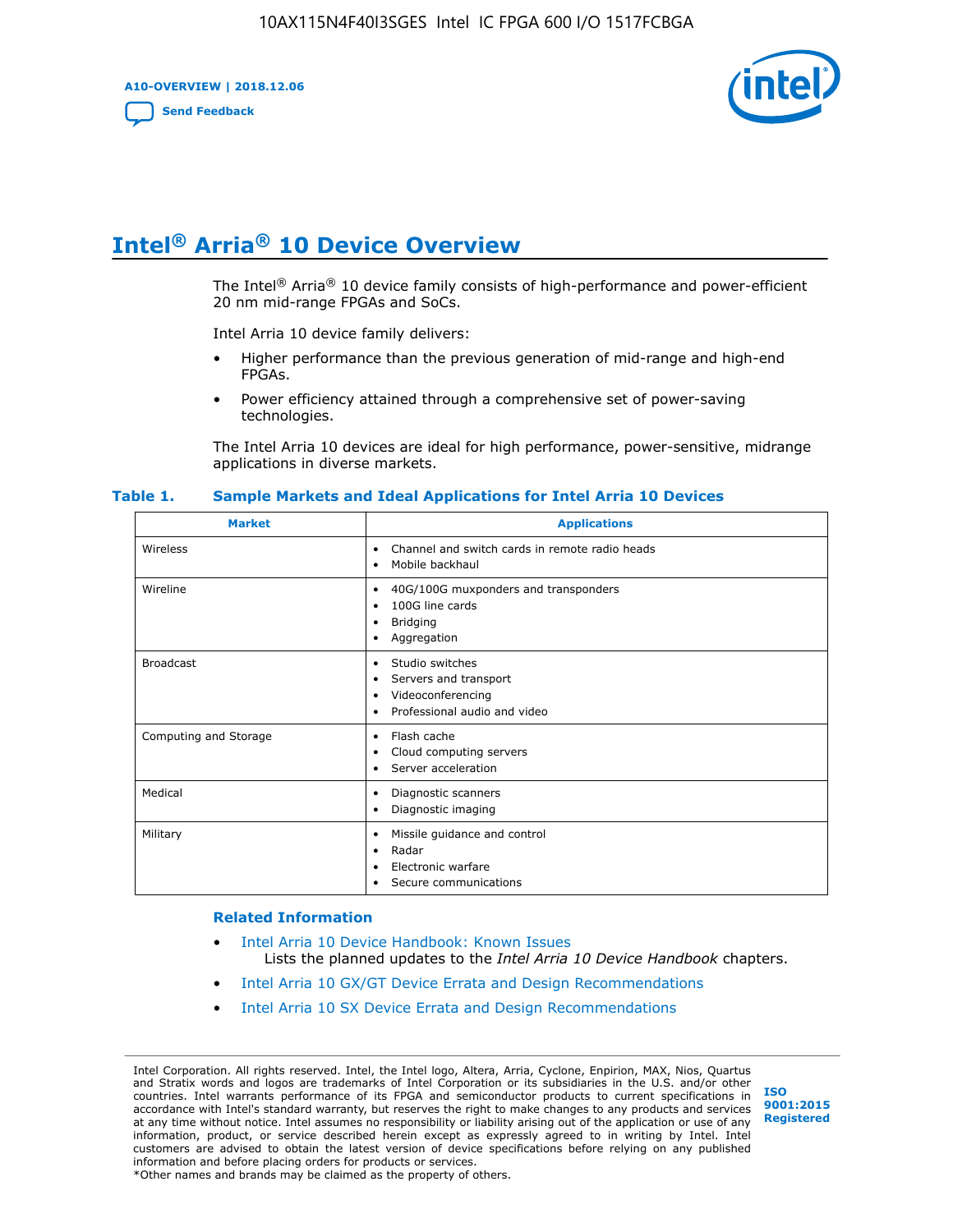

# **Key Advantages of Intel Arria 10 Devices**

# **Table 2. Key Advantages of the Intel Arria 10 Device Family**

| <b>Advantage</b>                                                                                          | <b>Supporting Feature</b>                                                                                                                                                                                                                                                                                                     |
|-----------------------------------------------------------------------------------------------------------|-------------------------------------------------------------------------------------------------------------------------------------------------------------------------------------------------------------------------------------------------------------------------------------------------------------------------------|
| Enhanced core architecture                                                                                | Built on TSMC's 20 nm process technology<br>٠<br>60% higher performance than the previous generation of mid-range FPGAs<br>٠<br>15% higher performance than the fastest previous-generation FPGA<br>٠                                                                                                                         |
| High-bandwidth integrated<br>transceivers                                                                 | Short-reach rates up to 25.8 Gigabits per second (Gbps)<br>٠<br>Backplane capability up to 12.5 Gbps<br>٠<br>Integrated 10GBASE-KR and 40GBASE-KR4 Forward Error Correction (FEC)<br>٠                                                                                                                                        |
| Improved logic integration and<br>hard IP blocks                                                          | 8-input adaptive logic module (ALM)<br>٠<br>Up to 65.6 megabits (Mb) of embedded memory<br>٠<br>Variable-precision digital signal processing (DSP) blocks<br>Fractional synthesis phase-locked loops (PLLs)<br>٠<br>Hard PCI Express Gen3 IP blocks<br>Hard memory controllers and PHY up to 2,400 Megabits per second (Mbps) |
| Second generation hard<br>processor system (HPS) with<br>integrated ARM* Cortex*-A9*<br>MPCore* processor | Tight integration of a dual-core ARM Cortex-A9 MPCore processor, hard IP, and an<br>٠<br>FPGA in a single Intel Arria 10 system-on-a-chip (SoC)<br>Supports over 128 Gbps peak bandwidth with integrated data coherency between<br>$\bullet$<br>the processor and the FPGA fabric                                             |
| Advanced power savings                                                                                    | Comprehensive set of advanced power saving features<br>٠<br>Power-optimized MultiTrack routing and core architecture<br>٠<br>Up to 40% lower power compared to previous generation of mid-range FPGAs<br>٠<br>Up to 60% lower power compared to previous generation of high-end FPGAs                                         |

# **Summary of Intel Arria 10 Features**

## **Table 3. Summary of Features for Intel Arria 10 Devices**

| <b>Feature</b>                  | <b>Description</b>                                                                                                                                                                                                                                                                                                                                                                                           |
|---------------------------------|--------------------------------------------------------------------------------------------------------------------------------------------------------------------------------------------------------------------------------------------------------------------------------------------------------------------------------------------------------------------------------------------------------------|
| Technology                      | TSMC's 20-nm SoC process technology<br>Allows operation at a lower $V_{\text{CC}}$ level of 0.82 V instead of the 0.9 V standard $V_{\text{CC}}$ core voltage                                                                                                                                                                                                                                                |
| Packaging                       | 1.0 mm ball-pitch Fineline BGA packaging<br>٠<br>0.8 mm ball-pitch Ultra Fineline BGA packaging<br>Multiple devices with identical package footprints for seamless migration between different<br><b>FPGA</b> densities<br>Devices with compatible package footprints allow migration to next generation high-end<br>Stratix <sup>®</sup> 10 devices<br>RoHS, leaded $(1)$ , and lead-free (Pb-free) options |
| High-performance<br>FPGA fabric | Enhanced 8-input ALM with four registers<br>Improved multi-track routing architecture to reduce congestion and improve compilation time<br>Hierarchical core clocking architecture<br>Fine-grained partial reconfiguration                                                                                                                                                                                   |
| Internal memory<br>blocks       | M20K-20-Kb memory blocks with hard error correction code (ECC)<br>Memory logic array block (MLAB)-640-bit memory                                                                                                                                                                                                                                                                                             |
|                                 | continued                                                                                                                                                                                                                                                                                                                                                                                                    |



<sup>(1)</sup> Contact Intel for availability.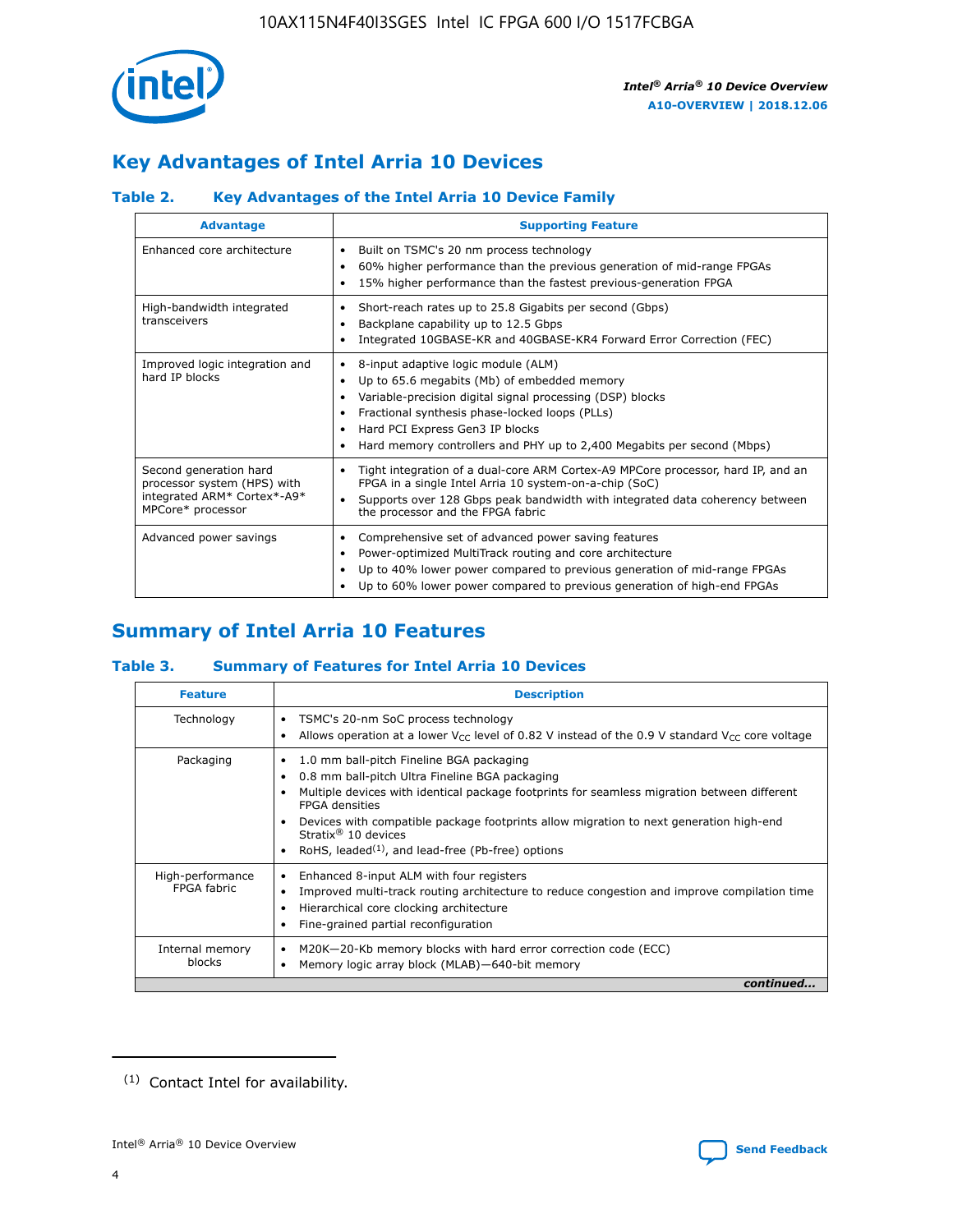$\mathsf{r}$ 



| <b>Feature</b>                         |                                                                                                                | <b>Description</b>                                                                                                                                                                                                                                                                                                                                                                                                                                                                                                                                                                                                                                                                                                                                                                                                                          |
|----------------------------------------|----------------------------------------------------------------------------------------------------------------|---------------------------------------------------------------------------------------------------------------------------------------------------------------------------------------------------------------------------------------------------------------------------------------------------------------------------------------------------------------------------------------------------------------------------------------------------------------------------------------------------------------------------------------------------------------------------------------------------------------------------------------------------------------------------------------------------------------------------------------------------------------------------------------------------------------------------------------------|
| Embedded Hard IP<br>blocks             | Variable-precision DSP                                                                                         | Native support for signal processing precision levels from $18 \times 19$ to<br>$\bullet$<br>54 x 54<br>Native support for 27 x 27 multiplier mode<br>64-bit accumulator and cascade for systolic finite impulse responses<br>(FIRs)<br>Internal coefficient memory banks<br>٠<br>Preadder/subtractor for improved efficiency<br>Additional pipeline register to increase performance and reduce<br>power<br>Supports floating point arithmetic:<br>- Perform multiplication, addition, subtraction, multiply-add,<br>multiply-subtract, and complex multiplication.<br>- Supports multiplication with accumulation capability, cascade<br>summation, and cascade subtraction capability.<br>- Dynamic accumulator reset control.<br>- Support direct vector dot and complex multiplication chaining<br>multiply floating point DSP blocks. |
|                                        | Memory controller                                                                                              | DDR4, DDR3, and DDR3L                                                                                                                                                                                                                                                                                                                                                                                                                                                                                                                                                                                                                                                                                                                                                                                                                       |
|                                        | PCI Express*                                                                                                   | PCI Express (PCIe*) Gen3 (x1, x2, x4, or x8), Gen2 (x1, x2, x4, or x8)<br>and Gen1 (x1, x2, x4, or x8) hard IP with complete protocol stack,<br>endpoint, and root port                                                                                                                                                                                                                                                                                                                                                                                                                                                                                                                                                                                                                                                                     |
|                                        | Transceiver I/O                                                                                                | 10GBASE-KR/40GBASE-KR4 Forward Error Correction (FEC)<br>PCS hard IPs that support:<br>- 10-Gbps Ethernet (10GbE)<br>- PCIe PIPE interface<br>- Interlaken<br>- Gbps Ethernet (GbE)<br>- Common Public Radio Interface (CPRI) with deterministic latency<br>support<br>- Gigabit-capable passive optical network (GPON) with fast lock-<br>time support<br>13.5G JESD204b<br>$\bullet$<br>8B/10B, 64B/66B, 64B/67B encoders and decoders<br>Custom mode support for proprietary protocols                                                                                                                                                                                                                                                                                                                                                   |
| Core clock networks                    | $\bullet$<br>$\bullet$                                                                                         | Up to 800 MHz fabric clocking, depending on the application:<br>- 667 MHz external memory interface clocking with 2,400 Mbps DDR4 interface<br>- 800 MHz LVDS interface clocking with 1,600 Mbps LVDS interface<br>Global, regional, and peripheral clock networks<br>Clock networks that are not used can be gated to reduce dynamic power                                                                                                                                                                                                                                                                                                                                                                                                                                                                                                 |
| Phase-locked loops<br>(PLLs)           | High-resolution fractional synthesis PLLs:<br>$\bullet$<br>Integer PLLs:<br>- Adjacent to general purpose I/Os | - Precision clock synthesis, clock delay compensation, and zero delay buffering (ZDB)<br>- Support integer mode and fractional mode<br>- Fractional mode support with third-order delta-sigma modulation<br>- Support external memory and LVDS interfaces                                                                                                                                                                                                                                                                                                                                                                                                                                                                                                                                                                                   |
| FPGA General-purpose<br>$I/Os$ (GPIOs) | On-chip termination (OCT)<br>$\bullet$                                                                         | 1.6 Gbps LVDS-every pair can be configured as receiver or transmitter<br>1.2 V to 3.0 V single-ended LVTTL/LVCMOS interfacing                                                                                                                                                                                                                                                                                                                                                                                                                                                                                                                                                                                                                                                                                                               |
| <b>External Memory</b><br>Interface    |                                                                                                                | Hard memory controller- DDR4, DDR3, and DDR3L support<br>$-$ DDR4 $-$ speeds up to 1,200 MHz/2,400 Mbps<br>- DDR3-speeds up to 1,067 MHz/2,133 Mbps<br>Soft memory controller—provides support for RLDRAM $3^{(2)}$ , QDR IV $(2^2)$ , and QDR II+<br>continued                                                                                                                                                                                                                                                                                                                                                                                                                                                                                                                                                                             |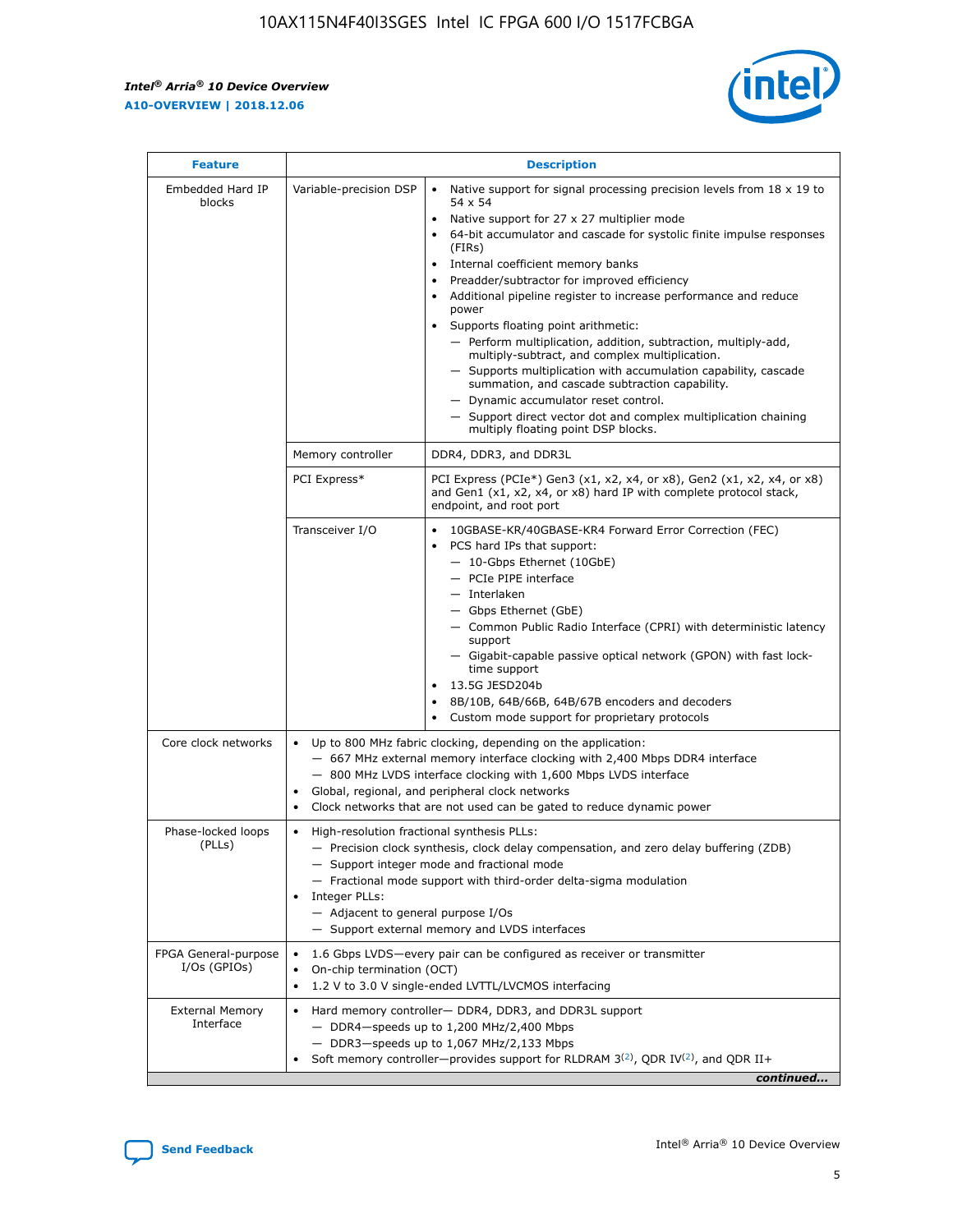

| <b>Feature</b>                                    | <b>Description</b>                                                                                                                                                                                                                                                                                                                                                                                                                                                                                                                                                                                                                             |  |  |  |  |  |  |  |  |
|---------------------------------------------------|------------------------------------------------------------------------------------------------------------------------------------------------------------------------------------------------------------------------------------------------------------------------------------------------------------------------------------------------------------------------------------------------------------------------------------------------------------------------------------------------------------------------------------------------------------------------------------------------------------------------------------------------|--|--|--|--|--|--|--|--|
| Low-power serial<br>transceivers                  | • Continuous operating range:<br>- Intel Arria 10 GX-1 Gbps to 17.4 Gbps<br>- Intel Arria 10 GT-1 Gbps to 25.8 Gbps<br>Backplane support:<br>$-$ Intel Arria 10 GX-up to 12.5<br>$-$ Intel Arria 10 GT-up to 12.5<br>Extended range down to 125 Mbps with oversampling<br>ATX transmit PLLs with user-configurable fractional synthesis capability<br>• Electronic Dispersion Compensation (EDC) support for XFP, SFP+, QSFP, and CFP optical<br>module<br>• Adaptive linear and decision feedback equalization<br>Transmitter pre-emphasis and de-emphasis<br>$\bullet$<br>Dynamic partial reconfiguration of individual transceiver channels |  |  |  |  |  |  |  |  |
| <b>HPS</b><br>(Intel Arria 10 SX<br>devices only) | Processor and system<br>Dual-core ARM Cortex-A9 MPCore processor-1.2 GHz CPU with<br>$\bullet$<br>1.5 GHz overdrive capability<br>256 KB on-chip RAM and 64 KB on-chip ROM<br>$\bullet$<br>System peripherals-general-purpose timers, watchdog timers, direct<br>memory access (DMA) controller, FPGA configuration manager, and<br>clock and reset managers<br>• Security features—anti-tamper, secure boot, Advanced Encryption<br>Standard (AES) and authentication (SHA)<br>ARM CoreSight* JTAG debug access port, trace port, and on-chip<br>trace storage                                                                                |  |  |  |  |  |  |  |  |
|                                                   | <b>External interfaces</b><br>Hard memory interface—Hard memory controller (2,400 Mbps DDR4,<br>$\bullet$<br>and 2,133 Mbps DDR3), Quad serial peripheral interface (QSPI) flash<br>controller, NAND flash controller, direct memory access (DMA)<br>controller, Secure Digital/MultiMediaCard (SD/MMC) controller<br>Communication interface-10/100/1000 Ethernet media access<br>control (MAC), USB On-The-GO (OTG) controllers, I <sup>2</sup> C controllers,<br>UART 16550, serial peripheral interface (SPI), and up to 62<br>HPS GPIO interfaces (48 direct-share I/Os)                                                                  |  |  |  |  |  |  |  |  |
|                                                   | High-performance ARM AMBA* AXI bus bridges that support<br>Interconnects to core<br>$\bullet$<br>simultaneous read and write<br>HPS-FPGA bridges—include the FPGA-to-HPS, HPS-to-FPGA, and<br>$\bullet$<br>lightweight HPS-to-FPGA bridges that allow the FPGA fabric to issue<br>transactions to slaves in the HPS, and vice versa<br>Configuration bridge that allows HPS configuration manager to<br>configure the core logic via dedicated 32-bit configuration port<br>FPGA-to-HPS SDRAM controller bridge-provides configuration<br>interfaces for the multiport front end (MPFE) of the HPS SDRAM<br>controller                         |  |  |  |  |  |  |  |  |
| Configuration                                     | Tamper protection—comprehensive design protection to protect your valuable IP investments<br>Enhanced 256-bit advanced encryption standard (AES) design security with authentication<br>$\bullet$<br>Configuration via protocol (CvP) using PCIe Gen1, Gen2, or Gen3<br>continued                                                                                                                                                                                                                                                                                                                                                              |  |  |  |  |  |  |  |  |

<sup>(2)</sup> Intel Arria 10 devices support this external memory interface using hard PHY with soft memory controller.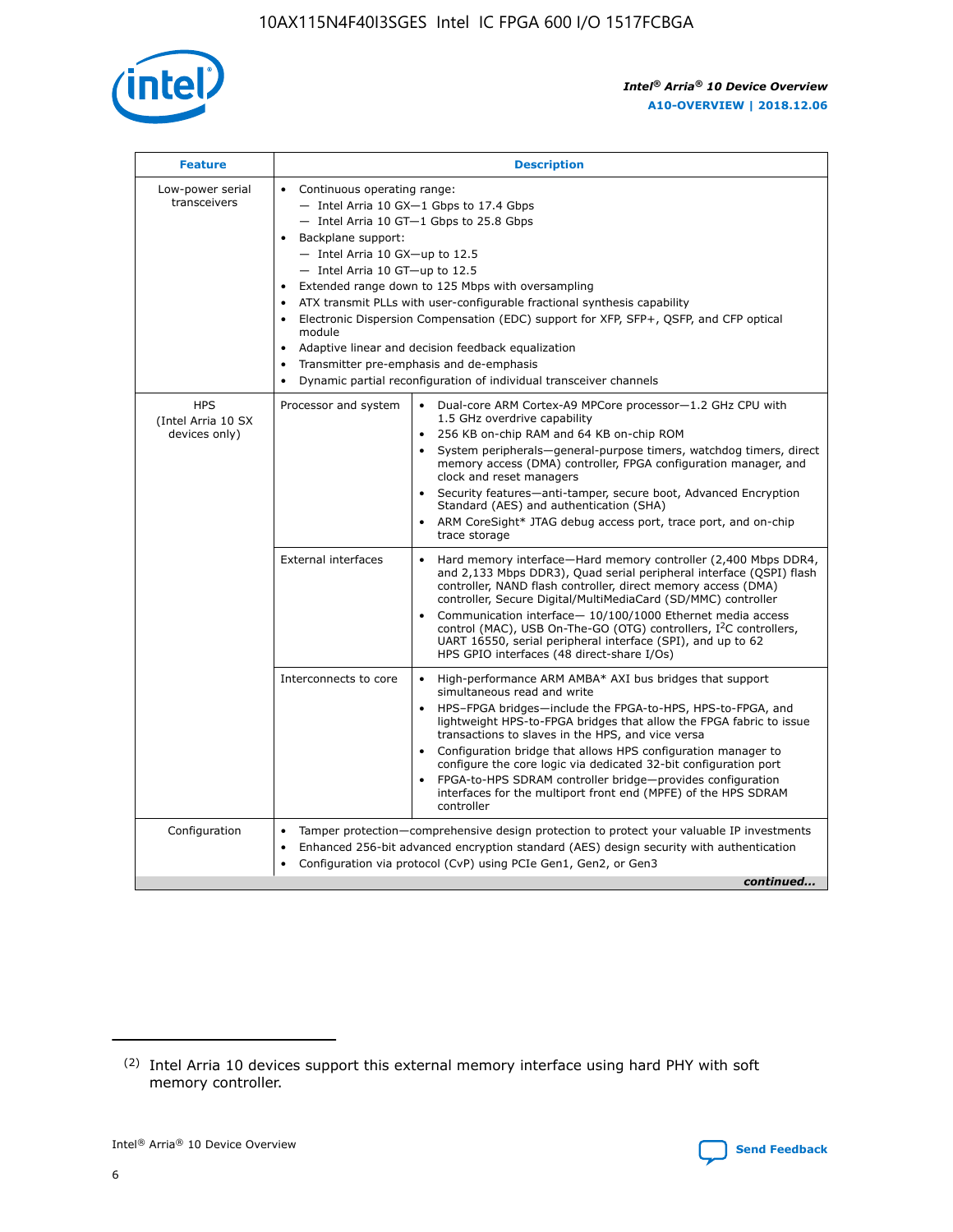

| <b>Feature</b>     | <b>Description</b>                                                                                                                                                                                                    |
|--------------------|-----------------------------------------------------------------------------------------------------------------------------------------------------------------------------------------------------------------------|
|                    | Dynamic reconfiguration of the transceivers and PLLs<br>Fine-grained partial reconfiguration of the core fabric<br>Active Serial x4 Interface                                                                         |
| Power management   | SmartVID<br>Low static power device options<br>Programmable Power Technology<br>Intel Quartus <sup>®</sup> Prime integrated power analysis                                                                            |
| Software and tools | Intel Quartus Prime design suite<br>Transceiver toolkit<br>٠<br>Platform Designer system integration tool<br>DSP Builder for Intel FPGAs<br>OpenCL <sup>™</sup> support<br>Intel SoC FPGA Embedded Design Suite (EDS) |

## **Related Information**

[Intel Arria 10 Transceiver PHY Overview](https://www.intel.com/content/www/us/en/programmable/documentation/nik1398707230472.html#nik1398706768037) Provides details on Intel Arria 10 transceivers.

# **Intel Arria 10 Device Variants and Packages**

#### **Table 4. Device Variants for the Intel Arria 10 Device Family**

| <b>Variant</b>    | <b>Description</b>                                                                                                                                                                                                     |
|-------------------|------------------------------------------------------------------------------------------------------------------------------------------------------------------------------------------------------------------------|
| Intel Arria 10 GX | FPGA featuring 17.4 Gbps transceivers for short reach applications with 12.5 backplane driving<br>capability.                                                                                                          |
| Intel Arria 10 GT | FPGA featuring:<br>17.4 Gbps transceivers for short reach applications with 12.5 backplane driving capability.<br>25.8 Gbps transceivers for supporting CAUI-4 and CEI-25G applications with CFP2 and CFP4<br>modules. |
| Intel Arria 10 SX | SoC integrating ARM-based HPS and FPGA featuring 17.4 Gbps transceivers for short reach<br>applications with 12.5 backplane driving capability.                                                                        |

# **Intel Arria 10 GX**

This section provides the available options, maximum resource counts, and package plan for the Intel Arria 10 GX devices.

The information in this section is correct at the time of publication. For the latest information and to get more details, refer to the Intel FPGA Product Selector.

#### **Related Information**

#### [Intel FPGA Product Selector](http://www.altera.com/products/selector/psg-selector.html) Provides the latest information on Intel products.

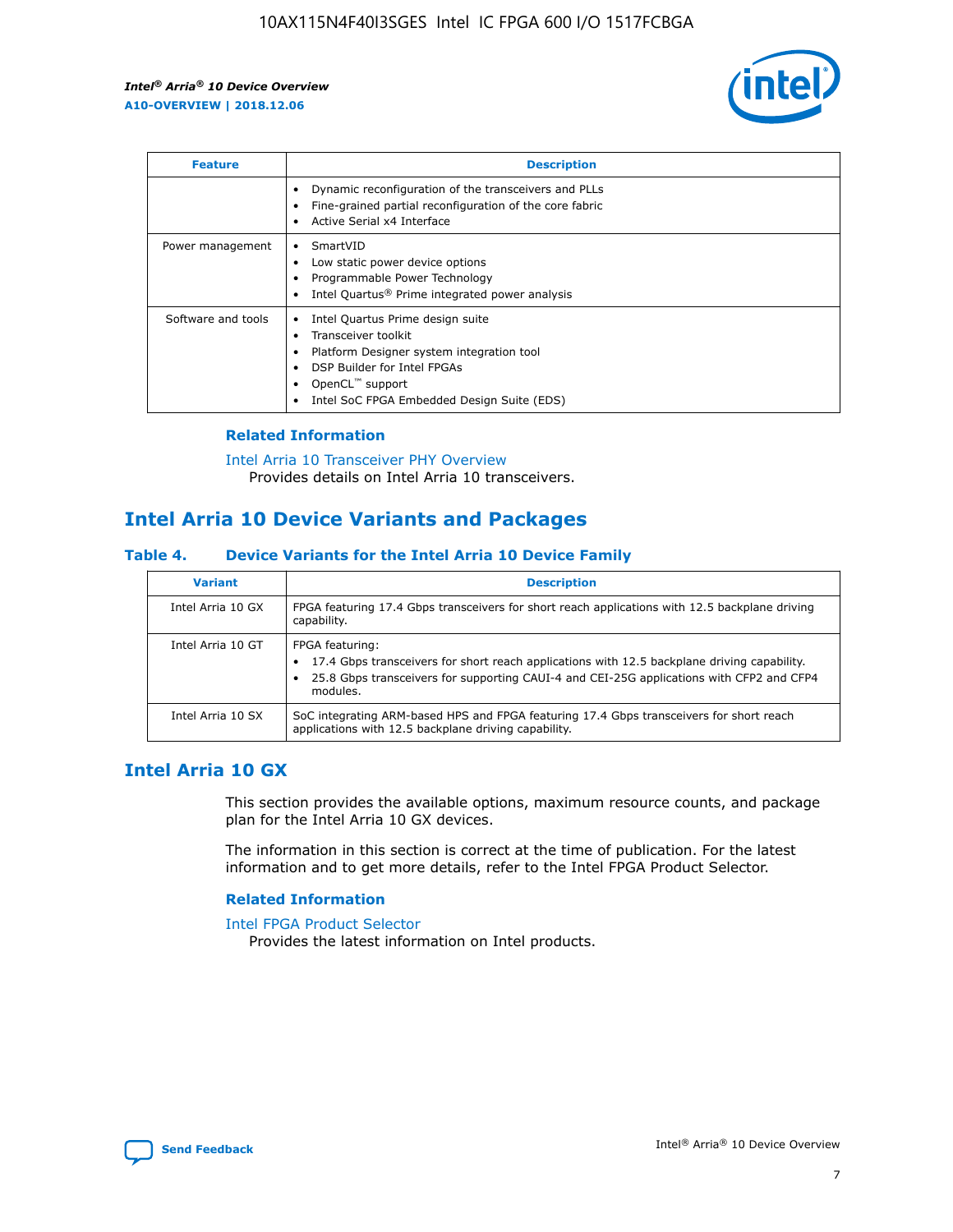

# **Available Options**





#### **Related Information**

[Transceiver Performance for Intel Arria 10 GX/SX Devices](https://www.intel.com/content/www/us/en/programmable/documentation/mcn1413182292568.html#mcn1413213965502) Provides more information about the transceiver speed grade.

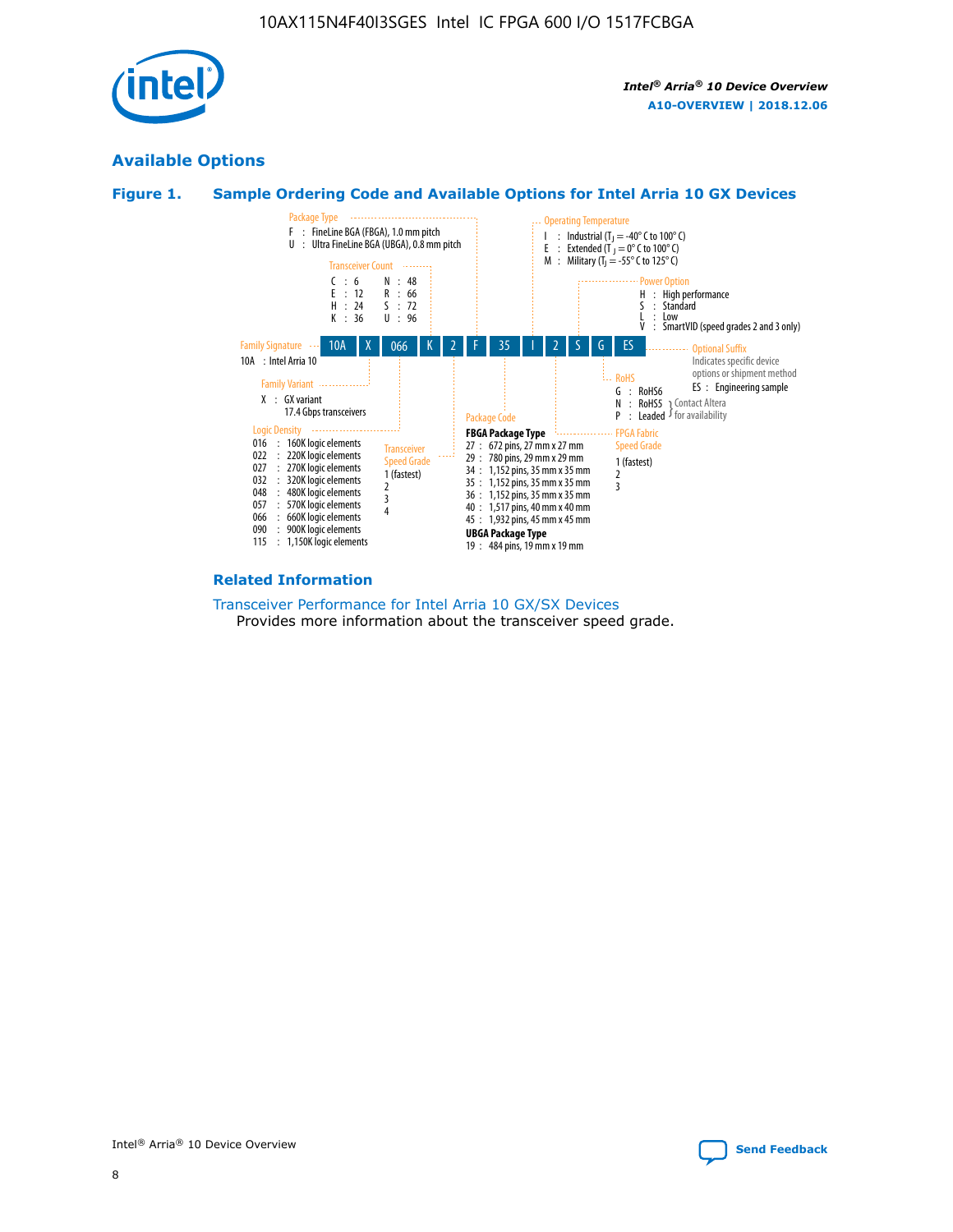

## **Maximum Resources**

#### **Table 5. Maximum Resource Counts for Intel Arria 10 GX Devices (GX 160, GX 220, GX 270, GX 320, and GX 480)**

| <b>Resource</b>              |                         | <b>Product Line</b> |                                                 |                    |                |                |  |  |  |
|------------------------------|-------------------------|---------------------|-------------------------------------------------|--------------------|----------------|----------------|--|--|--|
|                              |                         | <b>GX 160</b>       | <b>GX 220</b><br><b>GX 270</b><br><b>GX 320</b> |                    |                | <b>GX 480</b>  |  |  |  |
| Logic Elements (LE) (K)      |                         | 160                 | 220<br>320<br>270                               |                    |                | 480            |  |  |  |
| <b>ALM</b>                   |                         | 61,510              | 80,330                                          | 101,620            | 119,900        | 183,590        |  |  |  |
| Register                     |                         | 246,040             | 321,320                                         | 406,480<br>479,600 |                | 734,360        |  |  |  |
| Memory (Kb)                  | M <sub>20</sub> K       | 8,800               | 11,740                                          | 15,000             | 17,820         | 28,620         |  |  |  |
|                              | <b>MLAB</b>             | 1,050               | 1,690<br>2,452<br>2,727                         |                    |                | 4,164          |  |  |  |
| Variable-precision DSP Block |                         | 156                 | 192                                             | 985<br>830         |                | 1,368          |  |  |  |
| 18 x 19 Multiplier           |                         | 312                 | 384                                             | 1,660<br>1,970     |                | 2,736          |  |  |  |
| PLL                          | Fractional<br>Synthesis | 6                   | 6                                               | 8                  | 8              | 12             |  |  |  |
|                              | I/O                     | 6                   | 6                                               | 8                  | 8              | 12             |  |  |  |
| 17.4 Gbps Transceiver        |                         | 12                  | 12                                              | 24                 | 24             | 36             |  |  |  |
| GPIO <sup>(3)</sup>          |                         | 288                 | 288                                             | 384                | 384            | 492            |  |  |  |
| LVDS Pair $(4)$              |                         | 120                 | 120                                             | 168                | 168            | 222            |  |  |  |
| PCIe Hard IP Block           |                         | $\mathbf{1}$        | 1                                               | $\overline{2}$     | $\overline{2}$ | $\overline{2}$ |  |  |  |
| Hard Memory Controller       |                         | 6                   | 6                                               | 8                  | 8              |                |  |  |  |

<sup>(4)</sup> Each LVDS I/O pair can be used as differential input or output.



<sup>(3)</sup> The number of GPIOs does not include transceiver I/Os. In the Intel Quartus Prime software, the number of user I/Os includes transceiver I/Os.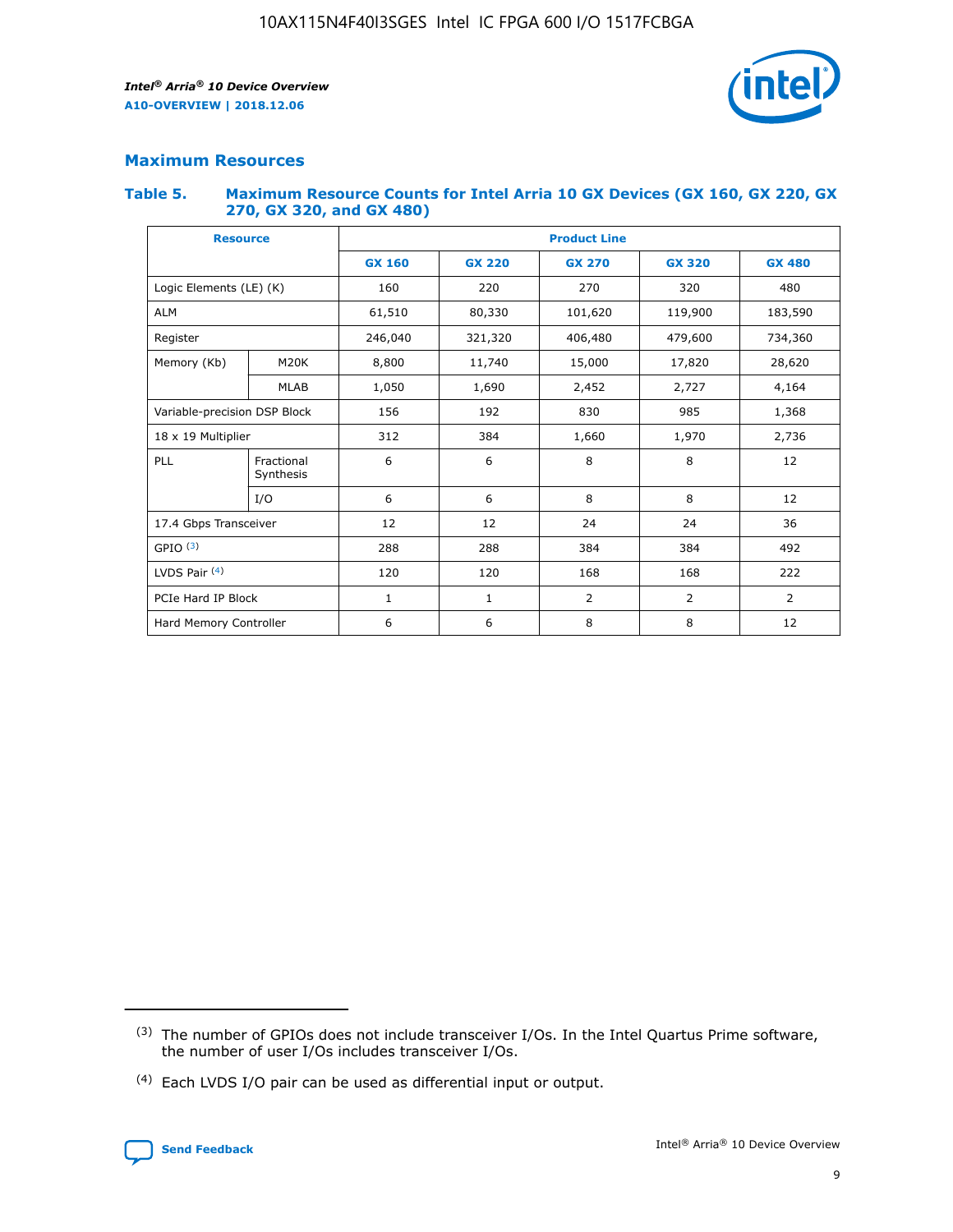

## **Table 6. Maximum Resource Counts for Intel Arria 10 GX Devices (GX 570, GX 660, GX 900, and GX 1150)**

|                              | <b>Resource</b>         | <b>Product Line</b> |                |                |                |  |  |  |
|------------------------------|-------------------------|---------------------|----------------|----------------|----------------|--|--|--|
|                              |                         | <b>GX 570</b>       | <b>GX 660</b>  | <b>GX 900</b>  | <b>GX 1150</b> |  |  |  |
| Logic Elements (LE) (K)      |                         | 570                 | 660            | 900            | 1,150          |  |  |  |
| <b>ALM</b>                   |                         | 217,080             | 251,680        | 339,620        | 427,200        |  |  |  |
| Register                     |                         | 868,320             | 1,006,720      |                | 1,708,800      |  |  |  |
| Memory (Kb)                  | M <sub>20</sub> K       | 36,000              | 42,620         | 48,460         | 54,260         |  |  |  |
|                              | <b>MLAB</b>             | 5,096               | 5,788          | 9,386          | 12,984         |  |  |  |
| Variable-precision DSP Block |                         | 1,523               | 1,687          | 1,518          | 1,518          |  |  |  |
| 18 x 19 Multiplier           |                         | 3,046               | 3,374<br>3,036 |                | 3,036          |  |  |  |
| PLL                          | Fractional<br>Synthesis | 16                  | 16             | 32             | 32             |  |  |  |
|                              | I/O                     | 16                  | 16             | 16             | 16             |  |  |  |
| 17.4 Gbps Transceiver        |                         | 48                  | 48             | 96             | 96             |  |  |  |
| GPIO <sup>(3)</sup>          |                         | 696                 | 696            | 768            | 768            |  |  |  |
| LVDS Pair $(4)$              |                         | 324                 | 324            | 384            | 384            |  |  |  |
| PCIe Hard IP Block           |                         | $\overline{2}$      | $\overline{2}$ | $\overline{4}$ | 4              |  |  |  |
| Hard Memory Controller       |                         | 16                  | 16             | 16             | 16             |  |  |  |

# **Package Plan**

## **Table 7. Package Plan for Intel Arria 10 GX Devices (U19, F27, and F29)**

Refer to I/O and High Speed I/O in Intel Arria 10 Devices chapter for the number of 3 V I/O, LVDS I/O, and LVDS channels in each device package.

| <b>Product Line</b> | U <sub>19</sub><br>$(19 \text{ mm} \times 19 \text{ mm})$<br>484-pin UBGA) |          |             |         | <b>F27</b><br>(27 mm × 27 mm,<br>672-pin FBGA) |             | <b>F29</b><br>(29 mm × 29 mm,<br>780-pin FBGA) |          |             |  |
|---------------------|----------------------------------------------------------------------------|----------|-------------|---------|------------------------------------------------|-------------|------------------------------------------------|----------|-------------|--|
|                     | 3 V I/O                                                                    | LVDS I/O | <b>XCVR</b> | 3 V I/O | LVDS I/O                                       | <b>XCVR</b> | 3 V I/O                                        | LVDS I/O | <b>XCVR</b> |  |
| GX 160              | 48                                                                         | 192      | 6           | 48      | 192                                            | 12          | 48                                             | 240      | 12          |  |
| GX 220              | 48                                                                         | 192      | 6           | 48      | 192                                            | 12          | 48                                             | 240      | 12          |  |
| GX 270              |                                                                            |          |             | 48      | 192                                            | 12          | 48                                             | 312      | 12          |  |
| GX 320              |                                                                            |          |             | 48      | 192                                            | 12          | 48                                             | 312      | 12          |  |
| GX 480              |                                                                            |          |             |         |                                                |             | 48                                             | 312      | 12          |  |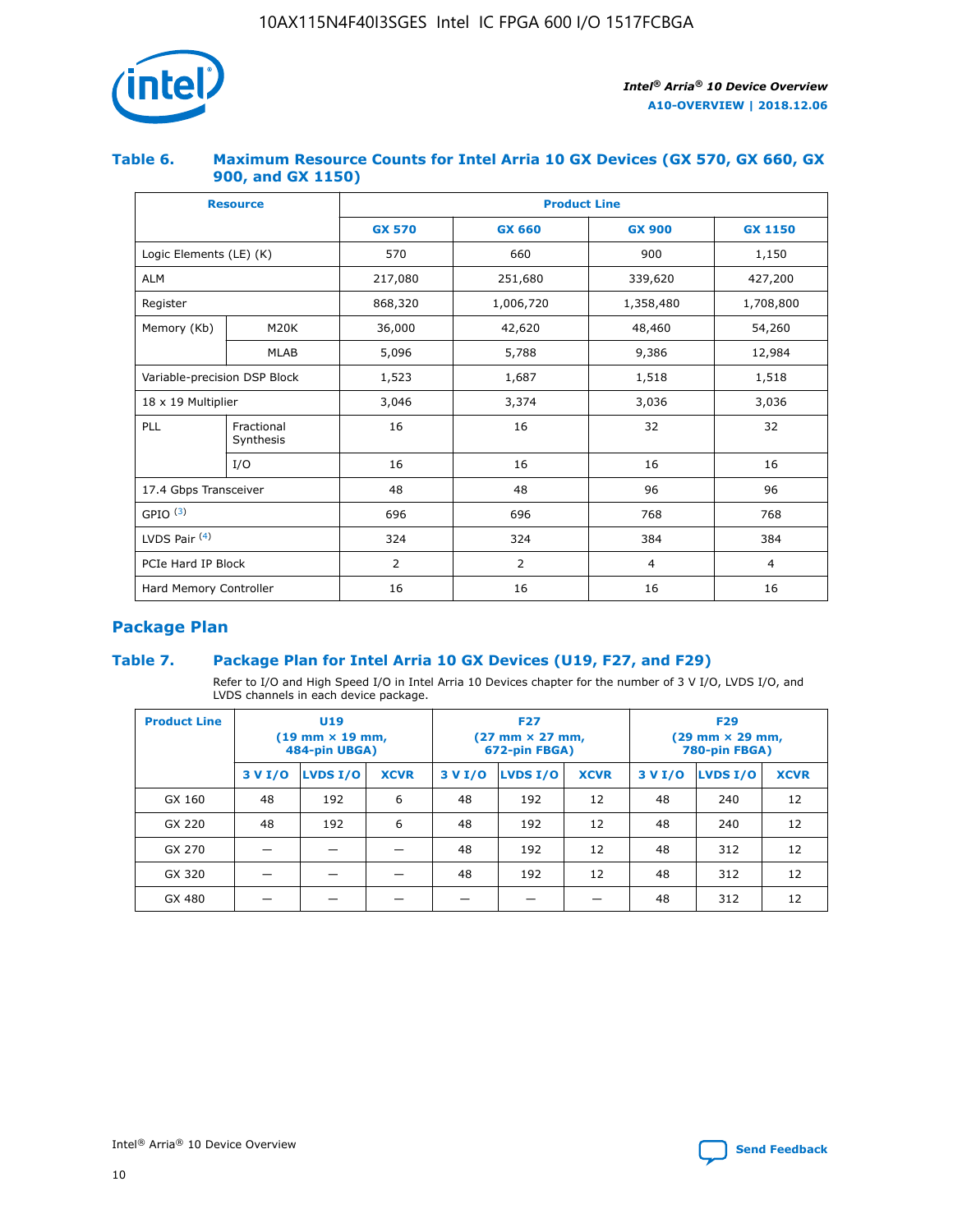

#### **Table 8. Package Plan for Intel Arria 10 GX Devices (F34, F35, NF40, and KF40)**

Refer to I/O and High Speed I/O in Intel Arria 10 Devices chapter for the number of 3 V I/O, LVDS I/O, and LVDS channels in each device package.

| <b>Product Line</b> | <b>F34</b><br>$(35 \text{ mm} \times 35 \text{ mm})$<br>1152-pin FBGA) |                    | <b>F35</b><br>$(35 \text{ mm} \times 35 \text{ mm})$<br><b>1152-pin FBGA)</b> |           | <b>KF40</b><br>$(40$ mm $\times$ 40 mm,<br>1517-pin FBGA) |             |           | <b>NF40</b><br>$(40$ mm $\times$ 40 mm,<br><b>1517-pin FBGA)</b> |             |            |                    |             |
|---------------------|------------------------------------------------------------------------|--------------------|-------------------------------------------------------------------------------|-----------|-----------------------------------------------------------|-------------|-----------|------------------------------------------------------------------|-------------|------------|--------------------|-------------|
|                     | 3V<br>I/O                                                              | <b>LVDS</b><br>I/O | <b>XCVR</b>                                                                   | 3V<br>I/O | <b>LVDS</b><br>I/O                                        | <b>XCVR</b> | 3V<br>I/O | <b>LVDS</b><br>I/O                                               | <b>XCVR</b> | 3 V<br>I/O | <b>LVDS</b><br>I/O | <b>XCVR</b> |
| GX 270              | 48                                                                     | 336                | 24                                                                            | 48        | 336                                                       | 24          |           |                                                                  |             |            |                    |             |
| GX 320              | 48                                                                     | 336                | 24                                                                            | 48        | 336                                                       | 24          |           |                                                                  |             |            |                    |             |
| GX 480              | 48                                                                     | 444                | 24                                                                            | 48        | 348                                                       | 36          |           |                                                                  |             |            |                    |             |
| GX 570              | 48                                                                     | 444                | 24                                                                            | 48        | 348                                                       | 36          | 96        | 600                                                              | 36          | 48         | 540                | 48          |
| GX 660              | 48                                                                     | 444                | 24                                                                            | 48        | 348                                                       | 36          | 96        | 600                                                              | 36          | 48         | 540                | 48          |
| GX 900              |                                                                        | 504                | 24                                                                            | –         |                                                           |             |           |                                                                  |             |            | 600                | 48          |
| GX 1150             |                                                                        | 504                | 24                                                                            |           |                                                           |             |           |                                                                  |             |            | 600                | 48          |

#### **Table 9. Package Plan for Intel Arria 10 GX Devices (RF40, NF45, SF45, and UF45)**

Refer to I/O and High Speed I/O in Intel Arria 10 Devices chapter for the number of 3 V I/O, LVDS I/O, and LVDS channels in each device package.

| <b>Product Line</b> | <b>RF40</b><br>$(40 \text{ mm} \times 40 \text{ mm})$<br>1517-pin FBGA) |                    | <b>NF45</b><br>$(45 \text{ mm} \times 45 \text{ mm})$<br><b>1932-pin FBGA)</b> |            |                    | <b>SF45</b><br>$(45 \text{ mm} \times 45 \text{ mm})$<br><b>1932-pin FBGA)</b> |            |                    | <b>UF45</b><br>$(45 \text{ mm} \times 45 \text{ mm})$<br>1932-pin FBGA) |           |                    |             |
|---------------------|-------------------------------------------------------------------------|--------------------|--------------------------------------------------------------------------------|------------|--------------------|--------------------------------------------------------------------------------|------------|--------------------|-------------------------------------------------------------------------|-----------|--------------------|-------------|
|                     | 3V<br>I/O                                                               | <b>LVDS</b><br>I/O | <b>XCVR</b>                                                                    | 3 V<br>I/O | <b>LVDS</b><br>I/O | <b>XCVR</b>                                                                    | 3 V<br>I/O | <b>LVDS</b><br>I/O | <b>XCVR</b>                                                             | 3V<br>I/O | <b>LVDS</b><br>I/O | <b>XCVR</b> |
| GX 900              |                                                                         | 342                | 66                                                                             | _          | 768                | 48                                                                             |            | 624                | 72                                                                      |           | 480                | 96          |
| GX 1150             |                                                                         | 342                | 66                                                                             | -          | 768                | 48                                                                             |            | 624                | 72                                                                      |           | 480                | 96          |

### **Related Information**

[I/O and High-Speed Differential I/O Interfaces in Intel Arria 10 Devices chapter, Intel](https://www.intel.com/content/www/us/en/programmable/documentation/sam1403482614086.html#sam1403482030321) [Arria 10 Device Handbook](https://www.intel.com/content/www/us/en/programmable/documentation/sam1403482614086.html#sam1403482030321)

Provides the number of 3 V and LVDS I/Os, and LVDS channels for each Intel Arria 10 device package.

# **Intel Arria 10 GT**

This section provides the available options, maximum resource counts, and package plan for the Intel Arria 10 GT devices.

The information in this section is correct at the time of publication. For the latest information and to get more details, refer to the Intel FPGA Product Selector.

#### **Related Information**

#### [Intel FPGA Product Selector](http://www.altera.com/products/selector/psg-selector.html)

Provides the latest information on Intel products.

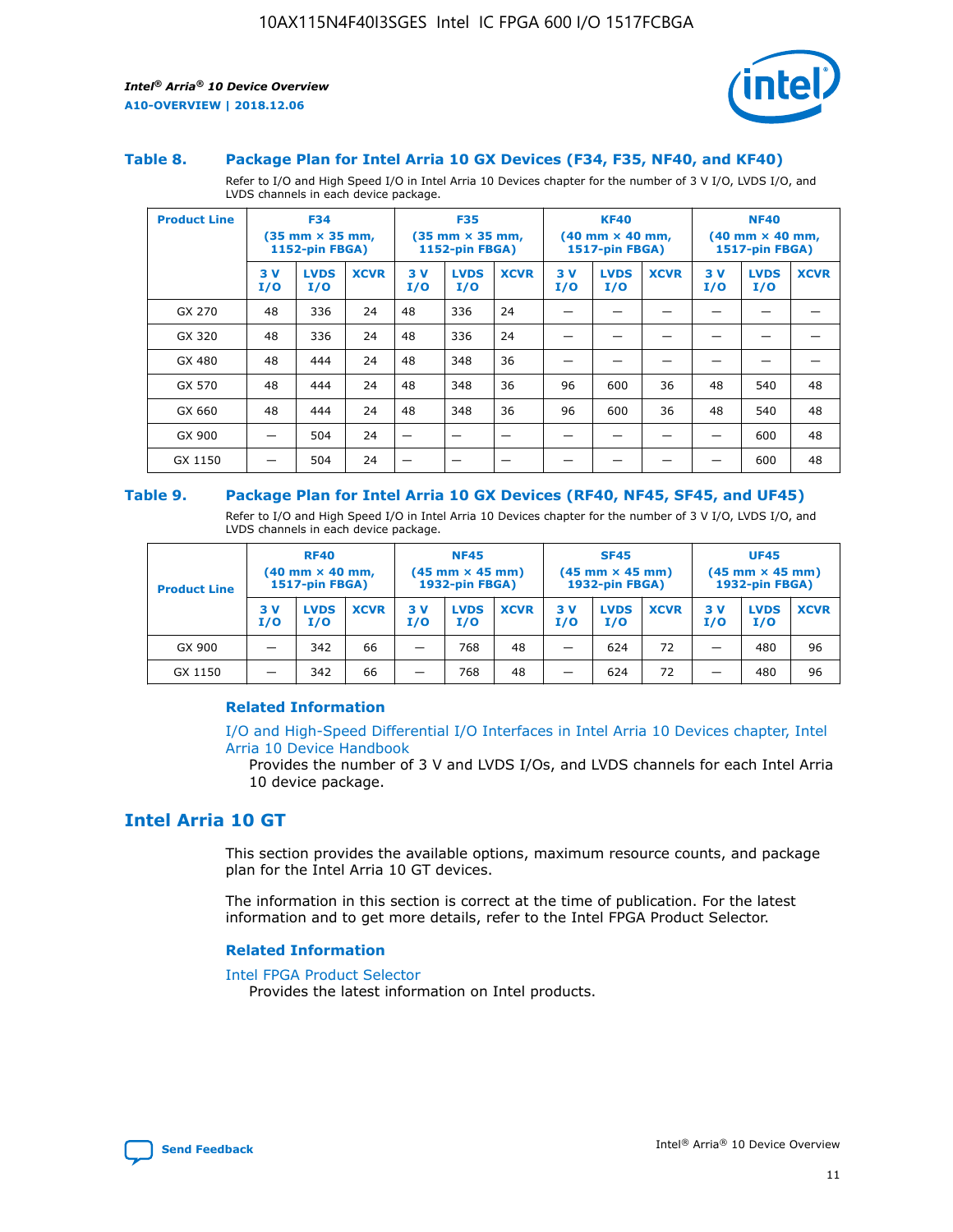

# **Available Options**

# **Figure 2. Sample Ordering Code and Available Options for Intel Arria 10 GT Devices**

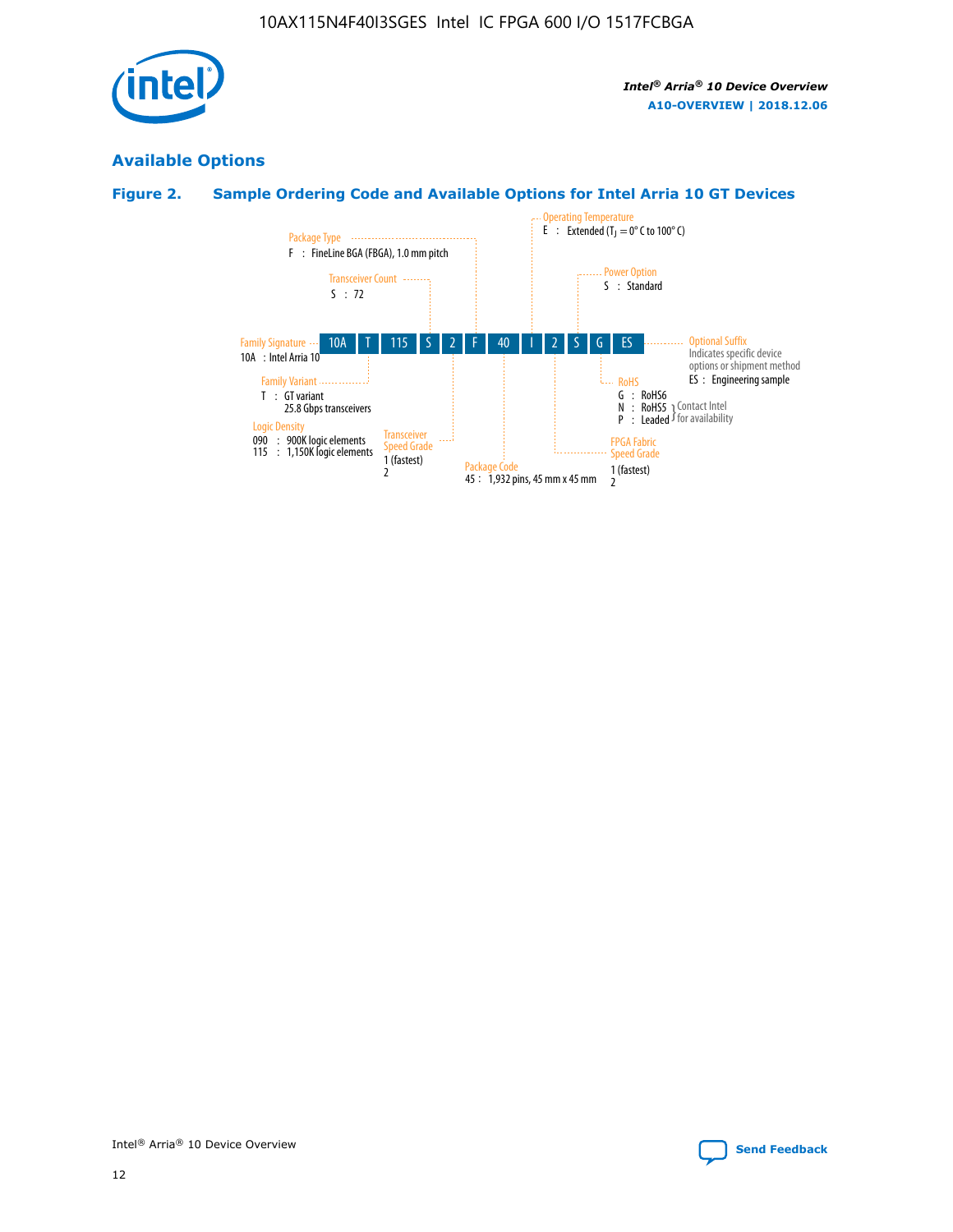

## **Maximum Resources**

#### **Table 10. Maximum Resource Counts for Intel Arria 10 GT Devices**

|                              | <b>Resource</b>      | <b>Product Line</b> |                |  |
|------------------------------|----------------------|---------------------|----------------|--|
|                              |                      | <b>GT 900</b>       | GT 1150        |  |
| Logic Elements (LE) (K)      |                      | 900                 | 1,150          |  |
| <b>ALM</b>                   |                      | 339,620             | 427,200        |  |
| Register                     |                      | 1,358,480           | 1,708,800      |  |
| Memory (Kb)                  | M20K                 | 48,460              | 54,260         |  |
|                              | <b>MLAB</b>          | 9,386               | 12,984         |  |
| Variable-precision DSP Block |                      | 1,518               | 1,518          |  |
| 18 x 19 Multiplier           |                      | 3,036               | 3,036          |  |
| <b>PLL</b>                   | Fractional Synthesis | 32                  | 32             |  |
|                              | I/O                  | 16                  | 16             |  |
| Transceiver                  | 17.4 Gbps            | 72(5)               | 72(5)          |  |
|                              | 25.8 Gbps            | 6                   | 6              |  |
| GPIO <sup>(6)</sup>          |                      | 624                 | 624            |  |
| LVDS Pair $(7)$              |                      | 312                 | 312            |  |
| PCIe Hard IP Block           |                      | $\overline{4}$      | $\overline{4}$ |  |
| Hard Memory Controller       |                      | 16                  | 16             |  |

### **Related Information**

#### [Intel Arria 10 GT Channel Usage](https://www.intel.com/content/www/us/en/programmable/documentation/nik1398707230472.html#nik1398707008178)

Configuring GT/GX channels in Intel Arria 10 GT devices.

## **Package Plan**

### **Table 11. Package Plan for Intel Arria 10 GT Devices**

Refer to I/O and High Speed I/O in Intel Arria 10 Devices chapter for the number of 3 V I/O, LVDS I/O, and LVDS channels in each device package.

| <b>Product Line</b> | <b>SF45</b><br>(45 mm × 45 mm, 1932-pin FBGA) |                 |             |  |  |  |
|---------------------|-----------------------------------------------|-----------------|-------------|--|--|--|
|                     | 3 V I/O                                       | <b>LVDS I/O</b> | <b>XCVR</b> |  |  |  |
| GT 900              |                                               | 624             | 72          |  |  |  |
| GT 1150             |                                               | 624             | 72          |  |  |  |

<sup>(7)</sup> Each LVDS I/O pair can be used as differential input or output.



 $(5)$  If all 6 GT channels are in use, 12 of the GX channels are not usable.

<sup>(6)</sup> The number of GPIOs does not include transceiver I/Os. In the Intel Quartus Prime software, the number of user I/Os includes transceiver I/Os.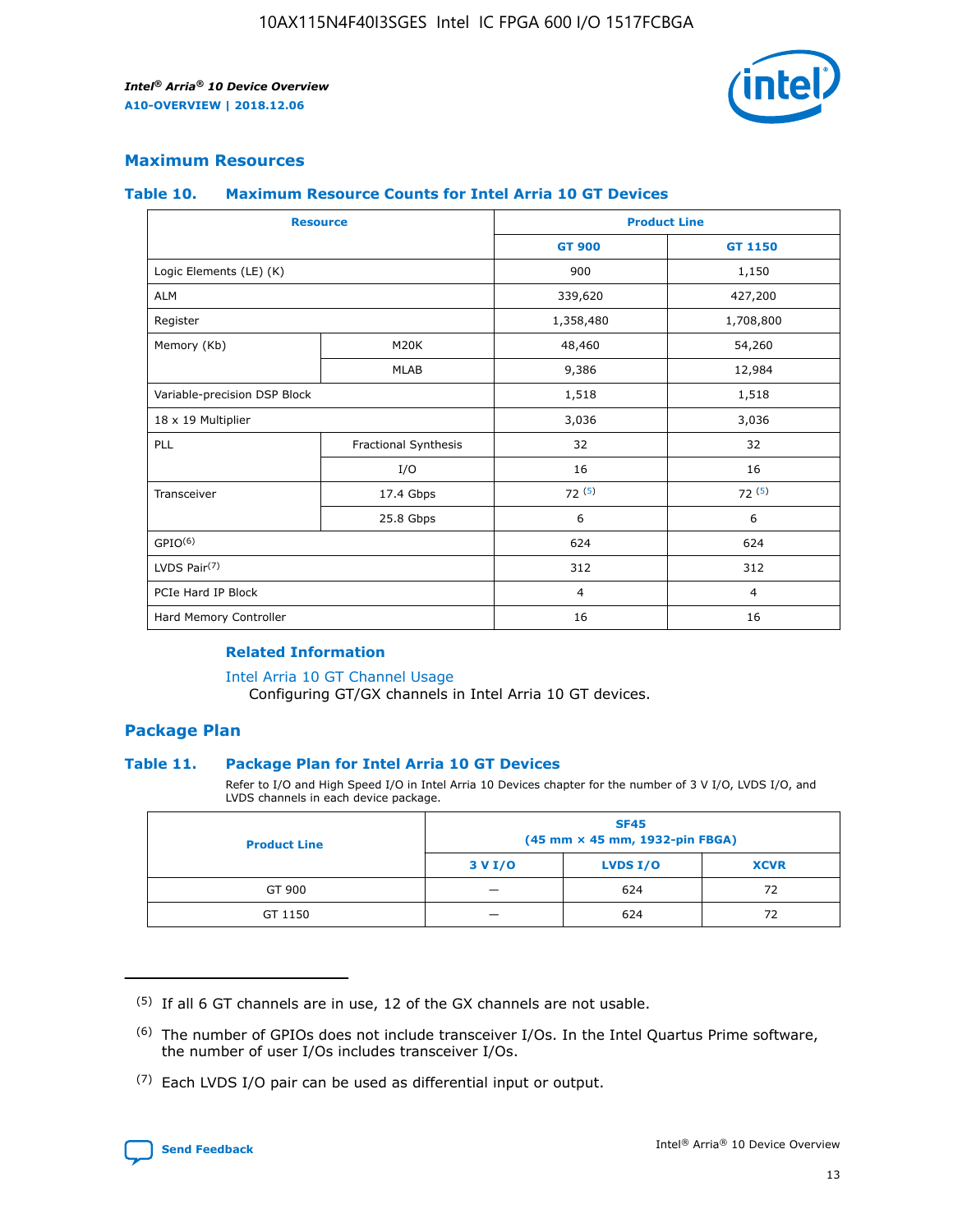

#### **Related Information**

[I/O and High-Speed Differential I/O Interfaces in Intel Arria 10 Devices chapter, Intel](https://www.intel.com/content/www/us/en/programmable/documentation/sam1403482614086.html#sam1403482030321) [Arria 10 Device Handbook](https://www.intel.com/content/www/us/en/programmable/documentation/sam1403482614086.html#sam1403482030321)

Provides the number of 3 V and LVDS I/Os, and LVDS channels for each Intel Arria 10 device package.

# **Intel Arria 10 SX**

This section provides the available options, maximum resource counts, and package plan for the Intel Arria 10 SX devices.

The information in this section is correct at the time of publication. For the latest information and to get more details, refer to the Intel FPGA Product Selector.

#### **Related Information**

[Intel FPGA Product Selector](http://www.altera.com/products/selector/psg-selector.html) Provides the latest information on Intel products.

## **Available Options**

#### **Figure 3. Sample Ordering Code and Available Options for Intel Arria 10 SX Devices**



#### **Related Information**

[Transceiver Performance for Intel Arria 10 GX/SX Devices](https://www.intel.com/content/www/us/en/programmable/documentation/mcn1413182292568.html#mcn1413213965502) Provides more information about the transceiver speed grade.

Intel<sup>®</sup> Arria<sup>®</sup> 10 Device Overview [Send Feedback](mailto:FPGAtechdocfeedback@intel.com?subject=Feedback%20on%20Intel%20Arria%2010%20Device%20Overview%20(A10-OVERVIEW%202018.12.06)&body=We%20appreciate%20your%20feedback.%20In%20your%20comments,%20also%20specify%20the%20page%20number%20or%20paragraph.%20Thank%20you.)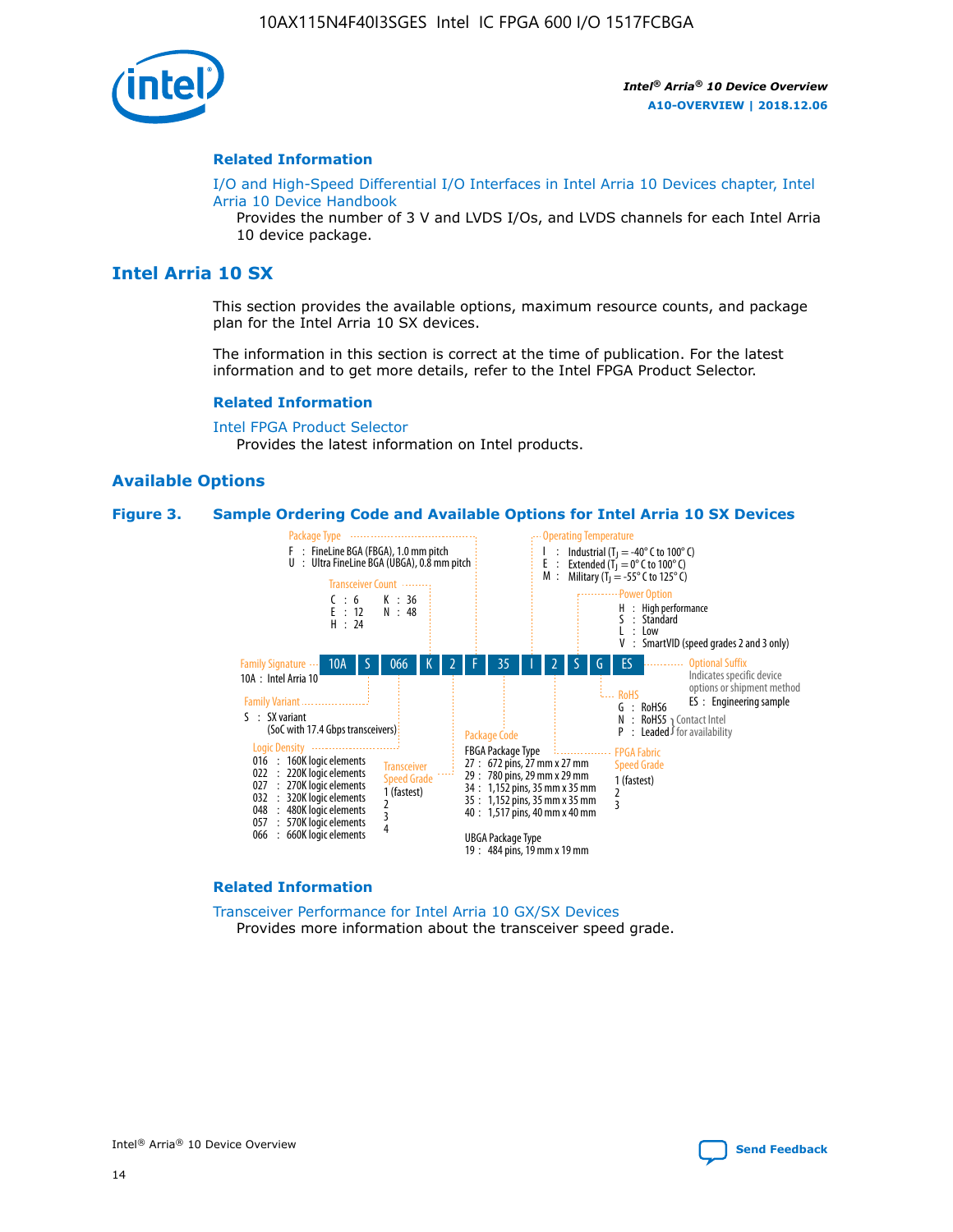

## **Maximum Resources**

#### **Table 12. Maximum Resource Counts for Intel Arria 10 SX Devices**

|                                   | <b>Resource</b>         | <b>Product Line</b> |               |                |                |                |                |                |  |  |  |
|-----------------------------------|-------------------------|---------------------|---------------|----------------|----------------|----------------|----------------|----------------|--|--|--|
|                                   |                         | <b>SX 160</b>       | <b>SX 220</b> | <b>SX 270</b>  | <b>SX 320</b>  | <b>SX 480</b>  | <b>SX 570</b>  | <b>SX 660</b>  |  |  |  |
| Logic Elements (LE) (K)           |                         | 160                 | 220           | 270            | 320            | 480            | 570            | 660            |  |  |  |
| <b>ALM</b>                        |                         | 61,510              | 80,330        | 101,620        | 119,900        | 183,590        | 217,080        | 251,680        |  |  |  |
| Register                          |                         | 246,040             | 321,320       | 406,480        | 479,600        | 734,360        | 868,320        | 1,006,720      |  |  |  |
| Memory (Kb)                       | M <sub>20</sub> K       | 8,800               | 11,740        | 15,000         | 17,820         | 28,620         | 36,000         | 42,620         |  |  |  |
|                                   | <b>MLAB</b>             | 1,050               | 1,690         | 2,452          | 2,727          | 4,164          | 5,096          | 5,788          |  |  |  |
| Variable-precision DSP Block      |                         | 156                 | 192           | 830            | 985            | 1,368          | 1,523          | 1,687          |  |  |  |
|                                   | 18 x 19 Multiplier      |                     | 384           | 1,660          | 1,970          | 2,736          | 3,046          | 3,374          |  |  |  |
| <b>PLL</b>                        | Fractional<br>Synthesis | 6                   | 6             | 8              | 8              | 12             | 16             | 16             |  |  |  |
|                                   | I/O                     | 6                   | 6             | 8              | 8              | 12             | 16             | 16             |  |  |  |
| 17.4 Gbps Transceiver             |                         | 12                  | 12            | 24             | 24             | 36             | 48             | 48             |  |  |  |
| GPIO <sup>(8)</sup>               |                         | 288                 | 288           | 384            | 384            | 492            | 696            | 696            |  |  |  |
| LVDS Pair $(9)$                   |                         | 120                 | 120           | 168            | 168            | 174            | 324            | 324            |  |  |  |
| PCIe Hard IP Block                |                         | $\mathbf{1}$        | $\mathbf{1}$  | $\overline{2}$ | $\overline{2}$ | $\overline{2}$ | $\overline{2}$ | $\overline{2}$ |  |  |  |
| Hard Memory Controller            |                         | 6                   | 6             | 8              | 8              | 12             | 16             | 16             |  |  |  |
| ARM Cortex-A9 MPCore<br>Processor |                         | Yes                 | Yes           | Yes            | Yes            | Yes            | Yes            | Yes            |  |  |  |

## **Package Plan**

### **Table 13. Package Plan for Intel Arria 10 SX Devices (U19, F27, F29, and F34)**

Refer to I/O and High Speed I/O in Intel Arria 10 Devices chapter for the number of 3 V I/O, LVDS I/O, and LVDS channels in each device package.

| <b>Product Line</b> | <b>U19</b><br>$(19 \text{ mm} \times 19 \text{ mm})$<br>484-pin UBGA) |                    |             | <b>F27</b><br>$(27 \text{ mm} \times 27 \text{ mm})$<br>672-pin FBGA) |                    | <b>F29</b><br>$(29 \text{ mm} \times 29 \text{ mm})$<br>780-pin FBGA) |           |                    | <b>F34</b><br>$(35 \text{ mm} \times 35 \text{ mm})$<br><b>1152-pin FBGA)</b> |           |                    |             |
|---------------------|-----------------------------------------------------------------------|--------------------|-------------|-----------------------------------------------------------------------|--------------------|-----------------------------------------------------------------------|-----------|--------------------|-------------------------------------------------------------------------------|-----------|--------------------|-------------|
|                     | 3V<br>I/O                                                             | <b>LVDS</b><br>I/O | <b>XCVR</b> | 3V<br>I/O                                                             | <b>LVDS</b><br>I/O | <b>XCVR</b>                                                           | 3V<br>I/O | <b>LVDS</b><br>I/O | <b>XCVR</b>                                                                   | 3V<br>I/O | <b>LVDS</b><br>I/O | <b>XCVR</b> |
| SX 160              | 48                                                                    | 144                | 6           | 48                                                                    | 192                | 12                                                                    | 48        | 240                | 12                                                                            | -         |                    |             |
| SX 220              | 48                                                                    | 144                | 6           | 48                                                                    | 192                | 12                                                                    | 48        | 240                | 12                                                                            |           |                    |             |
| SX 270              |                                                                       |                    |             | 48                                                                    | 192                | 12                                                                    | 48        | 312                | 12                                                                            | 48        | 336                | 24          |
| SX 320              |                                                                       |                    |             | 48                                                                    | 192                | 12                                                                    | 48        | 312                | 12                                                                            | 48        | 336                | 24          |
|                     | continued                                                             |                    |             |                                                                       |                    |                                                                       |           |                    |                                                                               |           |                    |             |

 $(8)$  The number of GPIOs does not include transceiver I/Os. In the Intel Quartus Prime software, the number of user I/Os includes transceiver I/Os.

 $(9)$  Each LVDS I/O pair can be used as differential input or output.

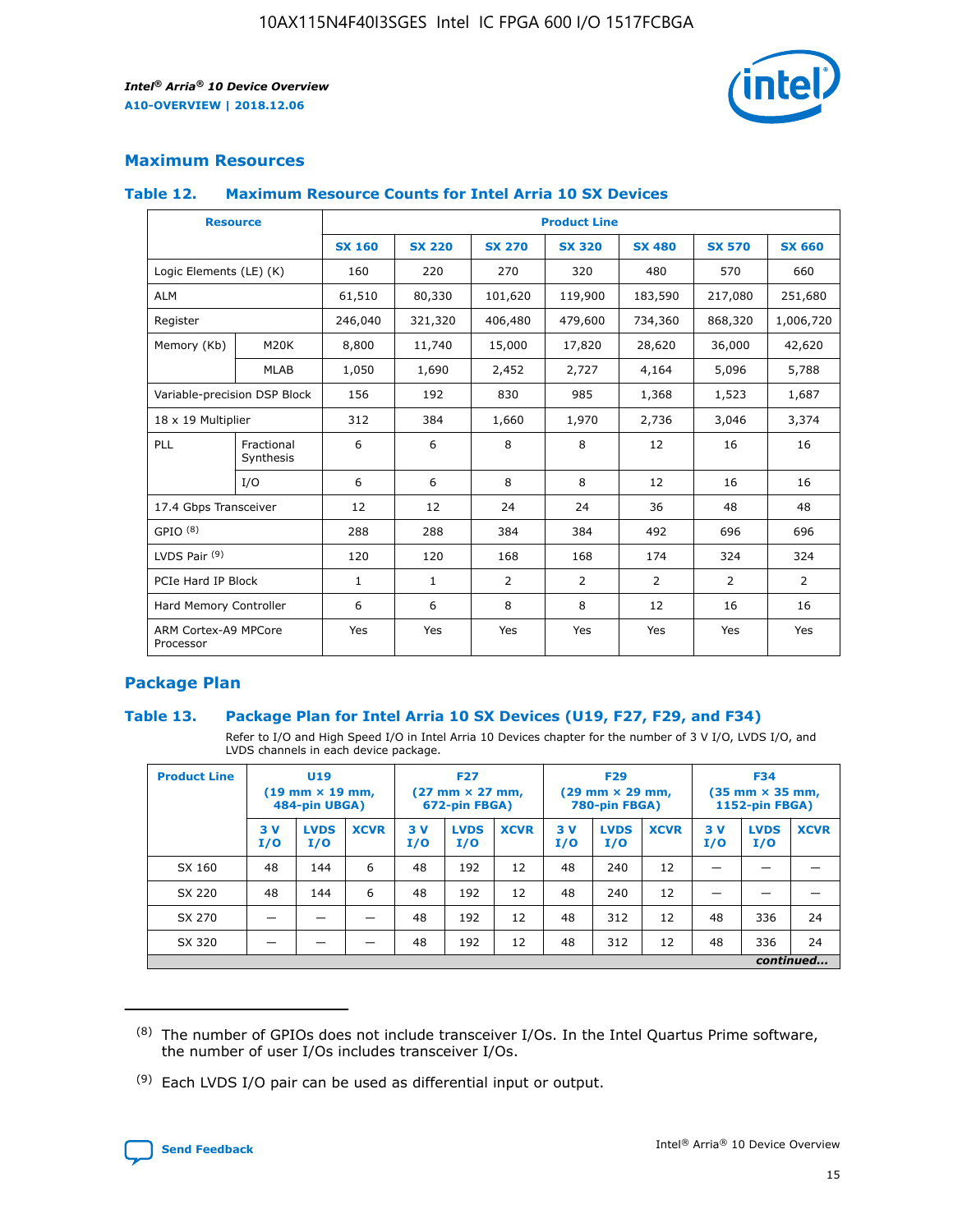

| <b>Product Line</b> | U <sub>19</sub><br>$(19 \text{ mm} \times 19 \text{ mm})$<br>484-pin UBGA) |                    | <b>F27</b><br>$(27 \text{ mm} \times 27 \text{ mm})$<br>672-pin FBGA) |           |                    | <b>F29</b><br>$(29$ mm $\times$ 29 mm,<br>780-pin FBGA) |           |                    | <b>F34</b><br>$(35$ mm $\times$ 35 mm,<br><b>1152-pin FBGA)</b> |           |                    |             |
|---------------------|----------------------------------------------------------------------------|--------------------|-----------------------------------------------------------------------|-----------|--------------------|---------------------------------------------------------|-----------|--------------------|-----------------------------------------------------------------|-----------|--------------------|-------------|
|                     | 3V<br>I/O                                                                  | <b>LVDS</b><br>I/O | <b>XCVR</b>                                                           | 3V<br>I/O | <b>LVDS</b><br>I/O | <b>XCVR</b>                                             | 3V<br>I/O | <b>LVDS</b><br>I/O | <b>XCVR</b>                                                     | 3V<br>I/O | <b>LVDS</b><br>I/O | <b>XCVR</b> |
| SX 480              |                                                                            |                    |                                                                       |           |                    |                                                         | 48        | 312                | 12                                                              | 48        | 444                | 24          |
| SX 570              |                                                                            |                    |                                                                       |           |                    |                                                         |           |                    |                                                                 | 48        | 444                | 24          |
| SX 660              |                                                                            |                    |                                                                       |           |                    |                                                         |           |                    |                                                                 | 48        | 444                | 24          |

## **Table 14. Package Plan for Intel Arria 10 SX Devices (F35, KF40, and NF40)**

Refer to I/O and High Speed I/O in Intel Arria 10 Devices chapter for the number of 3 V I/O, LVDS I/O, and LVDS channels in each device package.

| <b>Product Line</b> | <b>F35</b><br>(35 mm × 35 mm,<br><b>1152-pin FBGA)</b> |          |             |                                           | <b>KF40</b><br>(40 mm × 40 mm,<br>1517-pin FBGA) |    | <b>NF40</b><br>$(40 \text{ mm} \times 40 \text{ mm})$<br><b>1517-pin FBGA)</b> |          |             |  |
|---------------------|--------------------------------------------------------|----------|-------------|-------------------------------------------|--------------------------------------------------|----|--------------------------------------------------------------------------------|----------|-------------|--|
|                     | 3 V I/O                                                | LVDS I/O | <b>XCVR</b> | <b>LVDS I/O</b><br><b>XCVR</b><br>3 V I/O |                                                  |    | 3 V I/O                                                                        | LVDS I/O | <b>XCVR</b> |  |
| SX 270              | 48                                                     | 336      | 24          |                                           |                                                  |    |                                                                                |          |             |  |
| SX 320              | 48                                                     | 336      | 24          |                                           |                                                  |    |                                                                                |          |             |  |
| SX 480              | 48                                                     | 348      | 36          |                                           |                                                  |    |                                                                                |          |             |  |
| SX 570              | 48                                                     | 348      | 36          | 96<br>36<br>600                           |                                                  | 48 | 540                                                                            | 48       |             |  |
| SX 660              | 48                                                     | 348      | 36          | 96                                        | 600                                              | 36 | 48                                                                             | 540      | 48          |  |

# **Related Information**

[I/O and High-Speed Differential I/O Interfaces in Intel Arria 10 Devices chapter, Intel](https://www.intel.com/content/www/us/en/programmable/documentation/sam1403482614086.html#sam1403482030321) [Arria 10 Device Handbook](https://www.intel.com/content/www/us/en/programmable/documentation/sam1403482614086.html#sam1403482030321)

Provides the number of 3 V and LVDS I/Os, and LVDS channels for each Intel Arria 10 device package.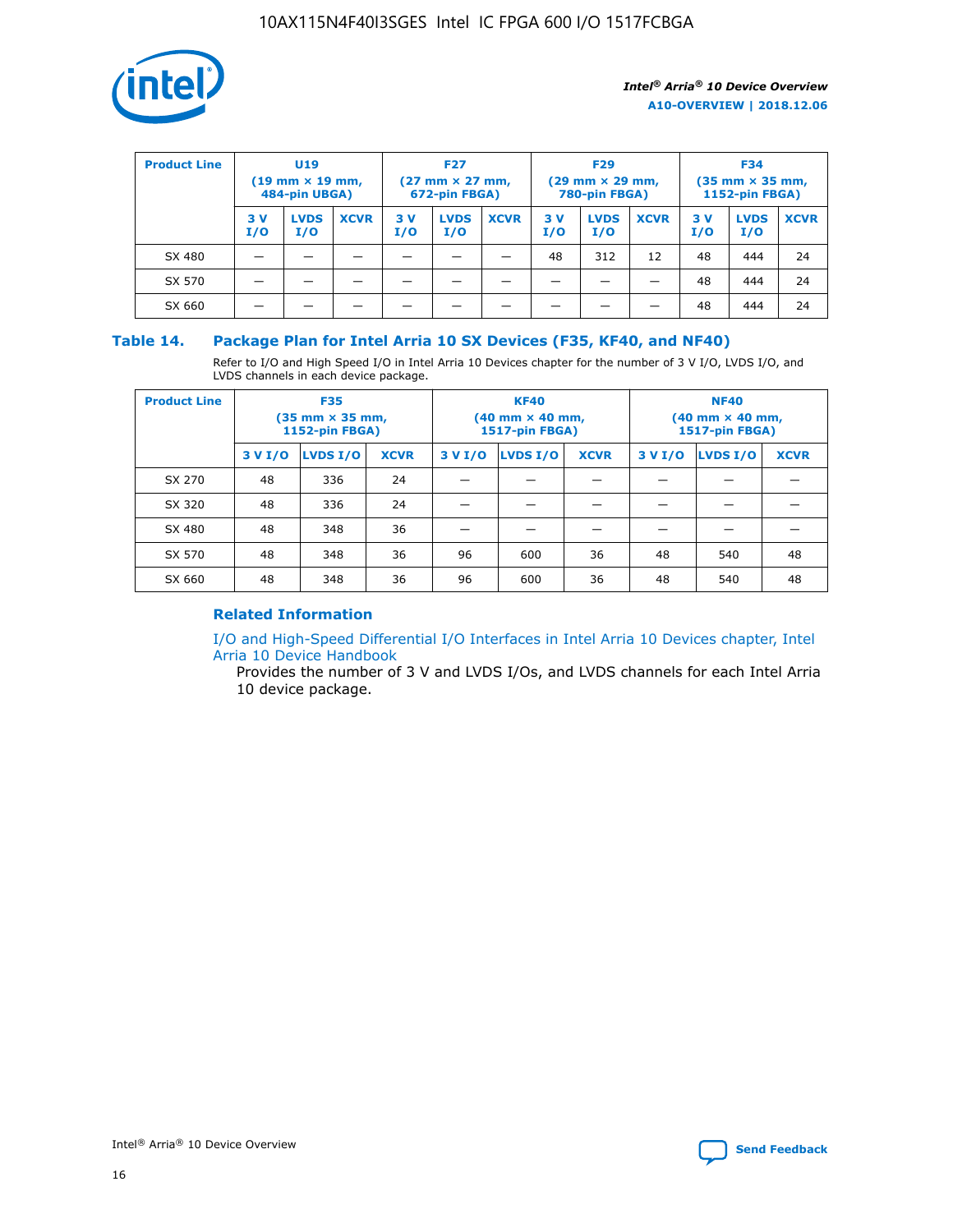

# **I/O Vertical Migration for Intel Arria 10 Devices**

#### **Figure 4. Migration Capability Across Intel Arria 10 Product Lines**

- The arrows indicate the migration paths. The devices included in each vertical migration path are shaded. Devices with fewer resources in the same path have lighter shades.
- To achieve the full I/O migration across product lines in the same migration path, restrict I/Os and transceivers usage to match the product line with the lowest I/O and transceiver counts.
- An LVDS I/O bank in the source device may be mapped to a 3 V I/O bank in the target device. To use memory interface clock frequency higher than 533 MHz, assign external memory interface pins only to banks that are LVDS I/O in both devices.
- There may be nominal 0.15 mm package height difference between some product lines in the same package type.
	- **Variant Product Line Package U19 F27 F29 F34 F35 KF40 NF40 RF40 NF45 SF45 UF45** Intel® Arria® 10 GX GX 160 GX 220 GX 270 GX 320 GX 480 GX 570 GX 660 GX 900 GX 1150 Intel Arria 10 GT GT 900 GT 1150 Intel Arria 10 SX SX 160 SX 220 SX 270 SX 320 SX 480 SX 570 SX 660
- Some migration paths are not shown in the Intel Quartus Prime software **Pin Migration View**.

*Note:* To verify the pin migration compatibility, use the **Pin Migration View** window in the Intel Quartus Prime software Pin Planner.

# **Adaptive Logic Module**

Intel Arria 10 devices use a 20 nm ALM as the basic building block of the logic fabric.

The ALM architecture is the same as the previous generation FPGAs, allowing for efficient implementation of logic functions and easy conversion of IP between the device generations.

The ALM, as shown in following figure, uses an 8-input fracturable look-up table (LUT) with four dedicated registers to help improve timing closure in register-rich designs and achieve an even higher design packing capability than the traditional two-register per LUT architecture.

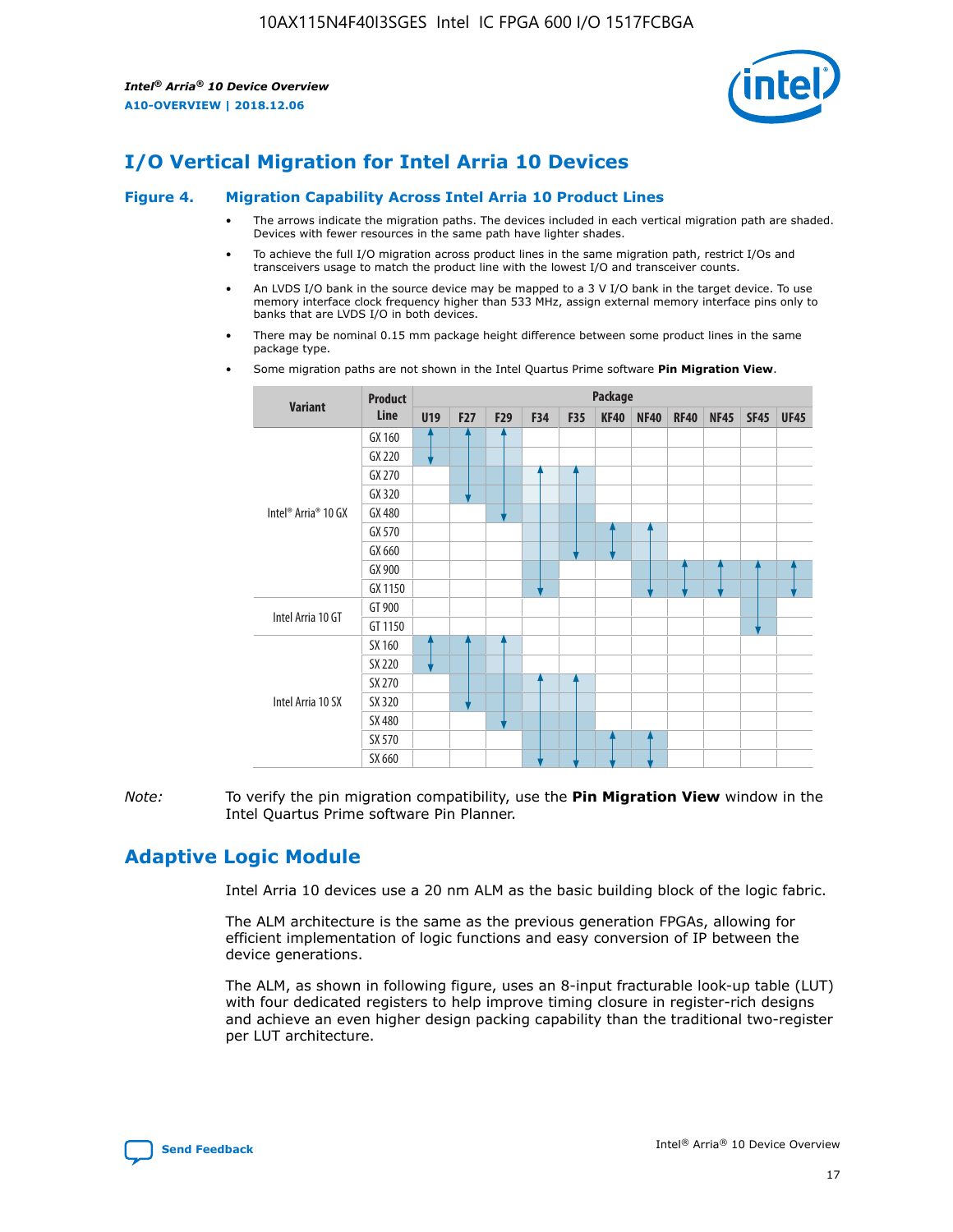

**Figure 5. ALM for Intel Arria 10 Devices**



The Intel Quartus Prime software optimizes your design according to the ALM logic structure and automatically maps legacy designs into the Intel Arria 10 ALM architecture.

# **Variable-Precision DSP Block**

The Intel Arria 10 variable precision DSP blocks support fixed-point arithmetic and floating-point arithmetic.

Features for fixed-point arithmetic:

- High-performance, power-optimized, and fully registered multiplication operations
- 18-bit and 27-bit word lengths
- Two 18 x 19 multipliers or one 27 x 27 multiplier per DSP block
- Built-in addition, subtraction, and 64-bit double accumulation register to combine multiplication results
- Cascading 19-bit or 27-bit when pre-adder is disabled and cascading 18-bit when pre-adder is used to form the tap-delay line for filtering applications
- Cascading 64-bit output bus to propagate output results from one block to the next block without external logic support
- Hard pre-adder supported in 19-bit and 27-bit modes for symmetric filters
- Internal coefficient register bank in both 18-bit and 27-bit modes for filter implementation
- 18-bit and 27-bit systolic finite impulse response (FIR) filters with distributed output adder
- Biased rounding support

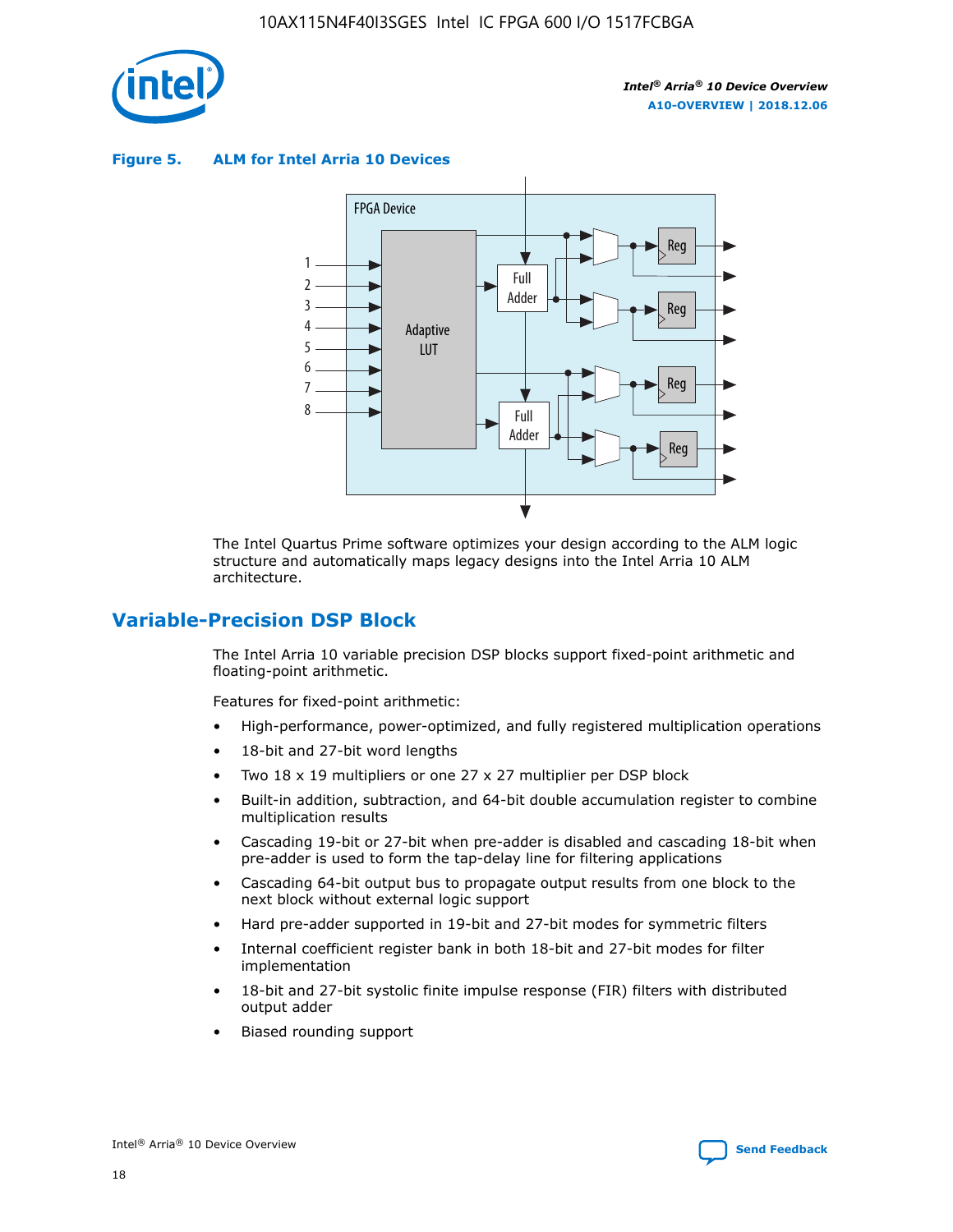

Features for floating-point arithmetic:

- A completely hardened architecture that supports multiplication, addition, subtraction, multiply-add, and multiply-subtract
- Multiplication with accumulation capability and a dynamic accumulator reset control
- Multiplication with cascade summation capability
- Multiplication with cascade subtraction capability
- Complex multiplication
- Direct vector dot product
- Systolic FIR filter

### **Table 15. Variable-Precision DSP Block Configurations for Intel Arria 10 Devices**

| <b>Usage Example</b>                                       | <b>Multiplier Size (Bit)</b>    | <b>DSP Block Resources</b> |
|------------------------------------------------------------|---------------------------------|----------------------------|
| Medium precision fixed point                               | Two 18 x 19                     |                            |
| High precision fixed or Single precision<br>floating point | One 27 x 27                     |                            |
| Fixed point FFTs                                           | One 19 x 36 with external adder |                            |
| Very high precision fixed point                            | One 36 x 36 with external adder |                            |
| Double precision floating point                            | One 54 x 54 with external adder | 4                          |

#### **Table 16. Resources for Fixed-Point Arithmetic in Intel Arria 10 Devices**

The table lists the variable-precision DSP resources by bit precision for each Intel Arria 10 device.

| <b>Variant</b>  | <b>Product Line</b> | <b>Variable-</b><br>precision<br><b>DSP Block</b> | <b>Independent Input and Output</b><br><b>Multiplications Operator</b> |                                     | 18 x 19<br><b>Multiplier</b><br><b>Adder Sum</b> | $18 \times 18$<br><b>Multiplier</b><br><b>Adder</b> |
|-----------------|---------------------|---------------------------------------------------|------------------------------------------------------------------------|-------------------------------------|--------------------------------------------------|-----------------------------------------------------|
|                 |                     |                                                   | 18 x 19<br><b>Multiplier</b>                                           | $27 \times 27$<br><b>Multiplier</b> | <b>Mode</b>                                      | <b>Summed with</b><br>36 bit Input                  |
| AIntel Arria 10 | GX 160              | 156                                               | 312                                                                    | 156                                 | 156                                              | 156                                                 |
| GX              | GX 220              | 192                                               | 384                                                                    | 192                                 | 192                                              | 192                                                 |
|                 | GX 270              | 830                                               | 1,660                                                                  | 830                                 | 830                                              | 830                                                 |
|                 | GX 320              | 984                                               | 1,968                                                                  | 984                                 | 984                                              | 984                                                 |
|                 | GX 480              | 1,368                                             | 2,736                                                                  | 1,368                               | 1,368                                            | 1,368                                               |
|                 | GX 570              | 1,523                                             | 3,046                                                                  | 1,523                               | 1,523                                            | 1,523                                               |
|                 | GX 660              | 1,687                                             | 3,374                                                                  | 1,687                               | 1,687                                            | 1,687                                               |
|                 | GX 900              | 1,518                                             | 3,036                                                                  | 1,518                               | 1,518                                            | 1,518                                               |
|                 | GX 1150             | 1,518                                             | 3,036                                                                  | 1,518                               | 1,518                                            | 1,518                                               |
| Intel Arria 10  | GT 900              | 1,518                                             | 3,036                                                                  | 1,518                               | 1,518                                            | 1,518                                               |
| GT              | GT 1150             | 1,518                                             | 3,036                                                                  | 1,518                               | 1,518                                            | 1,518                                               |
| Intel Arria 10  | SX 160              | 156                                               | 312                                                                    | 156                                 | 156                                              | 156                                                 |
| <b>SX</b>       | SX 220              | 192                                               | 384                                                                    | 192                                 | 192                                              | 192                                                 |
|                 | SX 270              | 830                                               | 1,660                                                                  | 830                                 | 830                                              | 830                                                 |
|                 |                     |                                                   |                                                                        |                                     |                                                  | continued                                           |

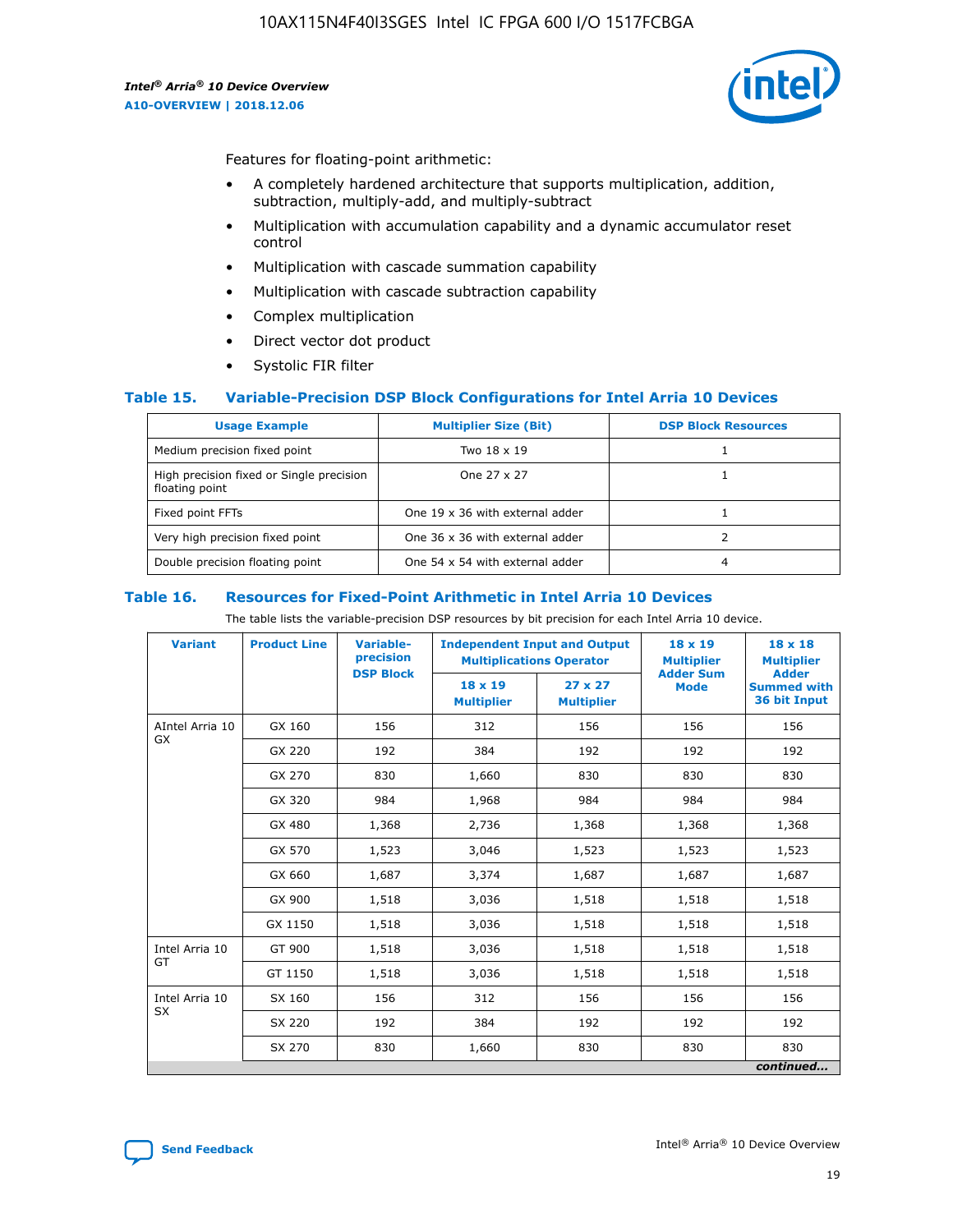

| <b>Variant</b> | <b>Product Line</b> | Variable-<br>precision | <b>Independent Input and Output</b><br><b>Multiplications Operator</b> |                                     | $18 \times 19$<br><b>Multiplier</b> | $18 \times 18$<br><b>Multiplier</b><br><b>Adder</b> |  |
|----------------|---------------------|------------------------|------------------------------------------------------------------------|-------------------------------------|-------------------------------------|-----------------------------------------------------|--|
|                |                     | <b>DSP Block</b>       | $18 \times 19$<br><b>Multiplier</b>                                    | $27 \times 27$<br><b>Multiplier</b> | <b>Adder Sum</b><br><b>Mode</b>     | <b>Summed with</b><br>36 bit Input                  |  |
|                | SX 320              | 984                    | 1,968                                                                  | 984                                 | 984                                 | 984                                                 |  |
|                | SX 480              | 1,368                  | 2,736                                                                  | 1,368                               | 1,368                               | 1,368                                               |  |
|                | SX 570              | 1,523                  | 3,046                                                                  | 1,523                               | 1,523                               | 1,523                                               |  |
|                | SX 660              | 1,687                  | 3,374                                                                  | 1,687                               | 1,687                               | 1,687                                               |  |

# **Table 17. Resources for Floating-Point Arithmetic in Intel Arria 10 Devices**

The table lists the variable-precision DSP resources by bit precision for each Intel Arria 10 device.

| <b>Variant</b> | <b>Product Line</b> | <b>Variable-</b><br>precision<br><b>DSP Block</b> | <b>Single</b><br><b>Precision</b><br><b>Floating-Point</b><br><b>Multiplication</b><br><b>Mode</b> | <b>Single-Precision</b><br><b>Floating-Point</b><br><b>Adder Mode</b> | Single-<br><b>Precision</b><br><b>Floating-Point</b><br><b>Multiply</b><br><b>Accumulate</b><br><b>Mode</b> | <b>Peak</b><br><b>Giga Floating-</b><br><b>Point</b><br><b>Operations</b><br>per Second<br>(GFLOPs) |
|----------------|---------------------|---------------------------------------------------|----------------------------------------------------------------------------------------------------|-----------------------------------------------------------------------|-------------------------------------------------------------------------------------------------------------|-----------------------------------------------------------------------------------------------------|
| Intel Arria 10 | GX 160              | 156                                               | 156                                                                                                | 156                                                                   | 156                                                                                                         | 140                                                                                                 |
| GX             | GX 220              | 192                                               | 192                                                                                                | 192                                                                   | 192                                                                                                         | 173                                                                                                 |
|                | GX 270              | 830                                               | 830                                                                                                | 830                                                                   | 830                                                                                                         | 747                                                                                                 |
|                | GX 320              | 984                                               | 984                                                                                                | 984                                                                   | 984                                                                                                         | 886                                                                                                 |
|                | GX 480              | 1,369                                             | 1,368                                                                                              | 1,368                                                                 | 1,368                                                                                                       | 1,231                                                                                               |
|                | GX 570              | 1,523                                             | 1,523                                                                                              | 1,523                                                                 | 1,523                                                                                                       | 1,371                                                                                               |
|                | GX 660              | 1,687                                             | 1,687                                                                                              | 1,687                                                                 | 1,687                                                                                                       | 1,518                                                                                               |
|                | GX 900              | 1,518                                             | 1,518                                                                                              | 1,518                                                                 | 1,518                                                                                                       | 1,366                                                                                               |
|                | GX 1150             | 1,518                                             | 1,518                                                                                              | 1,518                                                                 | 1,518                                                                                                       | 1,366                                                                                               |
| Intel Arria 10 | GT 900              | 1,518                                             | 1,518                                                                                              | 1,518                                                                 | 1,518                                                                                                       | 1,366                                                                                               |
| GT             | GT 1150             | 1,518                                             | 1,518                                                                                              | 1,518                                                                 | 1,518                                                                                                       | 1,366                                                                                               |
| Intel Arria 10 | SX 160              | 156                                               | 156                                                                                                | 156                                                                   | 156                                                                                                         | 140                                                                                                 |
| SX             | SX 220              | 192                                               | 192                                                                                                | 192                                                                   | 192                                                                                                         | 173                                                                                                 |
|                | SX 270              | 830                                               | 830                                                                                                | 830                                                                   | 830                                                                                                         | 747                                                                                                 |
|                | SX 320              | 984                                               | 984                                                                                                | 984                                                                   | 984                                                                                                         | 886                                                                                                 |
|                | SX 480              | 1,369                                             | 1,368                                                                                              | 1,368                                                                 | 1,368                                                                                                       | 1,231                                                                                               |
|                | SX 570              | 1,523                                             | 1,523                                                                                              | 1,523                                                                 | 1,523                                                                                                       | 1,371                                                                                               |
|                | SX 660              | 1,687                                             | 1,687                                                                                              | 1,687                                                                 | 1,687                                                                                                       | 1,518                                                                                               |

# **Embedded Memory Blocks**

The embedded memory blocks in the devices are flexible and designed to provide an optimal amount of small- and large-sized memory arrays to fit your design requirements.

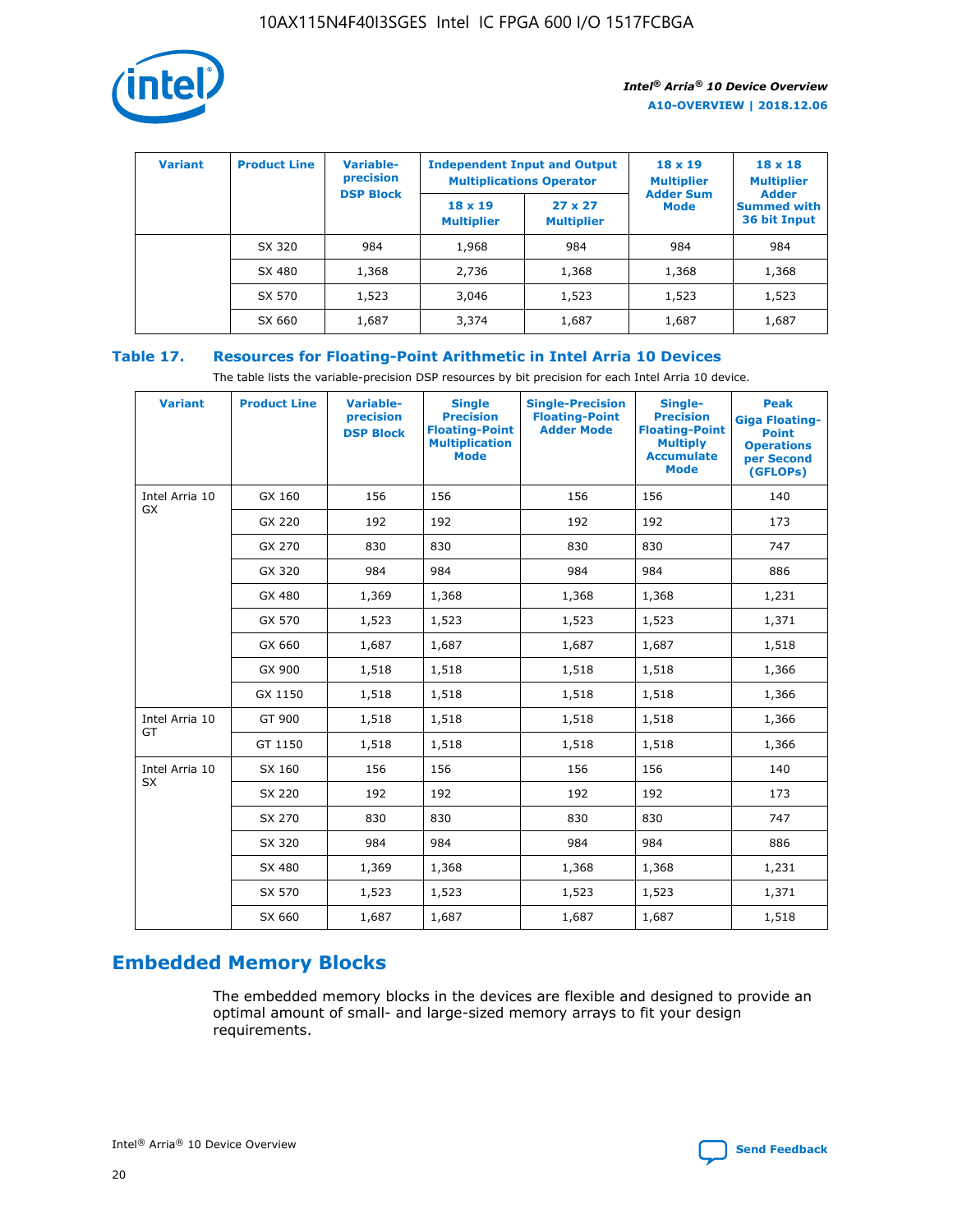

# **Types of Embedded Memory**

The Intel Arria 10 devices contain two types of memory blocks:

- 20 Kb M20K blocks—blocks of dedicated memory resources. The M20K blocks are ideal for larger memory arrays while still providing a large number of independent ports.
- 640 bit memory logic array blocks (MLABs)—enhanced memory blocks that are configured from dual-purpose logic array blocks (LABs). The MLABs are ideal for wide and shallow memory arrays. The MLABs are optimized for implementation of shift registers for digital signal processing (DSP) applications, wide and shallow FIFO buffers, and filter delay lines. Each MLAB is made up of ten adaptive logic modules (ALMs). In the Intel Arria 10 devices, you can configure these ALMs as ten 32 x 2 blocks, giving you one 32 x 20 simple dual-port SRAM block per MLAB.

# **Embedded Memory Capacity in Intel Arria 10 Devices**

|                   | <b>Product</b> |              | <b>M20K</b>         | <b>MLAB</b>  |                     | <b>Total RAM Bit</b> |
|-------------------|----------------|--------------|---------------------|--------------|---------------------|----------------------|
| <b>Variant</b>    | Line           | <b>Block</b> | <b>RAM Bit (Kb)</b> | <b>Block</b> | <b>RAM Bit (Kb)</b> | (Kb)                 |
| Intel Arria 10 GX | GX 160         | 440          | 8,800               | 1,680        | 1,050               | 9,850                |
|                   | GX 220         | 587          | 11,740              | 2,703        | 1,690               | 13,430               |
|                   | GX 270         | 750          | 15,000              | 3,922        | 2,452               | 17,452               |
|                   | GX 320         | 891          | 17,820              | 4,363        | 2,727               | 20,547               |
|                   | GX 480         | 1,431        | 28,620              | 6,662        | 4,164               | 32,784               |
|                   | GX 570         | 1,800        | 36,000              | 8,153        | 5,096               | 41,096               |
|                   | GX 660         | 2,131        | 42,620              | 9,260        | 5,788               | 48,408               |
|                   | GX 900         | 2,423        | 48,460              | 15,017       | 9,386               | 57,846               |
|                   | GX 1150        | 2,713        | 54,260              | 20,774       | 12,984              | 67,244               |
| Intel Arria 10 GT | GT 900         | 2,423        | 48,460              | 15,017       | 9,386               | 57,846               |
|                   | GT 1150        | 2,713        | 54,260              | 20,774       | 12,984              | 67,244               |
| Intel Arria 10 SX | SX 160         | 440          | 8,800               | 1,680        | 1,050               | 9,850                |
|                   | SX 220         | 587          | 11,740              | 2,703        | 1,690               | 13,430               |
|                   | SX 270         | 750          | 15,000              | 3,922        | 2,452               | 17,452               |
|                   | SX 320         | 891          | 17,820              | 4,363        | 2,727               | 20,547               |
|                   | SX 480         | 1,431        | 28,620              | 6,662        | 4,164               | 32,784               |
|                   | SX 570         | 1,800        | 36,000              | 8,153        | 5,096               | 41,096               |
|                   | SX 660         | 2,131        | 42,620              | 9,260        | 5,788               | 48,408               |

#### **Table 18. Embedded Memory Capacity and Distribution in Intel Arria 10 Devices**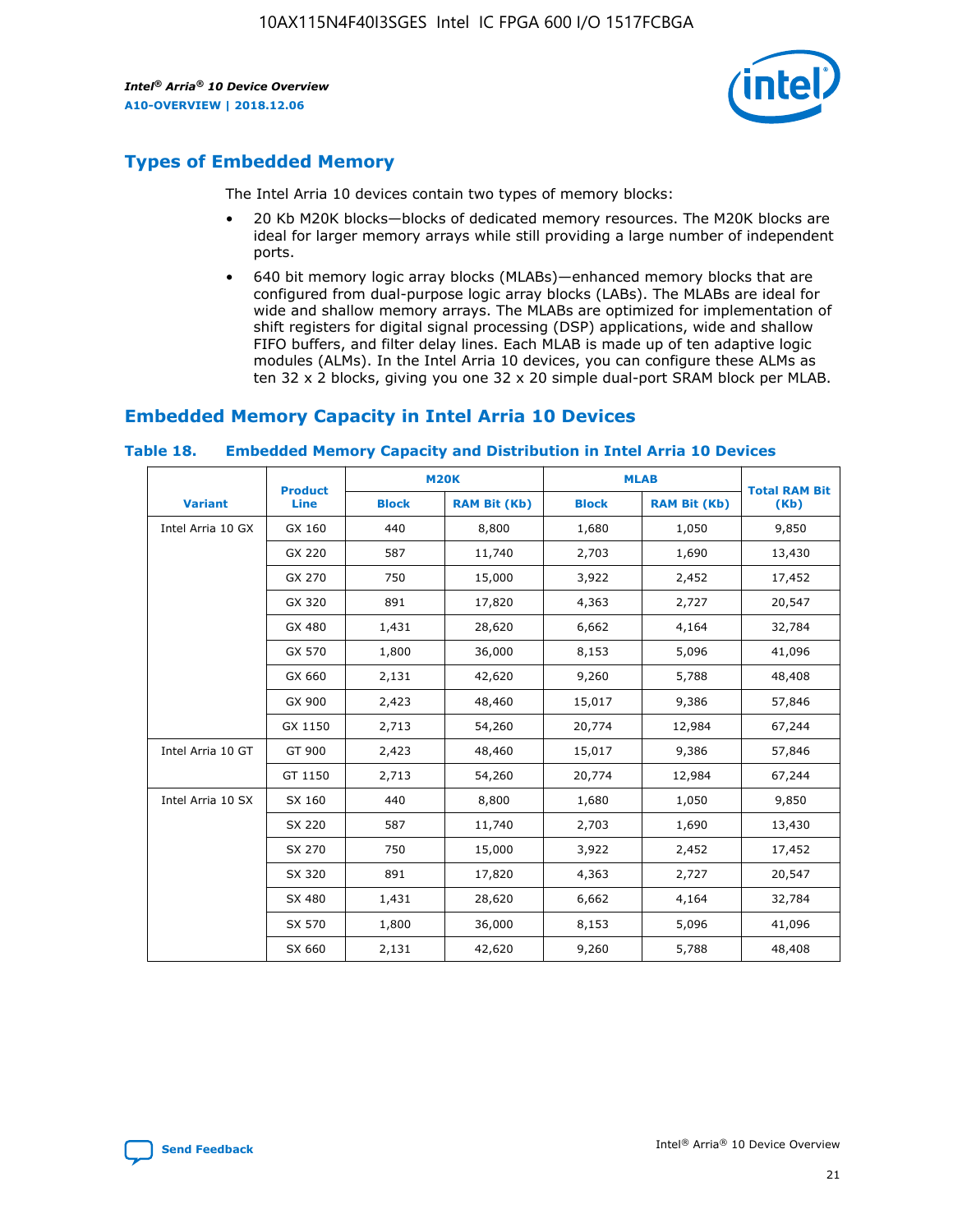

# **Embedded Memory Configurations for Single-port Mode**

#### **Table 19. Single-port Embedded Memory Configurations for Intel Arria 10 Devices**

This table lists the maximum configurations supported for single-port RAM and ROM modes.

| <b>Memory Block</b> | Depth (bits) | <b>Programmable Width</b> |
|---------------------|--------------|---------------------------|
| MLAB                | 32           | x16, x18, or x20          |
|                     | 64(10)       | x8, x9, x10               |
| M20K                | 512          | x40, x32                  |
|                     | 1K           | x20, x16                  |
|                     | 2K           | x10, x8                   |
|                     | 4K           | x5, x4                    |
|                     | 8K           | x2                        |
|                     | 16K          | x1                        |

# **Clock Networks and PLL Clock Sources**

The clock network architecture is based on Intel's global, regional, and peripheral clock structure. This clock structure is supported by dedicated clock input pins, fractional clock synthesis PLLs, and integer I/O PLLs.

# **Clock Networks**

The Intel Arria 10 core clock networks are capable of up to 800 MHz fabric operation across the full industrial temperature range. For the external memory interface, the clock network supports the hard memory controller with speeds up to 2,400 Mbps in a quarter-rate transfer.

To reduce power consumption, the Intel Quartus Prime software identifies all unused sections of the clock network and powers them down.

## **Fractional Synthesis and I/O PLLs**

Intel Arria 10 devices contain up to 32 fractional synthesis PLLs and up to 16 I/O PLLs that are available for both specific and general purpose uses in the core:

- Fractional synthesis PLLs—located in the column adjacent to the transceiver blocks
- I/O PLLs—located in each bank of the 48 I/Os

## **Fractional Synthesis PLLs**

You can use the fractional synthesis PLLs to:

- Reduce the number of oscillators that are required on your board
- Reduce the number of clock pins that are used in the device by synthesizing multiple clock frequencies from a single reference clock source

<sup>(10)</sup> Supported through software emulation and consumes additional MLAB blocks.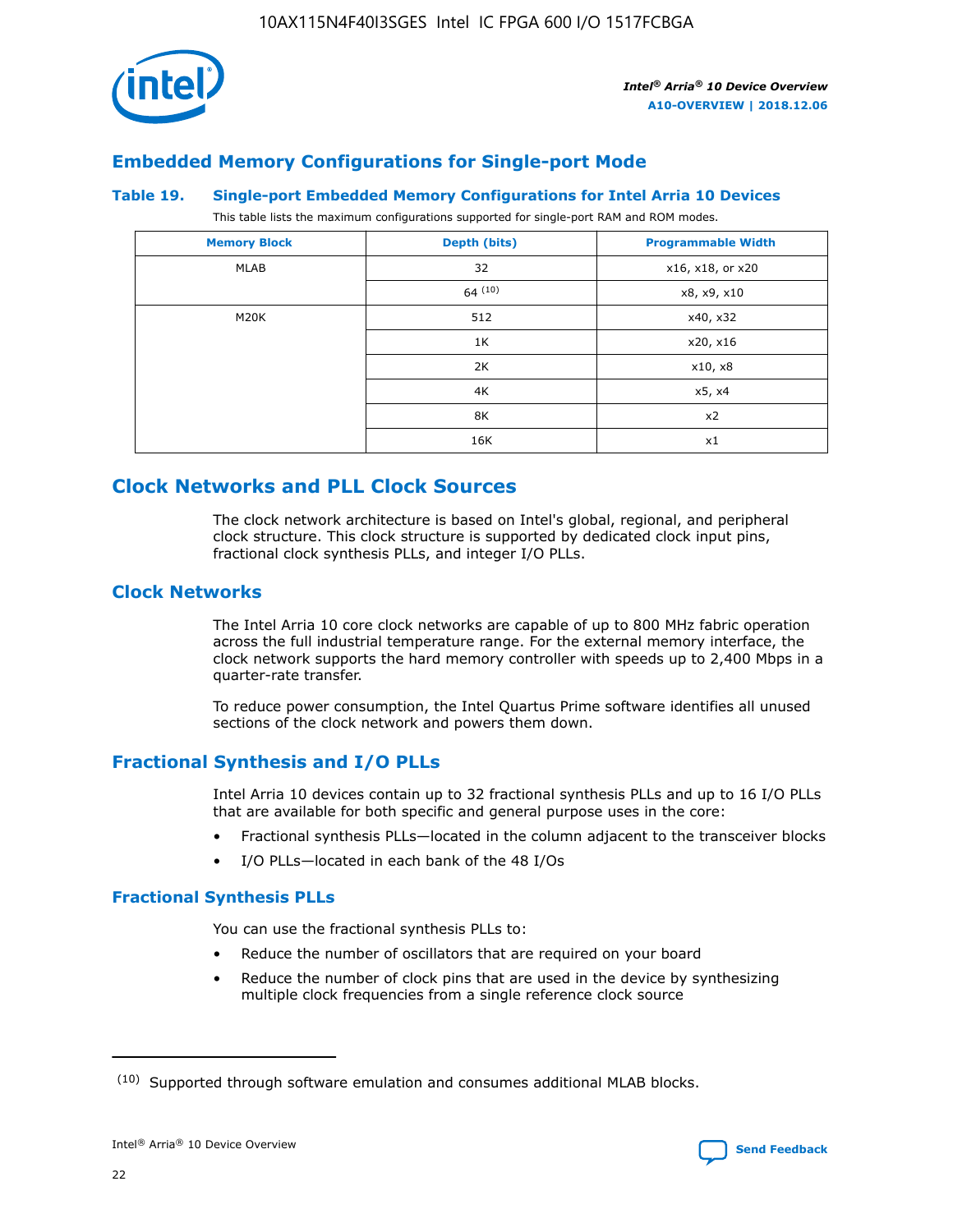

The fractional synthesis PLLs support the following features:

- Reference clock frequency synthesis for transceiver CMU and Advanced Transmit (ATX) PLLs
- Clock network delay compensation
- Zero-delay buffering
- Direct transmit clocking for transceivers
- Independently configurable into two modes:
	- Conventional integer mode equivalent to the general purpose PLL
	- Enhanced fractional mode with third order delta-sigma modulation
- PLL cascading

## **I/O PLLs**

The integer mode I/O PLLs are located in each bank of 48 I/Os. You can use the I/O PLLs to simplify the design of external memory and high-speed LVDS interfaces.

In each I/O bank, the I/O PLLs are adjacent to the hard memory controllers and LVDS SERDES. Because these PLLs are tightly coupled with the I/Os that need to use them, it makes it easier to close timing.

You can use the I/O PLLs for general purpose applications in the core such as clock network delay compensation and zero-delay buffering.

Intel Arria 10 devices support PLL-to-PLL cascading.

# **FPGA General Purpose I/O**

Intel Arria 10 devices offer highly configurable GPIOs. Each I/O bank contains 48 general purpose I/Os and a high-efficiency hard memory controller.

The following list describes the features of the GPIOs:

- Consist of 3 V I/Os for high-voltage application and LVDS I/Os for differential signaling
	- Up to two 3 V I/O banks, available in some devices, that support up to 3 V I/O standards
	- LVDS I/O banks that support up to 1.8 V I/O standards
- Support a wide range of single-ended and differential I/O interfaces
- LVDS speeds up to 1.6 Gbps
- Each LVDS pair of pins has differential input and output buffers, allowing you to configure the LVDS direction for each pair.
- Programmable bus hold and weak pull-up
- Programmable differential output voltage  $(V_{OD})$  and programmable pre-emphasis

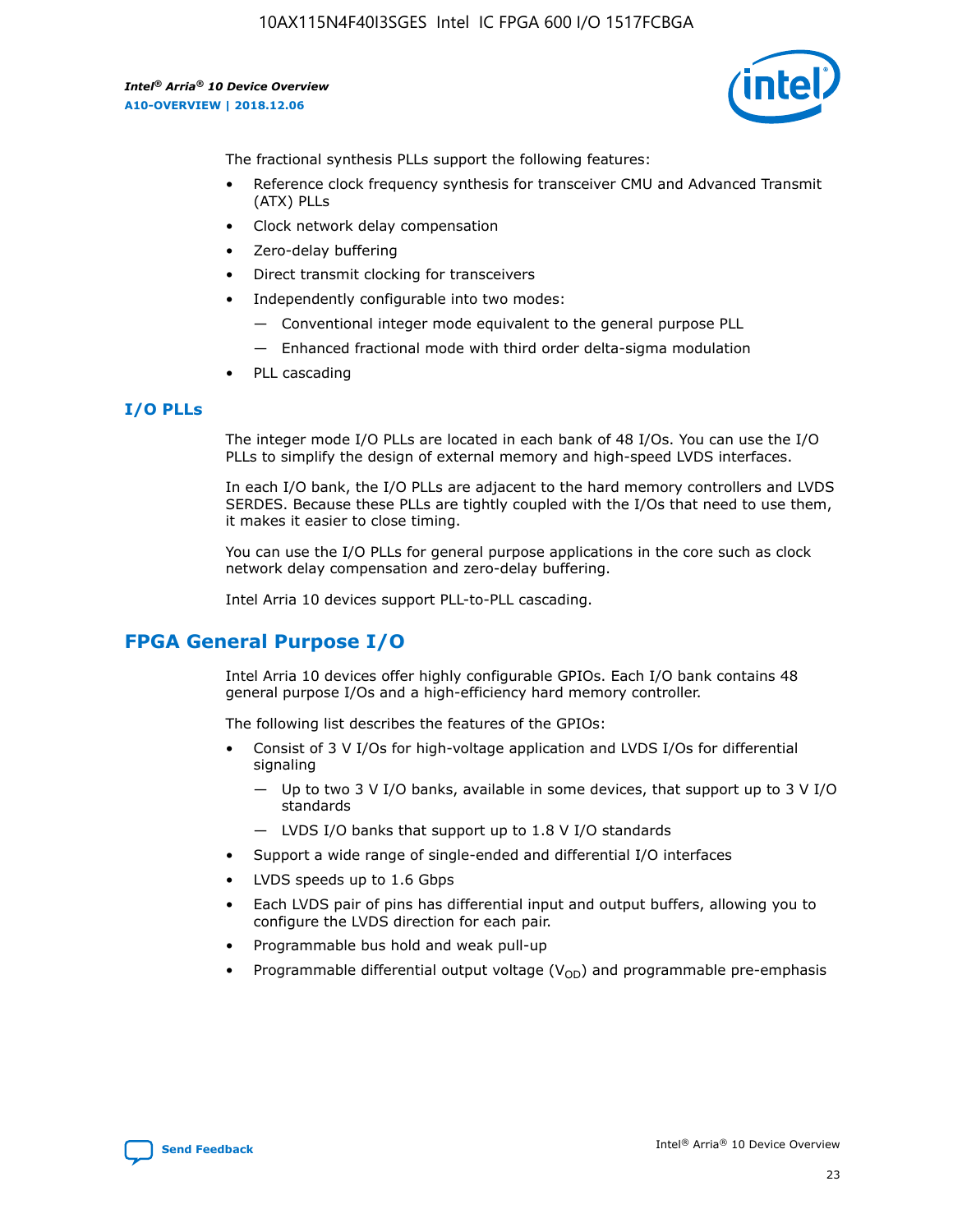

- Series (R<sub>S</sub>) and parallel (R<sub>T</sub>) on-chip termination (OCT) for all I/O banks with OCT calibration to limit the termination impedance variation
- On-chip dynamic termination that has the ability to swap between series and parallel termination, depending on whether there is read or write on a common bus for signal integrity
- Easy timing closure support using the hard read FIFO in the input register path, and delay-locked loop (DLL) delay chain with fine and coarse architecture

# **External Memory Interface**

Intel Arria 10 devices offer massive external memory bandwidth, with up to seven 32 bit DDR4 memory interfaces running at up to 2,400 Mbps. This bandwidth provides additional ease of design, lower power, and resource efficiencies of hardened highperformance memory controllers.

The memory interface within Intel Arria 10 FPGAs and SoCs delivers the highest performance and ease of use. You can configure up to a maximum width of 144 bits when using the hard or soft memory controllers. If required, you can bypass the hard memory controller and use a soft controller implemented in the user logic.

Each I/O contains a hardened DDR read/write path (PHY) capable of performing key memory interface functionality such as read/write leveling, FIFO buffering to lower latency and improve margin, timing calibration, and on-chip termination.

The timing calibration is aided by the inclusion of hard microcontrollers based on Intel's Nios® II technology, specifically tailored to control the calibration of multiple memory interfaces. This calibration allows the Intel Arria 10 device to compensate for any changes in process, voltage, or temperature either within the Intel Arria 10 device itself, or within the external memory device. The advanced calibration algorithms ensure maximum bandwidth and robust timing margin across all operating conditions.

In addition to parallel memory interfaces, Intel Arria 10 devices support serial memory technologies such as the Hybrid Memory Cube (HMC). The HMC is supported by the Intel Arria 10 high-speed serial transceivers which connect up to four HMC links, with each link running at data rates up to 15 Gbps.

### **Related Information**

#### [External Memory Interface Spec Estimator](http://www.altera.com/technology/memory/estimator/mem-emif-index.html)

Provides a parametric tool that allows you to find and compare the performance of the supported external memory interfaces in IntelFPGAs.

# **Memory Standards Supported by Intel Arria 10 Devices**

The I/Os are designed to provide high performance support for existing and emerging external memory standards.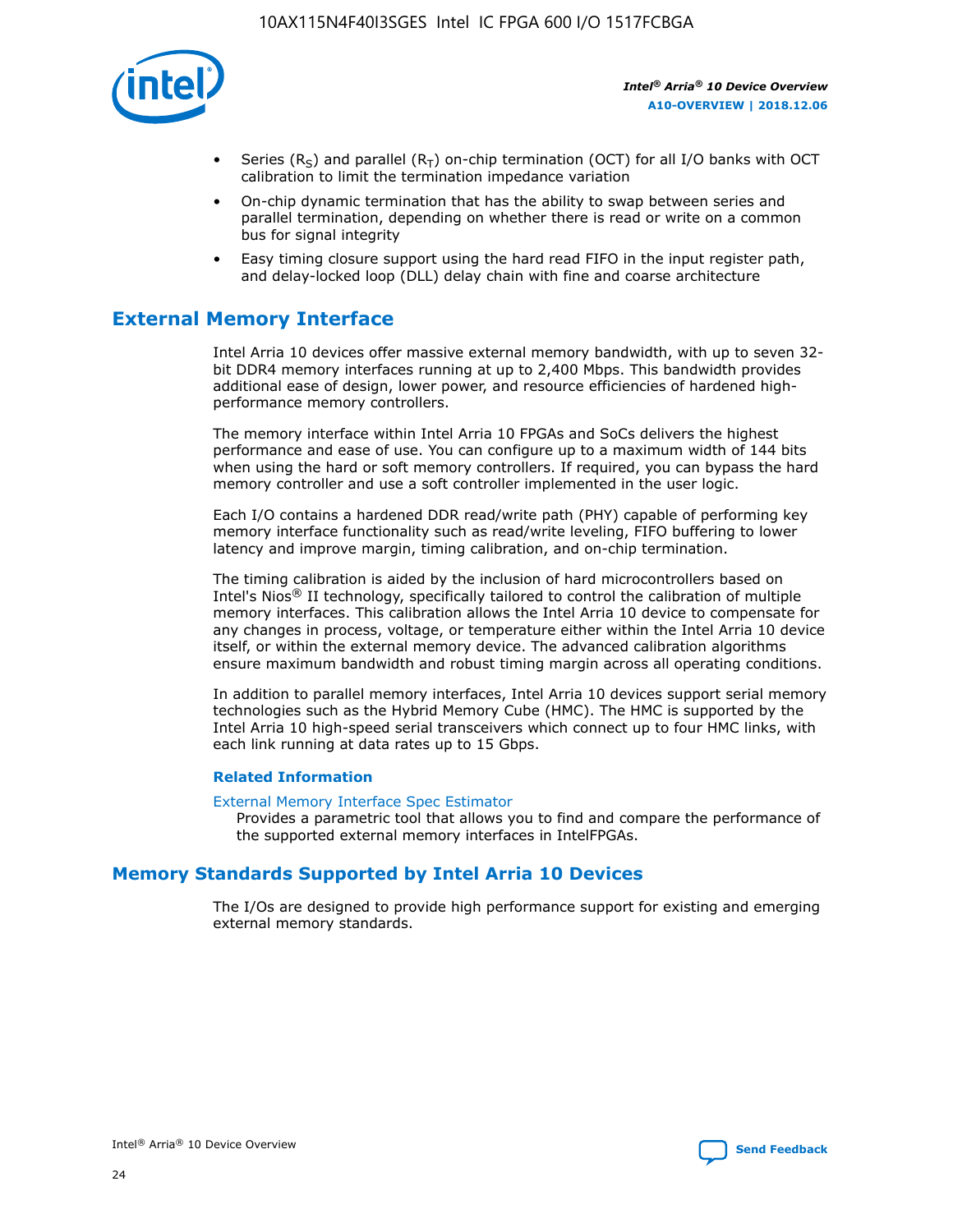

#### **Table 20. Memory Standards Supported by the Hard Memory Controller**

This table lists the overall capability of the hard memory controller. For specific details, refer to the External Memory Interface Spec Estimator and Intel Arria 10 Device Datasheet.

| <b>Memory Standard</b> | <b>Rate Support</b> | <b>Ping Pong PHY Support</b> | <b>Maximum Frequency</b><br>(MHz) |
|------------------------|---------------------|------------------------------|-----------------------------------|
| <b>DDR4 SDRAM</b>      | Quarter rate        | Yes                          | 1,067                             |
|                        |                     |                              | 1,200                             |
| <b>DDR3 SDRAM</b>      | Half rate           | Yes                          | 533                               |
|                        |                     |                              | 667                               |
|                        | Quarter rate        | Yes                          | 1,067                             |
|                        |                     |                              | 1,067                             |
| <b>DDR3L SDRAM</b>     | Half rate           | Yes                          | 533                               |
|                        |                     |                              | 667                               |
|                        | Quarter rate        | Yes                          | 933                               |
|                        |                     |                              | 933                               |
| LPDDR3 SDRAM           | Half rate           |                              | 533                               |
|                        | Quarter rate        |                              | 800                               |

### **Table 21. Memory Standards Supported by the Soft Memory Controller**

| <b>Memory Standard</b>      | <b>Rate Support</b> | <b>Maximum Frequency</b><br>(MHz) |
|-----------------------------|---------------------|-----------------------------------|
| <b>RLDRAM 3 (11)</b>        | Quarter rate        | 1,200                             |
| ODR IV SRAM <sup>(11)</sup> | Quarter rate        | 1,067                             |
| <b>ODR II SRAM</b>          | Full rate           | 333                               |
|                             | Half rate           | 633                               |
| <b>ODR II+ SRAM</b>         | Full rate           | 333                               |
|                             | Half rate           | 633                               |
| <b>ODR II+ Xtreme SRAM</b>  | Full rate           | 333                               |
|                             | Half rate           | 633                               |

#### **Table 22. Memory Standards Supported by the HPS Hard Memory Controller**

The hard processor system (HPS) is available in Intel Arria 10 SoC devices only.

| <b>Memory Standard</b> | <b>Rate Support</b> | <b>Maximum Frequency</b><br>(MHz) |
|------------------------|---------------------|-----------------------------------|
| <b>DDR4 SDRAM</b>      | Half rate           | 1,200                             |
| <b>DDR3 SDRAM</b>      | Half rate           | 1,067                             |
| <b>DDR3L SDRAM</b>     | Half rate           | 933                               |

<sup>(11)</sup> Intel Arria 10 devices support this external memory interface using hard PHY with soft memory controller.

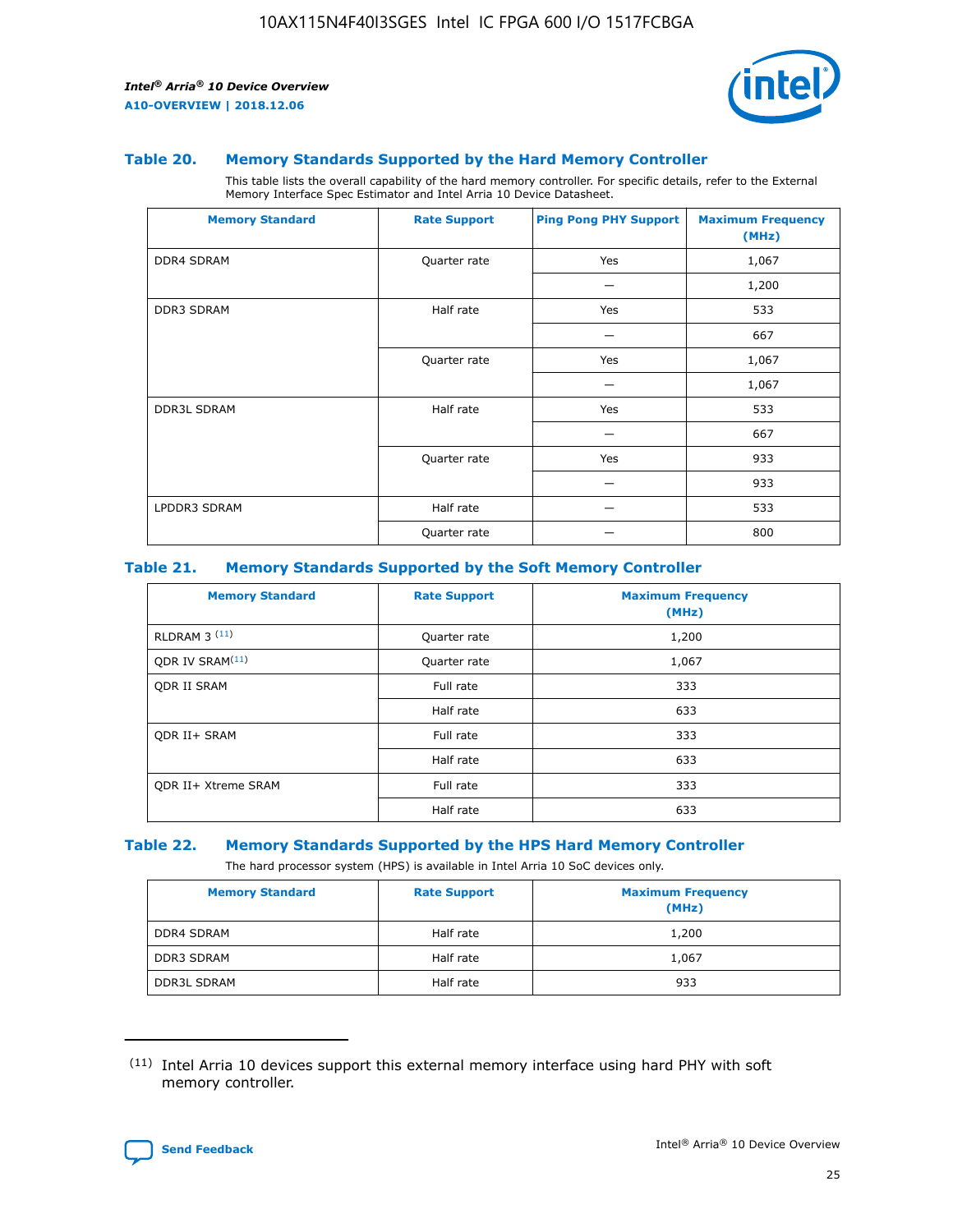

### **Related Information**

#### [Intel Arria 10 Device Datasheet](https://www.intel.com/content/www/us/en/programmable/documentation/mcn1413182292568.html#mcn1413182153340)

Lists the memory interface performance according to memory interface standards, rank or chip select configurations, and Intel Arria 10 device speed grades.

# **PCIe Gen1, Gen2, and Gen3 Hard IP**

Intel Arria 10 devices contain PCIe hard IP that is designed for performance and ease-of-use:

- Includes all layers of the PCIe stack—transaction, data link and physical layers.
- Supports PCIe Gen3, Gen2, and Gen1 Endpoint and Root Port in x1, x2, x4, or x8 lane configuration.
- Operates independently from the core logic—optional configuration via protocol (CvP) allows the PCIe link to power up and complete link training in less than 100 ms while the Intel Arria 10 device completes loading the programming file for the rest of the FPGA.
- Provides added functionality that makes it easier to support emerging features such as Single Root I/O Virtualization (SR-IOV) and optional protocol extensions.
- Provides improved end-to-end datapath protection using ECC.
- Supports FPGA configuration via protocol (CvP) using PCIe at Gen3, Gen2, or Gen1 speed.

#### **Related Information**

PCS Features on page 30

# **Enhanced PCS Hard IP for Interlaken and 10 Gbps Ethernet**

# **Interlaken Support**

The Intel Arria 10 enhanced PCS hard IP provides integrated Interlaken PCS supporting rates up to 25.8 Gbps per lane.

The Interlaken PCS is based on the proven functionality of the PCS developed for Intel's previous generation FPGAs, which demonstrated interoperability with Interlaken ASSP vendors and third-party IP suppliers. The Interlaken PCS is present in every transceiver channel in Intel Arria 10 devices.

### **Related Information**

PCS Features on page 30

## **10 Gbps Ethernet Support**

The Intel Arria 10 enhanced PCS hard IP supports 10GBASE-R PCS compliant with IEEE 802.3 10 Gbps Ethernet (10GbE). The integrated hard IP support for 10GbE and the 10 Gbps transceivers save external PHY cost, board space, and system power.

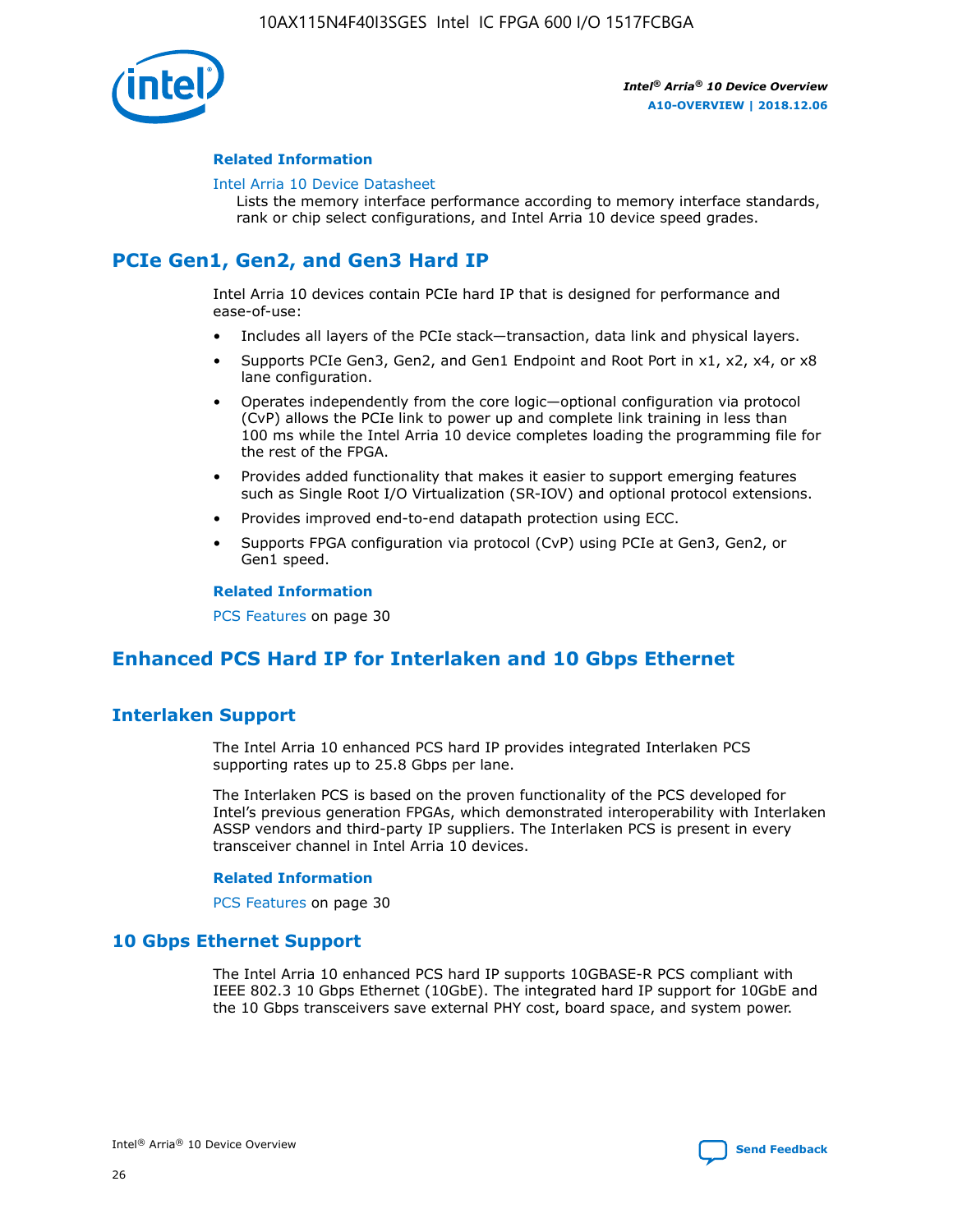

The scalable hard IP supports multiple independent 10GbE ports while using a single PLL for all the 10GBASE-R PCS instantiations, which saves on core logic resources and clock networks:

- Simplifies multiport 10GbE systems compared to XAUI interfaces that require an external XAUI-to-10G PHY.
- Incorporates Electronic Dispersion Compensation (EDC), which enables direct connection to standard 10 Gbps XFP and SFP+ pluggable optical modules.
- Supports backplane Ethernet applications and includes a hard 10GBASE-KR Forward Error Correction (FEC) circuit that you can use for 10 Gbps and 40 Gbps applications.

The 10 Gbps Ethernet PCS hard IP and 10GBASE-KR FEC are present in every transceiver channel.

#### **Related Information**

PCS Features on page 30

# **Low Power Serial Transceivers**

Intel Arria 10 FPGAs and SoCs include lowest power transceivers that deliver high bandwidth, throughput and low latency.

Intel Arria 10 devices deliver the industry's lowest power consumption per transceiver channel:

- 12.5 Gbps transceivers at as low as 242 mW
- 10 Gbps transceivers at as low as 168 mW
- 6 Gbps transceivers at as low as 117 mW

Intel Arria 10 transceivers support various data rates according to application:

- Chip-to-chip and chip-to-module applications—from 1 Gbps up to 25.8 Gbps
- Long reach and backplane applications—from 1 Gbps up to 12.5 with advanced adaptive equalization
- Critical power sensitive applications—from 1 Gbps up to 11.3 Gbps using lower power modes

The combination of 20 nm process technology and architectural advances provide the following benefits:

- Significant reduction in die area and power consumption
- Increase of up to two times in transceiver I/O density compared to previous generation devices while maintaining optimal signal integrity
- Up to 72 total transceiver channels—you can configure up to 6 of these channels to run as fast as 25.8 Gbps
- All channels feature continuous data rate support up to the maximum rated speed

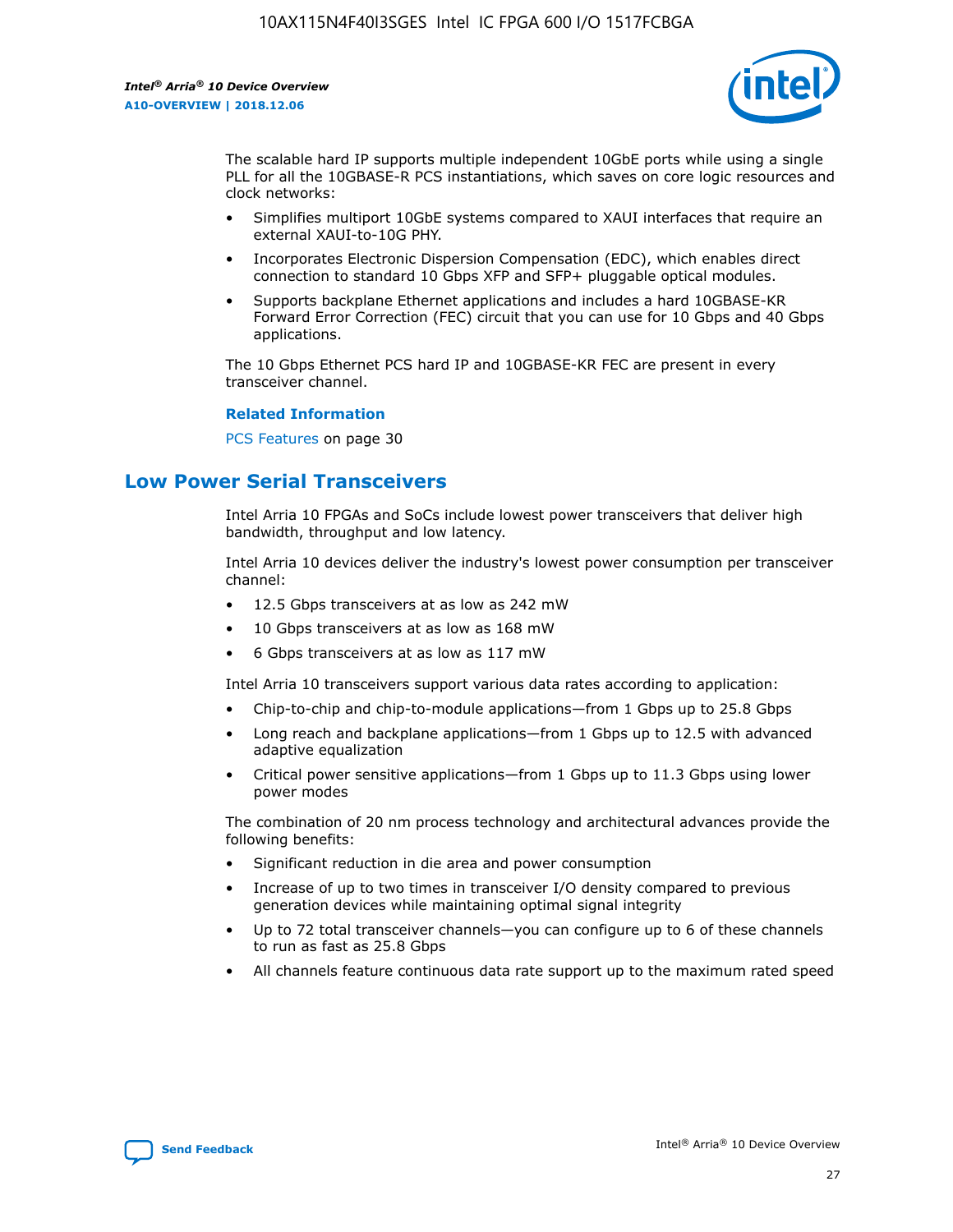

# ATX PLL PCS Transceiver PMA TX/RX

**Figure 6. Intel Arria 10 Transceiver Block Architecture**



# **Transceiver Channels**

All transceiver channels feature a dedicated Physical Medium Attachment (PMA) and a hardened Physical Coding Sublayer (PCS).

- The PMA provides primary interfacing capabilities to physical channels.
- The PCS typically handles encoding/decoding, word alignment, and other preprocessing functions before transferring data to the FPGA core fabric.

A transceiver channel consists of a PMA and a PCS block. Most transceiver banks have 6 channels. There are some transceiver banks that contain only 3 channels.

A wide variety of bonded and non-bonded data rate configurations is possible using a highly configurable clock distribution network. Up to 80 independent transceiver data rates can be configured.

The following figures are graphical representations of top views of the silicon die, which correspond to reverse views for flip chip packages. Different Intel Arria 10 devices may have different floorplans than the ones shown in the figures.

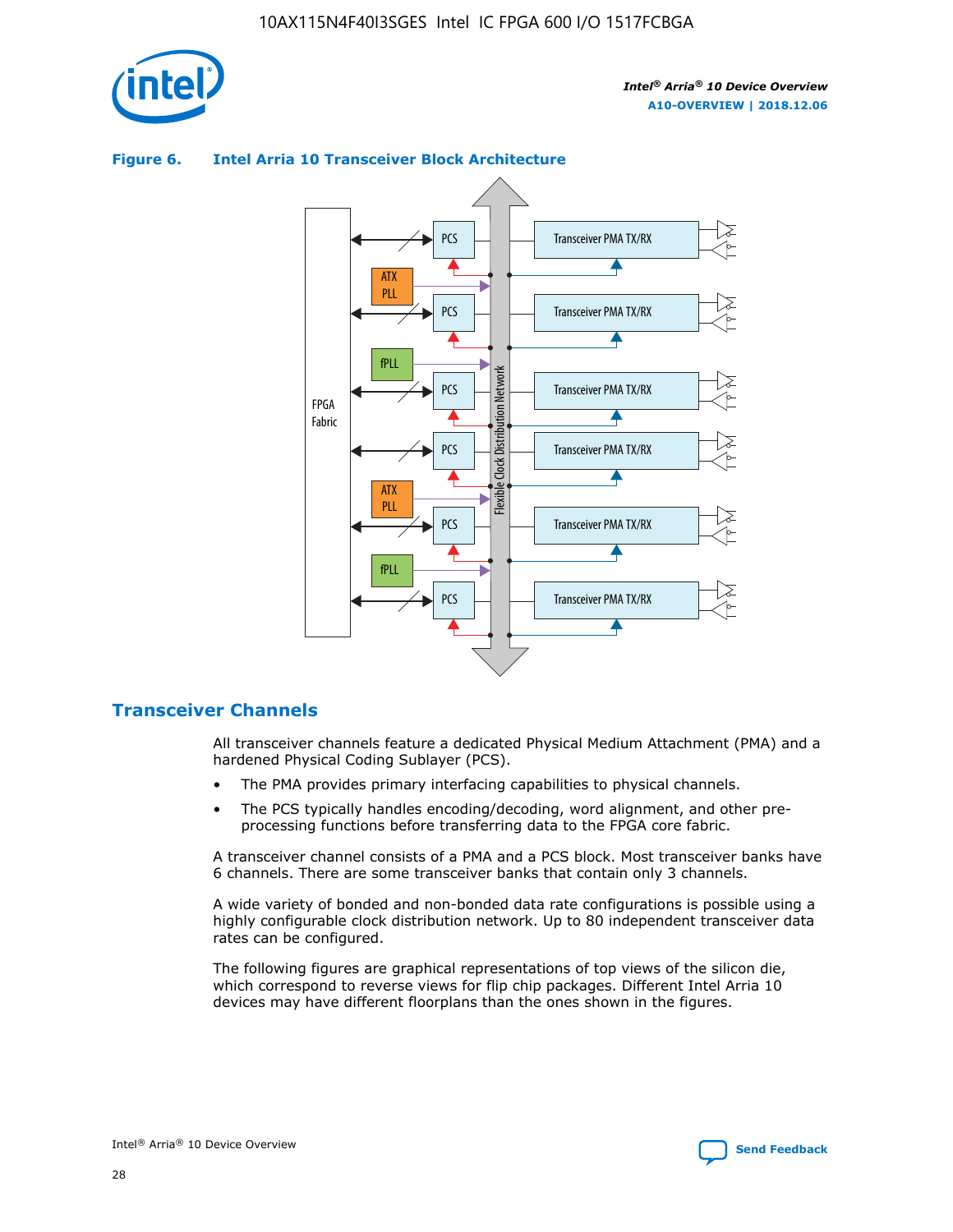

## **Figure 7. Device Chip Overview for Intel Arria 10 GX and GT Devices**





## **PMA Features**

Intel Arria 10 transceivers provide exceptional signal integrity at data rates up to 25.8 Gbps. Clocking options include ultra-low jitter ATX PLLs (LC tank based), clock multiplier unit (CMU) PLLs, and fractional PLLs.

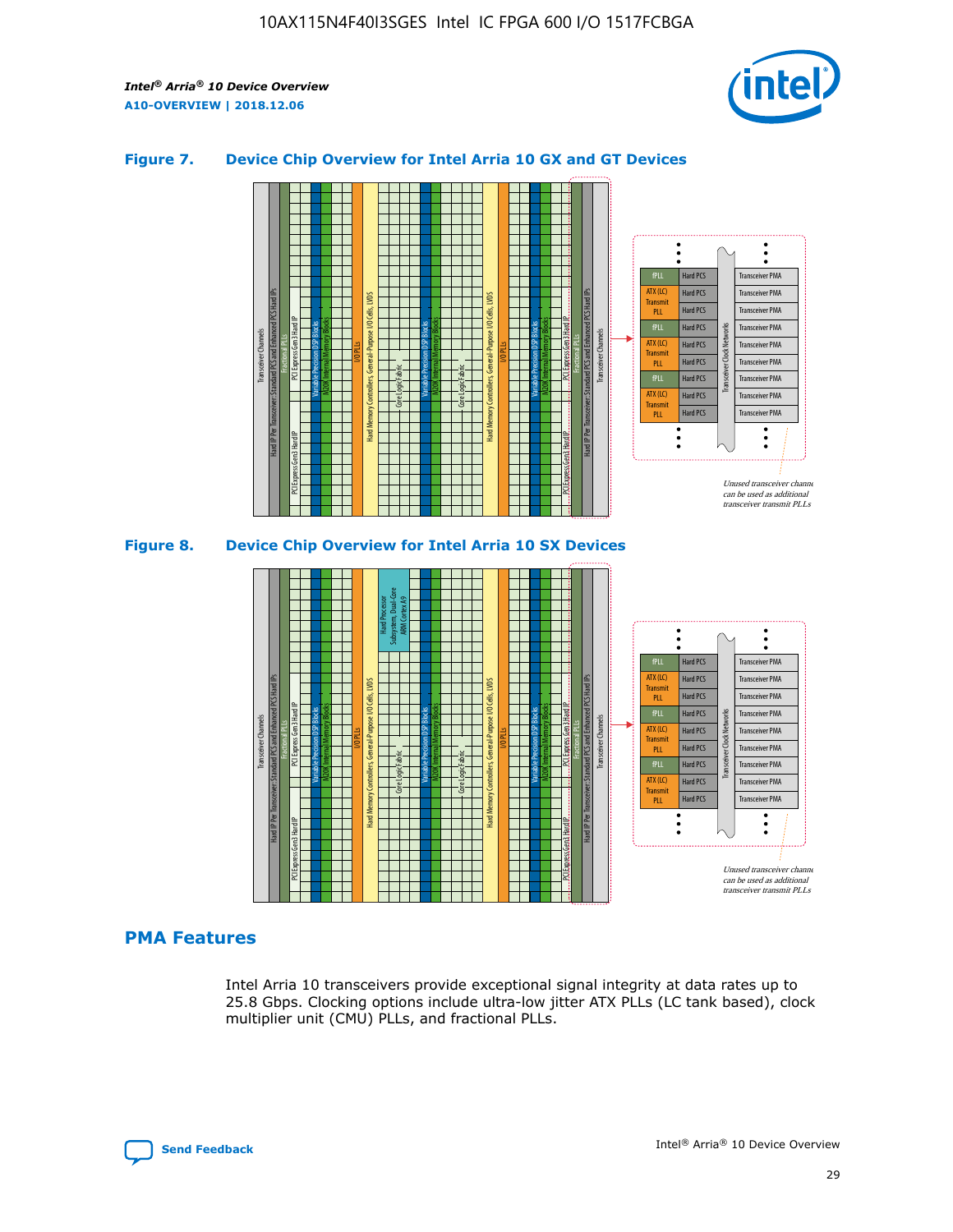

Each transceiver channel contains a channel PLL that can be used as the CMU PLL or clock data recovery (CDR) PLL. In CDR mode, the channel PLL recovers the receiver clock and data in the transceiver channel. Up to 80 independent data rates can be configured on a single Intel Arria 10 device.

## **Table 23. PMA Features of the Transceivers in Intel Arria 10 Devices**

| <b>Feature</b>                                             | <b>Capability</b>                                                                                                                                                                                                             |
|------------------------------------------------------------|-------------------------------------------------------------------------------------------------------------------------------------------------------------------------------------------------------------------------------|
| Chip-to-Chip Data Rates                                    | 1 Gbps to 17.4 Gbps (Intel Arria 10 GX devices)<br>1 Gbps to 25.8 Gbps (Intel Arria 10 GT devices)                                                                                                                            |
| Backplane Support                                          | Drive backplanes at data rates up to 12.5 Gbps                                                                                                                                                                                |
| Optical Module Support                                     | SFP+/SFP, XFP, CXP, QSFP/QSFP28, CFP/CFP2/CFP4                                                                                                                                                                                |
| Cable Driving Support                                      | SFP+ Direct Attach, PCI Express over cable, eSATA                                                                                                                                                                             |
| Transmit Pre-Emphasis                                      | 4-tap transmit pre-emphasis and de-emphasis to compensate for system channel loss                                                                                                                                             |
| Continuous Time Linear<br>Equalizer (CTLE)                 | Dual mode, high-gain, and high-data rate, linear receive equalization to compensate for<br>system channel loss                                                                                                                |
| Decision Feedback Equalizer<br>(DFE)                       | 7-fixed and 4-floating tap DFE to equalize backplane channel loss in the presence of<br>crosstalk and noisy environments                                                                                                      |
| Variable Gain Amplifier                                    | Optimizes the signal amplitude prior to the CDR sampling and operates in fixed and<br>adaptive modes                                                                                                                          |
| Altera Digital Adaptive<br>Parametric Tuning (ADAPT)       | Fully digital adaptation engine to automatically adjust all link equalization parameters-<br>including CTLE, DFE, and variable gain amplifier blocks—that provide optimal link margin<br>without intervention from user logic |
| Precision Signal Integrity<br>Calibration Engine (PreSICE) | Hardened calibration controller to quickly calibrate all transceiver control parameters on<br>power-up, which provides the optimal signal integrity and jitter performance                                                    |
| Advanced Transmit (ATX)<br><b>PLL</b>                      | Low jitter ATX (LC tank based) PLLs with continuous tuning range to cover a wide range of<br>standard and proprietary protocols                                                                                               |
| <b>Fractional PLLs</b>                                     | On-chip fractional frequency synthesizers to replace on-board crystal oscillators and reduce<br>system cost                                                                                                                   |
| Digitally Assisted Analog<br><b>CDR</b>                    | Superior jitter tolerance with fast lock time                                                                                                                                                                                 |
| Dynamic Partial<br>Reconfiguration                         | Allows independent control of the Avalon memory-mapped interface of each transceiver<br>channel for the highest transceiver flexibility                                                                                       |
| Multiple PCS-PMA and PCS-<br>PLD interface widths          | 8-, 10-, 16-, 20-, 32-, 40-, or 64-bit interface widths for flexibility of deserialization width,<br>encoding, and reduced latency                                                                                            |

# **PCS Features**

This table summarizes the Intel Arria 10 transceiver PCS features. You can use the transceiver PCS to support a wide range of protocols ranging from 1 Gbps to 25.8 Gbps.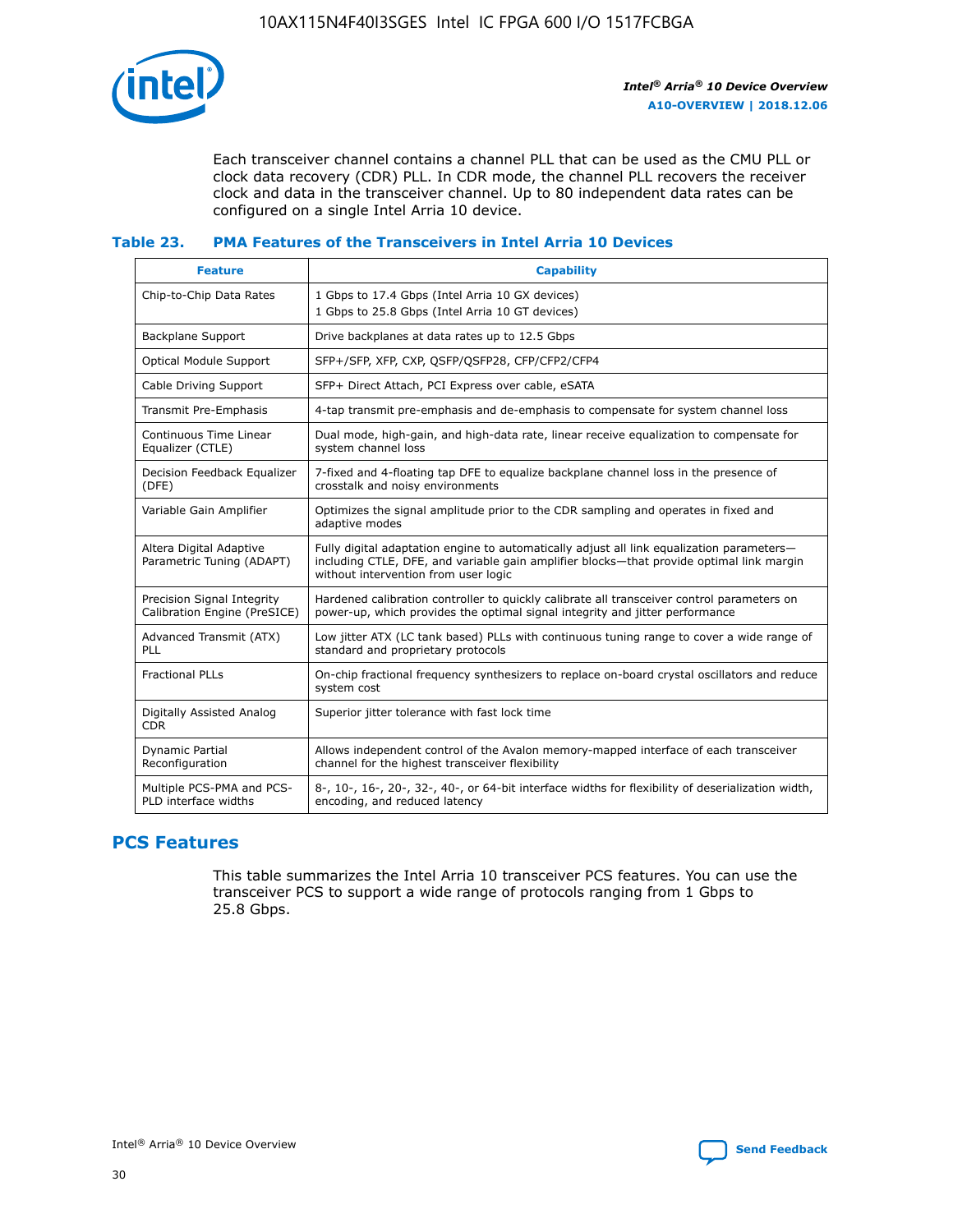

| <b>PCS</b>    | <b>Description</b>                                                                                                                                                                                                                                                                                                                                                                                             |
|---------------|----------------------------------------------------------------------------------------------------------------------------------------------------------------------------------------------------------------------------------------------------------------------------------------------------------------------------------------------------------------------------------------------------------------|
| Standard PCS  | Operates at a data rate up to 12 Gbps<br>Supports protocols such as PCI-Express, CPRI 4.2+, GigE, IEEE 1588 in Hard PCS<br>Implements other protocols using Basic/Custom (Standard PCS) transceiver<br>configuration rules.                                                                                                                                                                                    |
| Enhanced PCS  | Performs functions common to most serial data industry standards, such as word<br>alignment, encoding/decoding, and framing, before data is sent or received off-chip<br>through the PMA<br>• Handles data transfer to and from the FPGA fabric<br>Handles data transfer internally to and from the PMA<br>Provides frequency compensation<br>Performs channel bonding for multi-channel low skew applications |
| PCIe Gen3 PCS | Supports the seamless switching of Data and Clock between the Gen1, Gen2, and Gen3<br>data rates<br>Provides support for PIPE 3.0 features<br>Supports the PIPE interface with the Hard IP enabled, as well as with the Hard IP<br>bypassed                                                                                                                                                                    |

#### **Related Information**

- PCIe Gen1, Gen2, and Gen3 Hard IP on page 26
- Interlaken Support on page 26
- 10 Gbps Ethernet Support on page 26

## **PCS Protocol Support**

This table lists some of the protocols supported by the Intel Arria 10 transceiver PCS. For more information about the blocks in the transmitter and receiver data paths, refer to the related information.

| <b>Protocol</b>                                 | <b>Data Rate</b><br>(Gbps) | <b>Transceiver IP</b>       | <b>PCS Support</b>                |
|-------------------------------------------------|----------------------------|-----------------------------|-----------------------------------|
| PCIe Gen3 x1, x2, x4, x8                        | 8.0                        | Native PHY (PIPE)           | Standard PCS and PCIe<br>Gen3 PCS |
| PCIe Gen2 x1, x2, x4, x8                        | 5.0                        | Native PHY (PIPE)           | <b>Standard PCS</b>               |
| PCIe Gen1 x1, x2, x4, x8                        | 2.5                        | Native PHY (PIPE)           | Standard PCS                      |
| 1000BASE-X Gigabit Ethernet                     | 1.25                       | Native PHY                  | Standard PCS                      |
| 1000BASE-X Gigabit Ethernet with<br>IEEE 1588v2 | 1.25                       | Native PHY                  | Standard PCS                      |
| 10GBASE-R                                       | 10.3125                    | Native PHY                  | <b>Enhanced PCS</b>               |
| 10GBASE-R with IEEE 1588v2                      | 10.3125                    | Native PHY                  | <b>Enhanced PCS</b>               |
| 10GBASE-R with KR FEC                           | 10.3125                    | Native PHY                  | <b>Enhanced PCS</b>               |
| 10GBASE-KR and 1000BASE-X                       | 10.3125                    | 1G/10GbE and 10GBASE-KR PHY | Standard PCS and<br>Enhanced PCS  |
| Interlaken (CEI-6G/11G)                         | 3.125 to 17.4              | Native PHY                  | <b>Enhanced PCS</b>               |
| SFI-S/SFI-5.2                                   | 11.2                       | Native PHY                  | <b>Enhanced PCS</b>               |
| $10G$ SDI                                       | 10.692                     | Native PHY                  | <b>Enhanced PCS</b>               |
|                                                 |                            |                             | continued                         |

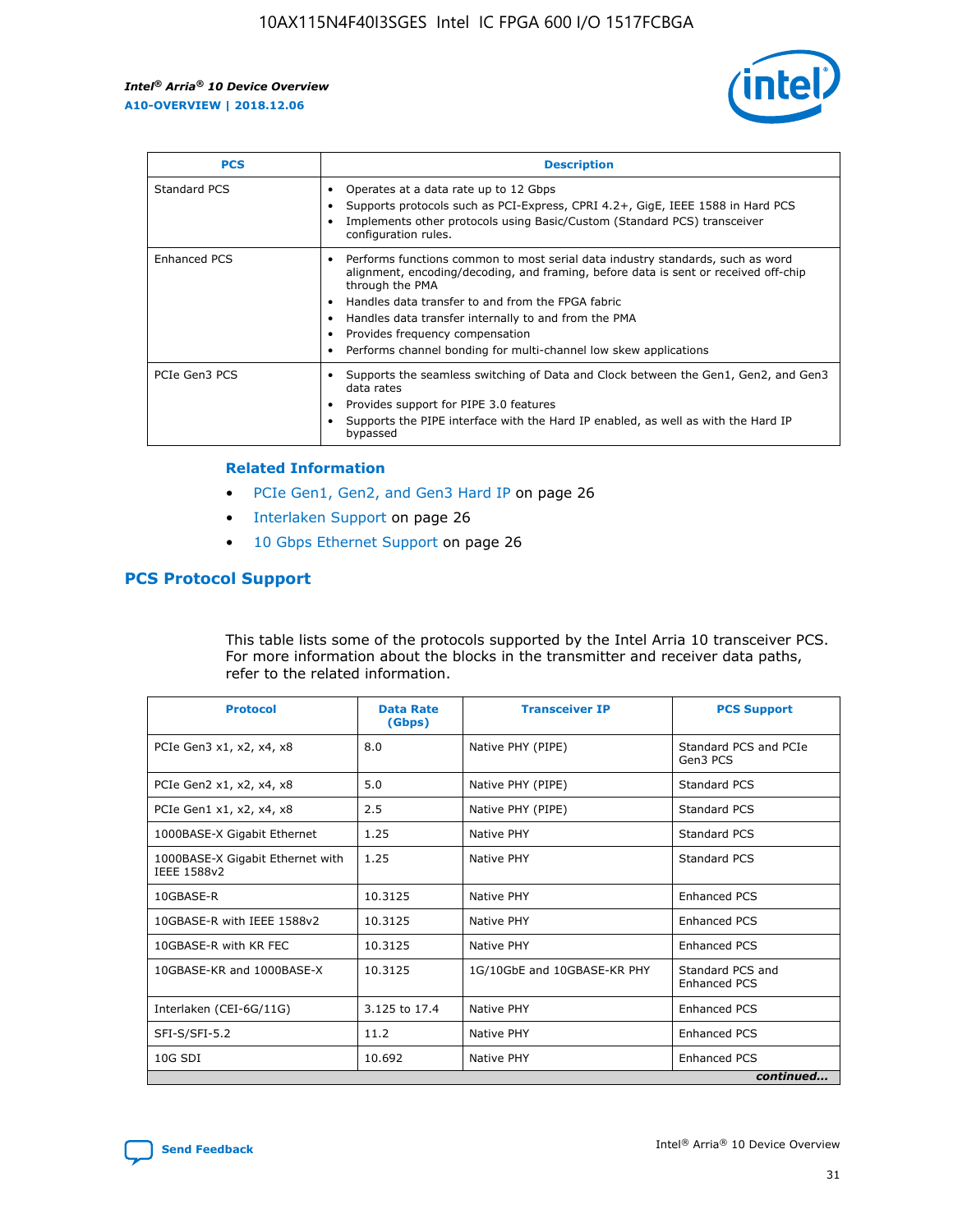

| <b>Protocol</b>      | <b>Data Rate</b><br>(Gbps) | <b>Transceiver IP</b> | <b>PCS Support</b> |
|----------------------|----------------------------|-----------------------|--------------------|
| CPRI 6.0 (64B/66B)   | 0.6144 to<br>10.1376       | Native PHY            | Enhanced PCS       |
| CPRI 4.2 (8B/10B)    | 0.6144 to<br>9.8304        | Native PHY            | Standard PCS       |
| OBSAI RP3 v4.2       | 0.6144 to 6.144            | Native PHY            | Standard PCS       |
| SD-SDI/HD-SDI/3G-SDI | $0.143(12)$ to<br>2.97     | Native PHY            | Standard PCS       |

## **Related Information**

#### [Intel Arria 10 Transceiver PHY User Guide](https://www.intel.com/content/www/us/en/programmable/documentation/nik1398707230472.html#nik1398707091164)

Provides more information about the supported transceiver protocols and PHY IP, the PMA architecture, and the standard, enhanced, and PCIe Gen3 PCS architecture.

# **SoC with Hard Processor System**

Each SoC device combines an FPGA fabric and a hard processor system (HPS) in a single device. This combination delivers the flexibility of programmable logic with the power and cost savings of hard IP in these ways:

- Reduces board space, system power, and bill of materials cost by eliminating a discrete embedded processor
- Allows you to differentiate the end product in both hardware and software, and to support virtually any interface standard
- Extends the product life and revenue through in-field hardware and software updates

 $(12)$  The 0.143 Gbps data rate is supported using oversampling of user logic that you must implement in the FPGA fabric.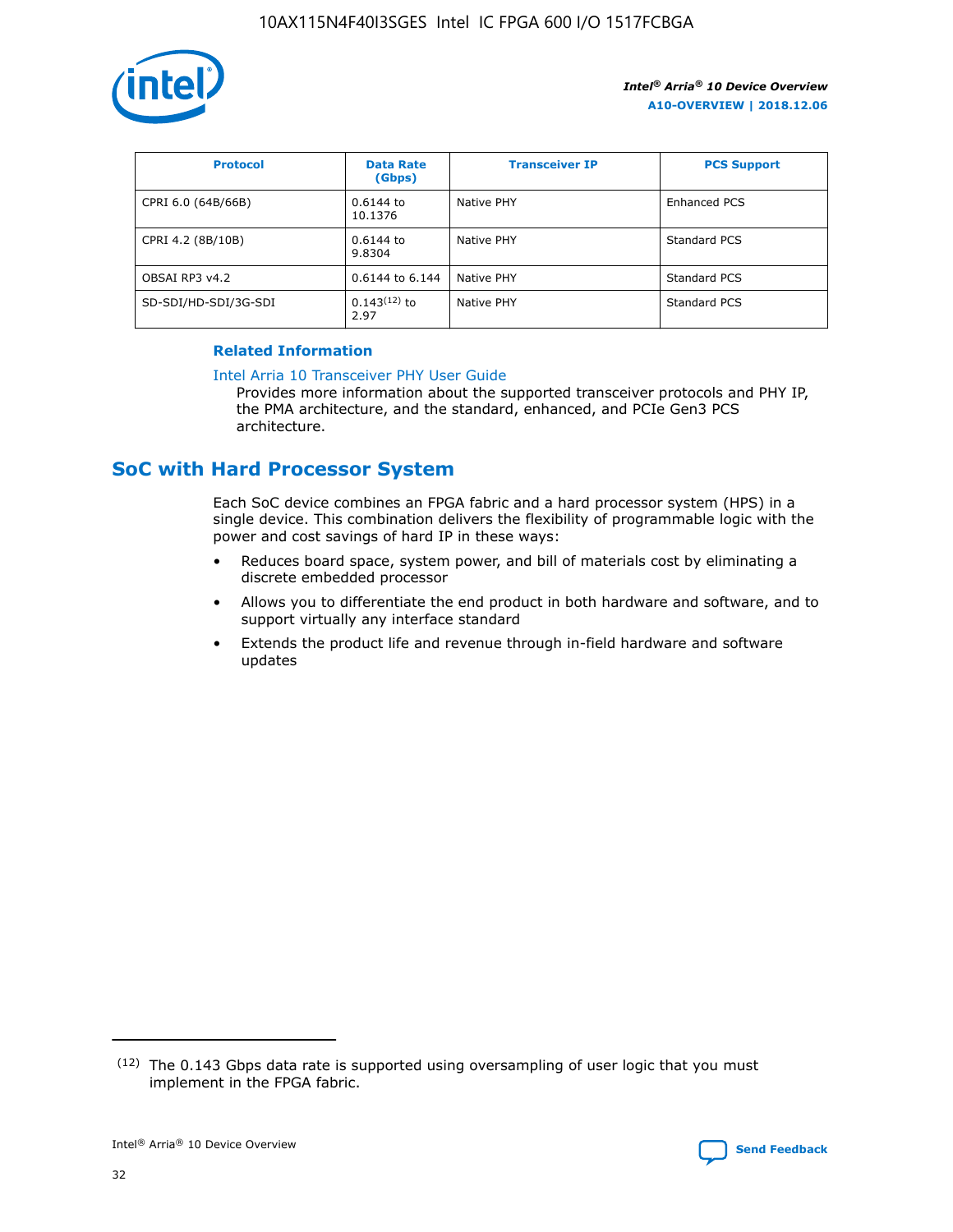

#### **Figure 9. HPS Block Diagram**

This figure shows a block diagram of the HPS with the dual ARM Cortex-A9 MPCore processor.



# **Key Advantages of 20-nm HPS**

The 20-nm HPS strikes a balance between enabling maximum software compatibility with 28-nm SoCs while still improving upon the 28-nm HPS architecture. These improvements address the requirements of the next generation target markets such as wireless and wireline communications, compute and storage equipment, broadcast and military in terms of performance, memory bandwidth, connectivity via backplane and security.

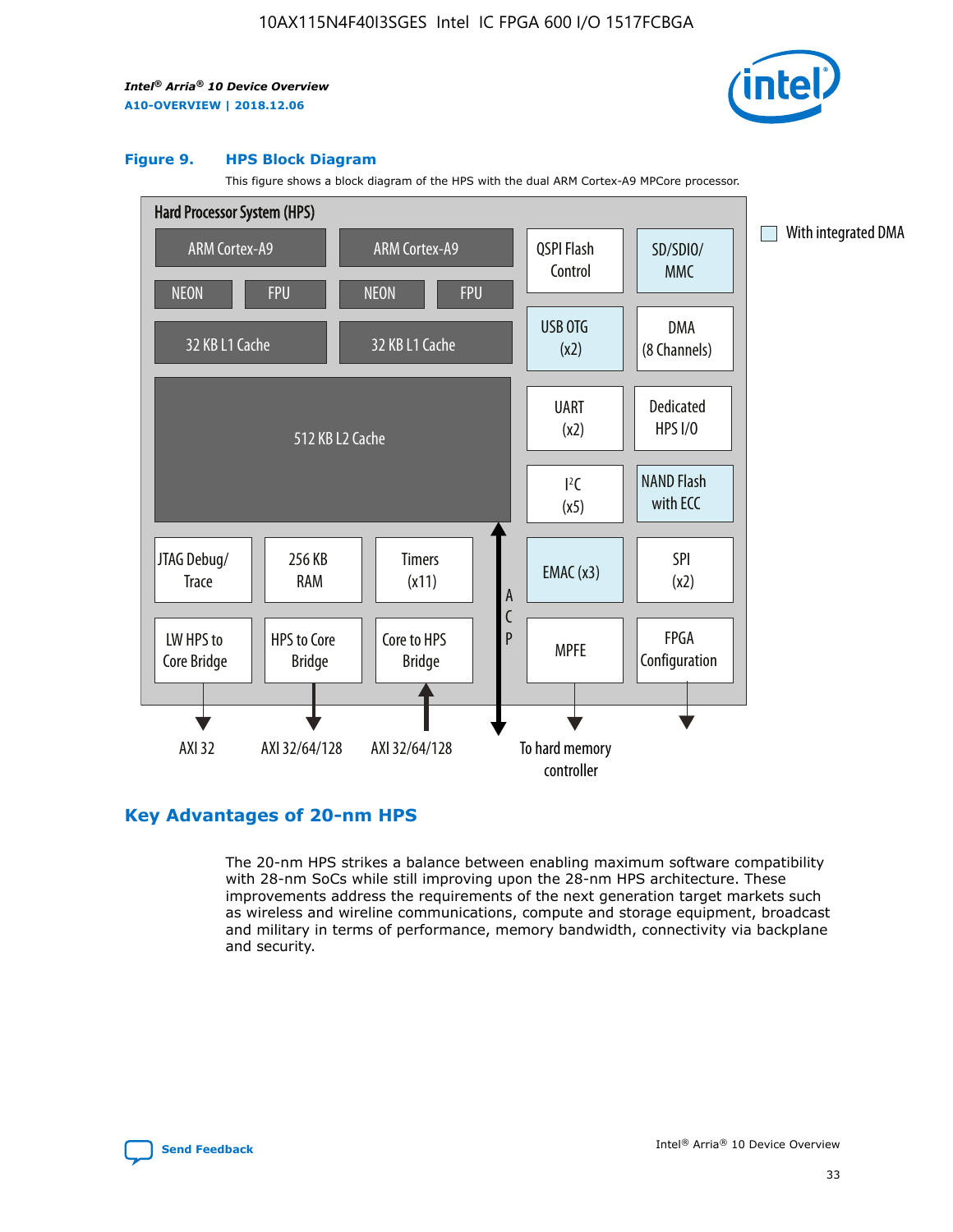

## **Table 24. Improvements in 20 nm HPS**

This table lists the key improvements of the 20 nm HPS compared to the 28 nm HPS.

| Advantages/<br><b>Improvements</b>                          | <b>Description</b>                                                                                                                                                                                                                                                                                                                                                                                                                                                                                                                                                                                                                                                                                                                                                                                                                   |
|-------------------------------------------------------------|--------------------------------------------------------------------------------------------------------------------------------------------------------------------------------------------------------------------------------------------------------------------------------------------------------------------------------------------------------------------------------------------------------------------------------------------------------------------------------------------------------------------------------------------------------------------------------------------------------------------------------------------------------------------------------------------------------------------------------------------------------------------------------------------------------------------------------------|
| Increased performance and<br>overdrive capability           | While the nominal processor frequency is 1.2 GHz, the 20 nm HPS offers an "overdrive"<br>feature which enables a higher processor operating frequency. This requires a higher supply<br>voltage value that is unique to the HPS and may require a separate regulator.                                                                                                                                                                                                                                                                                                                                                                                                                                                                                                                                                                |
| Increased processor memory<br>bandwidth and DDR4<br>support | Up to 64-bit DDR4 memory at 2,400 Mbps support is available for the processor. The hard<br>memory controller for the HPS comprises a multi-port front end that manages connections<br>to a single port memory controller. The multi-port front end allows logic core and the HPS<br>to share ports and thereby the available bandwidth of the memory controller.                                                                                                                                                                                                                                                                                                                                                                                                                                                                     |
| Flexible I/O sharing                                        | An advanced I/O pin muxing scheme allows improved sharing of I/O between the HPS and<br>the core logic. The following types of I/O are available for SoC:<br>17 dedicated I/Os-physically located inside the HPS block and are not accessible to<br>logic within the core. The 17 dedicated I/Os are used for HPS clock, resets, and<br>interfacing with boot devices, QSPI, and SD/MMC.<br>48 direct shared I/O-located closest to the HPS block and are ideal for high speed HPS<br>peripherals such as EMAC, USB, and others. There is one bank of 48 I/Os that supports<br>direct sharing where the 48 I/Os can be shared 12 I/Os at a time.<br>Standard (shared) I/O-all standard I/Os can be shared by the HPS peripherals and any<br>logic within the core. For designs where more than 48 I/Os are reguired to fully use all |
| <b>EMAC</b> core                                            | the peripherals in the HPS, these I/Os can be connected through the core logic.<br>Three EMAC cores are available in the HPS. The EMAC cores enable an application to<br>support two redundant Ethernet connections; for example, backplane, or two EMAC cores<br>for managing IEEE 1588 time stamp information while allowing a third EMAC core for debug<br>and configuration. All three EMACs can potentially share the same time stamps, simplifying<br>the 1588 time stamping implementation. A new serial time stamp interface allows core<br>logic to access and read the time stamp values. The integrated EMAC controllers can be<br>connected to external Ethernet PHY through the provided MDIO or I <sup>2</sup> C interface.                                                                                            |
| On-chip memory                                              | The on-chip memory is updated to 256 KB support and can support larger data sets and<br>real time algorithms.                                                                                                                                                                                                                                                                                                                                                                                                                                                                                                                                                                                                                                                                                                                        |
| ECC enhancements                                            | Improvements in L2 Cache ECC management allow identification of errors down to the<br>address level. ECC enhancements also enable improved error injection and status reporting<br>via the introduction of new memory mapped access to syndrome and data signals.                                                                                                                                                                                                                                                                                                                                                                                                                                                                                                                                                                    |
| HPS to FPGA Interconnect<br>Backbone                        | Although the HPS and the Logic Core can operate independently, they are tightly coupled<br>via a high-bandwidth system interconnect built from high-performance ARM AMBA AXI bus<br>bridges. IP bus masters in the FPGA fabric have access to HPS bus slaves via the FPGA-to-<br>HPS interconnect. Similarly, HPS bus masters have access to bus slaves in the core fabric<br>via the HPS-to-FPGA bridge. Both bridges are AMBA AXI-3 compliant and support<br>simultaneous read and write transactions. Up to three masters within the core fabric can<br>share the HPS SDRAM controller with the processor. Additionally, the processor can be used<br>to configure the core fabric under program control via a dedicated 32-bit configuration port.                                                                               |
| FPGA configuration and HPS<br>booting                       | The FPGA fabric and HPS in the SoCs are powered independently. You can reduce the clock<br>frequencies or gate the clocks to reduce dynamic power.<br>You can configure the FPGA fabric and boot the HPS independently, in any order, providing<br>you with more design flexibility.                                                                                                                                                                                                                                                                                                                                                                                                                                                                                                                                                 |
| Security                                                    | New security features have been introduced for anti-tamper management, secure boot,<br>encryption (AES), and authentication (SHA).                                                                                                                                                                                                                                                                                                                                                                                                                                                                                                                                                                                                                                                                                                   |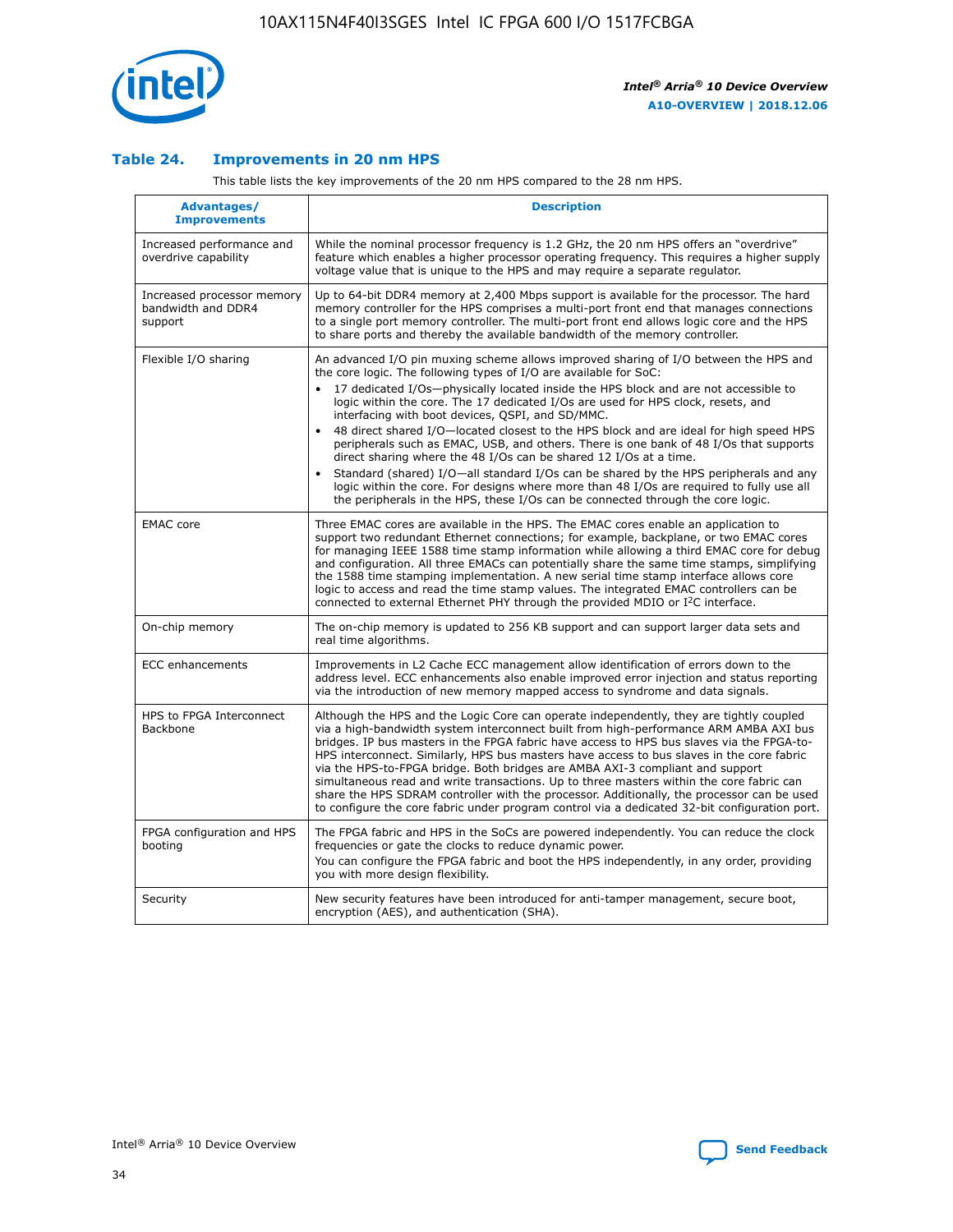

# **Features of the HPS**

The HPS has the following features:

- 1.2-GHz, dual-core ARM Cortex-A9 MPCore processor with up to 1.5-GHz via overdrive
	- ARMv7-A architecture that runs 32-bit ARM instructions, 16-bit and 32-bit Thumb instructions, and 8-bit Java byte codes in Jazelle style
	- Superscalar, variable length, out-of-order pipeline with dynamic branch prediction
	- Instruction Efficiency 2.5 MIPS/MHz, which provides total performance of 7500 MIPS at 1.5 GHz
- Each processor core includes:
	- 32 KB of L1 instruction cache, 32 KB of L1 data cache
	- Single- and double-precision floating-point unit and NEON media engine
	- CoreSight debug and trace technology
	- Snoop Control Unit (SCU) and Acceleration Coherency Port (ACP)
- 512 KB of shared L2 cache
- 256 KB of scratch RAM
- Hard memory controller with support for DDR3, DDR4 and optional error correction code (ECC) support
- Multiport Front End (MPFE) Scheduler interface to the hard memory controller
- 8-channel direct memory access (DMA) controller
- QSPI flash controller with SIO, DIO, QIO SPI Flash support
- NAND flash controller (ONFI 1.0 or later) with DMA and ECC support, updated to support 8 and 16-bit Flash devices and new command DMA to offload CPU for fast power down recovery
- Updated SD/SDIO/MMC controller to eMMC 4.5 with DMA with CE-ATA digital command support
- 3 10/100/1000 Ethernet media access control (MAC) with DMA
- 2 USB On-the-Go (OTG) controllers with DMA
- $\bullet$  5 I<sup>2</sup>C controllers (3 can be used by EMAC for MIO to external PHY)
- 2 UART 16550 Compatible controllers
- 4 serial peripheral interfaces (SPI) (2 Master, 2 Slaves)
- 62 programmable general-purpose I/Os, which includes 48 direct share I/Os that allows the HPS peripherals to connect directly to the FPGA I/Os
- 7 general-purpose timers
- 4 watchdog timers
- Anti-tamper, Secure Boot, Encryption (AES) and Authentication (SHA)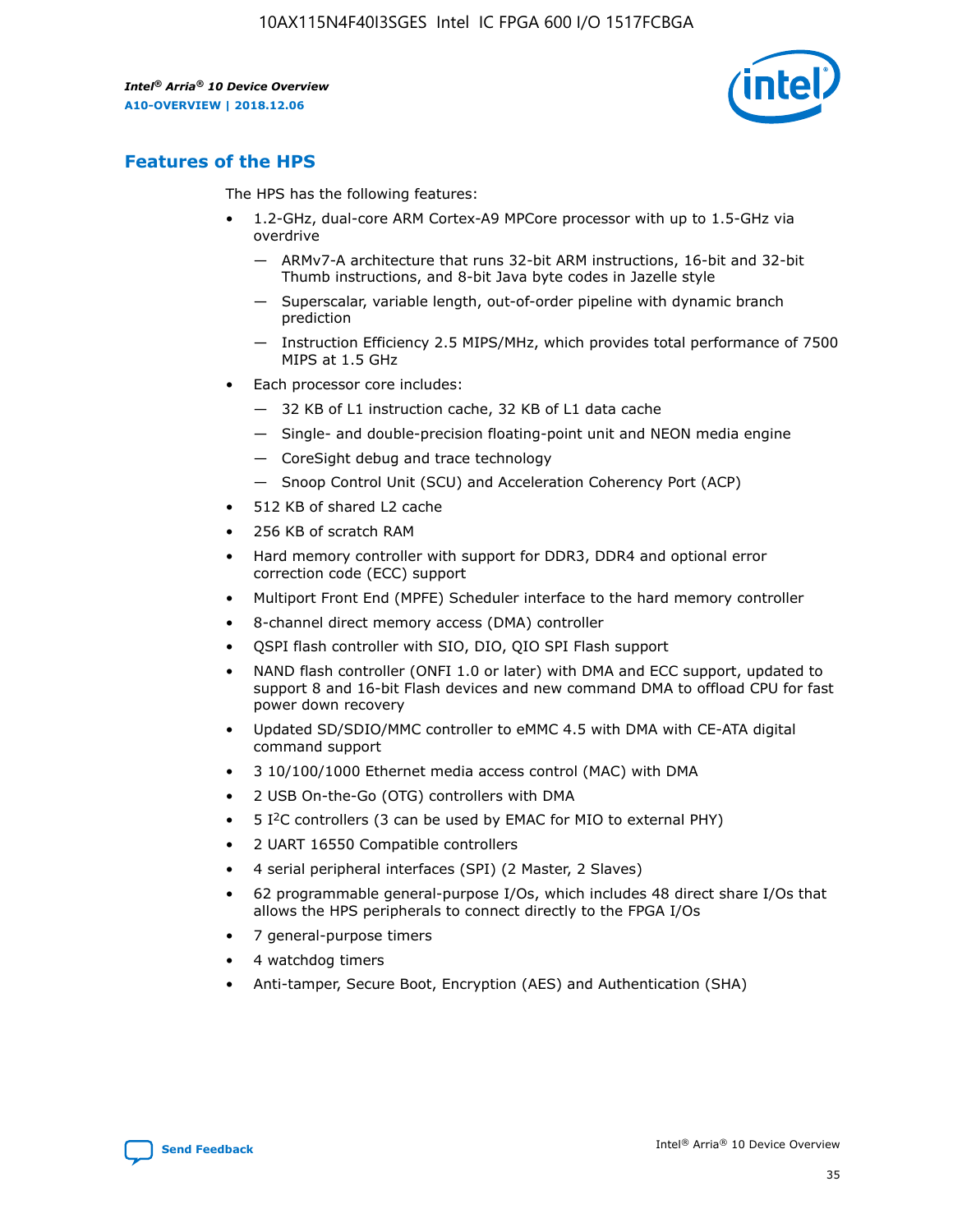

# **System Peripherals and Debug Access Port**

Each Ethernet MAC, USB OTG, NAND flash controller, and SD/MMC controller module has an integrated DMA controller. For modules without an integrated DMA controller, an additional DMA controller module provides up to eight channels of high-bandwidth data transfers. Peripherals that communicate off-chip are multiplexed with other peripherals at the HPS pin level. This allows you to choose which peripherals interface with other devices on your PCB.

The debug access port provides interfaces to industry standard JTAG debug probes and supports ARM CoreSight debug and core traces to facilitate software development.

## **HPS–FPGA AXI Bridges**

The HPS–FPGA bridges, which support the Advanced Microcontroller Bus Architecture (AMBA) Advanced eXtensible Interface (AXI™) specifications, consist of the following bridges:

- FPGA-to-HPS AMBA AXI bridge—a high-performance bus supporting 32, 64, and 128 bit data widths that allows the FPGA fabric to issue transactions to slaves in the HPS.
- HPS-to-FPGA Avalon/AMBA AXI bridge—a high-performance bus supporting 32, 64, and 128 bit data widths that allows the HPS to issue transactions to slaves in the FPGA fabric.
- Lightweight HPS-to-FPGA AXI bridge—a lower latency 32 bit width bus that allows the HPS to issue transactions to soft peripherals in the FPGA fabric. This bridge is primarily used for control and status register (CSR) accesses to peripherals in the FPGA fabric.

The HPS–FPGA AXI bridges allow masters in the FPGA fabric to communicate with slaves in the HPS logic, and vice versa. For example, the HPS-to-FPGA AXI bridge allows you to share memories instantiated in the FPGA fabric with one or both microprocessors in the HPS, while the FPGA-to-HPS AXI bridge allows logic in the FPGA fabric to access the memory and peripherals in the HPS.

Each HPS–FPGA bridge also provides asynchronous clock crossing for data transferred between the FPGA fabric and the HPS.

### **HPS SDRAM Controller Subsystem**

The HPS SDRAM controller subsystem contains a multiport SDRAM controller and DDR PHY that are shared between the FPGA fabric (through the FPGA-to-HPS SDRAM interface), the level 2 (L2) cache, and the level 3 (L3) system interconnect. The FPGA-to-HPS SDRAM interface supports AMBA AXI and Avalon® Memory-Mapped (Avalon-MM) interface standards, and provides up to six individual ports for access by masters implemented in the FPGA fabric.

The HPS SDRAM controller supports up to 3 masters (command ports), 3x 64-bit read data ports and 3x 64-bit write data ports.

To maximize memory performance, the SDRAM controller subsystem supports command and data reordering, deficit round-robin arbitration with aging, and high-priority bypass features.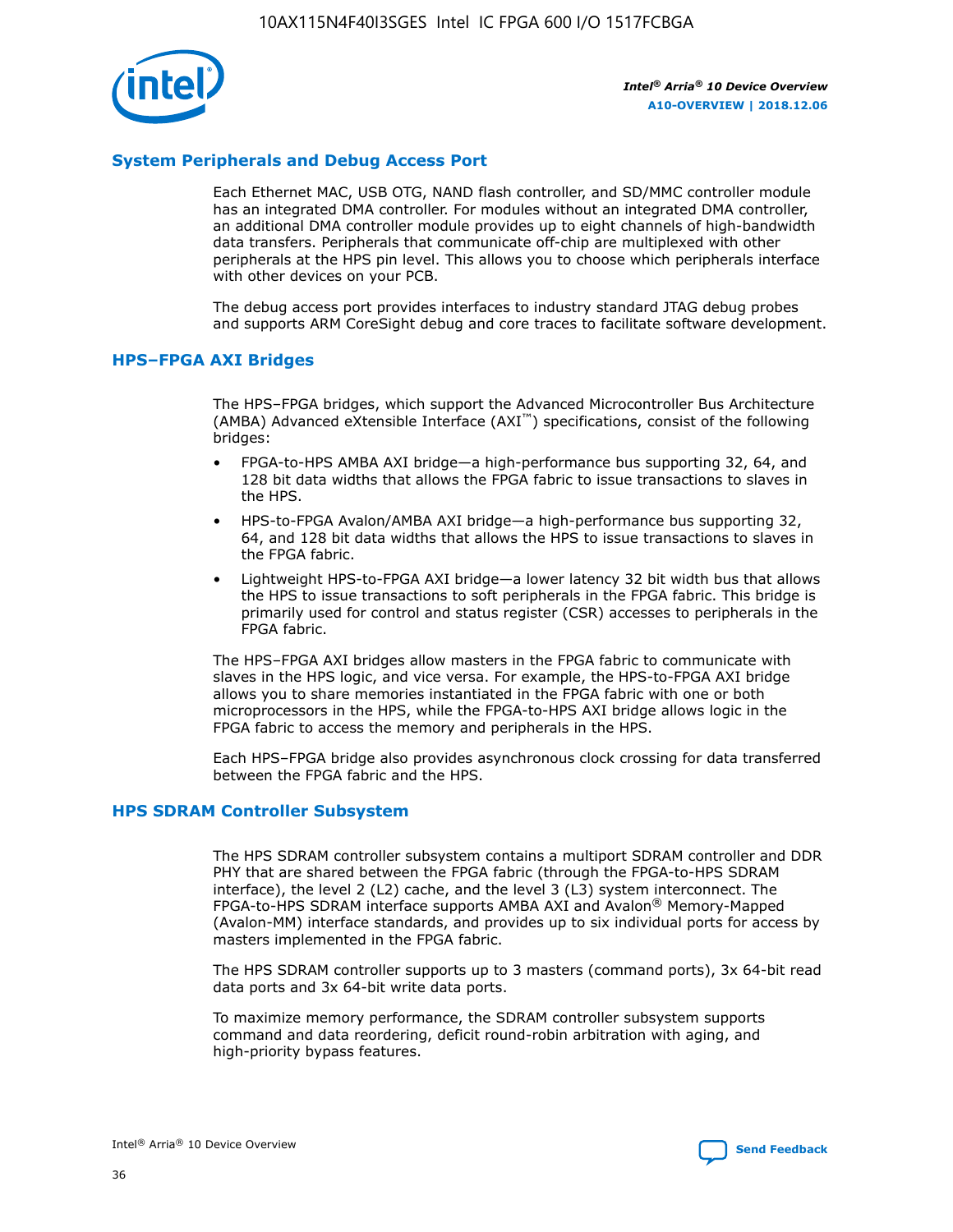

# **FPGA Configuration and HPS Booting**

The FPGA fabric and HPS in the SoC FPGA must be powered at the same time. You can reduce the clock frequencies or gate the clocks to reduce dynamic power.

Once powered, the FPGA fabric and HPS can be configured independently thus providing you with more design flexibility:

- You can boot the HPS independently. After the HPS is running, the HPS can fully or partially reconfigure the FPGA fabric at any time under software control. The HPS can also configure other FPGAs on the board through the FPGA configuration controller.
- Configure the FPGA fabric first, and then boot the HPS from memory accessible to the FPGA fabric.

## **Hardware and Software Development**

For hardware development, you can configure the HPS and connect your soft logic in the FPGA fabric to the HPS interfaces using the Platform Designer system integration tool in the Intel Quartus Prime software.

For software development, the ARM-based SoC FPGA devices inherit the rich software development ecosystem available for the ARM Cortex-A9 MPCore processor. The software development process for Intel SoC FPGAs follows the same steps as those for other SoC devices from other manufacturers. Support for Linux\*, VxWorks\*, and other operating systems are available for the SoC FPGAs. For more information on the operating systems support availability, contact the Intel FPGA sales team.

You can begin device-specific firmware and software development on the Intel SoC FPGA Virtual Target. The Virtual Target is a fast PC-based functional simulation of a target development system—a model of a complete development board. The Virtual Target enables the development of device-specific production software that can run unmodified on actual hardware.

# **Dynamic and Partial Reconfiguration**

The Intel Arria 10 devices support dynamic and partial reconfiguration. You can use dynamic and partial reconfiguration simultaneously to enable seamless reconfiguration of both the device core and transceivers.

# **Dynamic Reconfiguration**

You can reconfigure the PMA and PCS blocks while the device continues to operate. This feature allows you to change the data rates, protocol, and analog settings of a channel in a transceiver bank without affecting on-going data transfer in other transceiver banks. This feature is ideal for applications that require dynamic multiprotocol or multirate support.

# **Partial Reconfiguration**

Using partial reconfiguration, you can reconfigure some parts of the device while keeping the device in operation.

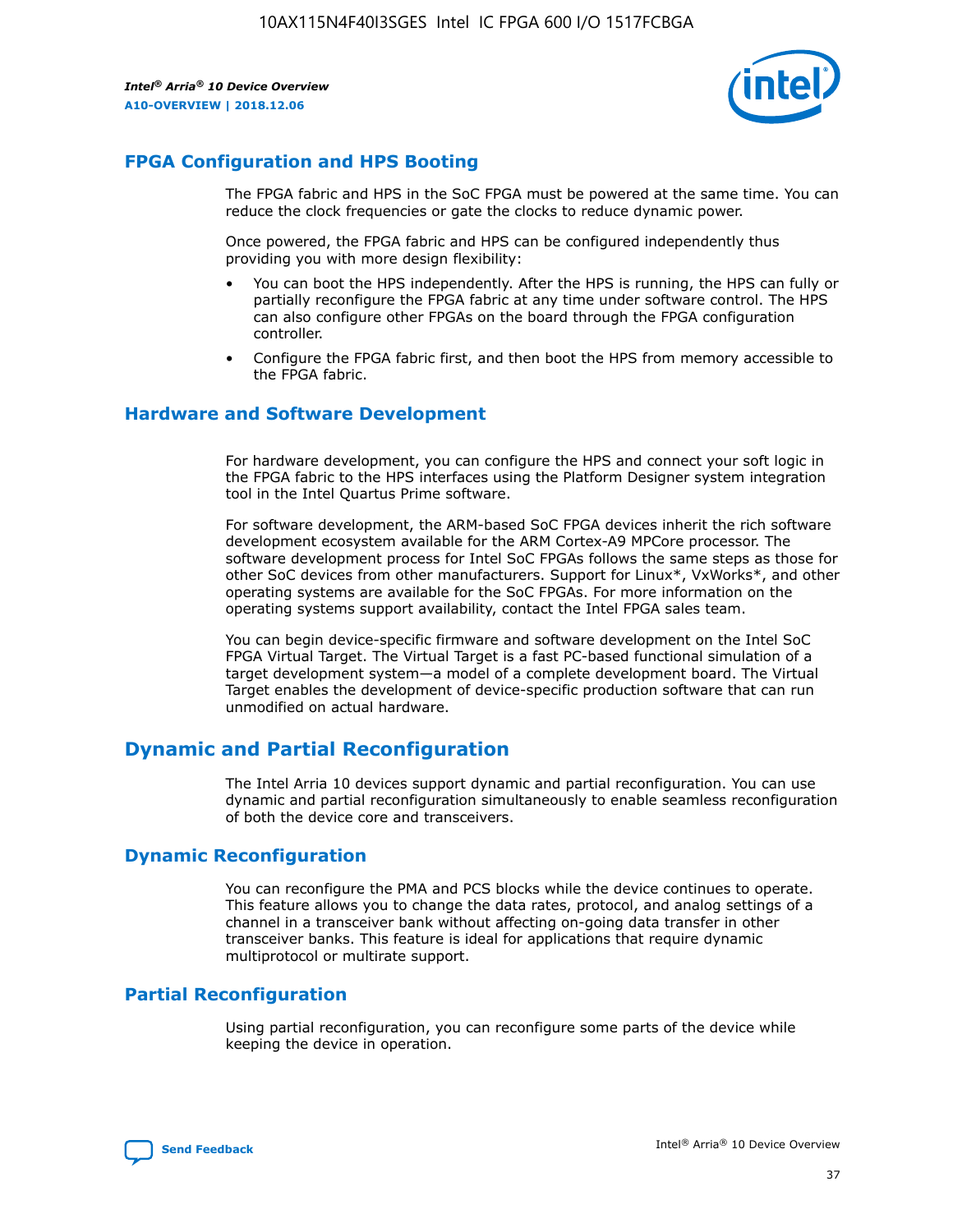

Instead of placing all device functions in the FPGA fabric, you can store some functions that do not run simultaneously in external memory and load them only when required. This capability increases the effective logic density of the device, and lowers cost and power consumption.

In the Intel solution, you do not have to worry about intricate device architecture to perform a partial reconfiguration. The partial reconfiguration capability is built into the Intel Quartus Prime design software, making such time-intensive task simple.

Intel Arria 10 devices support partial reconfiguration in the following configuration options:

- Using an internal host:
	- All supported configuration modes where the FPGA has access to external memory devices such as serial and parallel flash memory.
	- Configuration via Protocol [CvP (PCIe)]
- Using an external host—passive serial (PS), fast passive parallel (FPP) x8, FPP x16, and FPP x32 I/O interface.

# **Enhanced Configuration and Configuration via Protocol**

## **Table 25. Configuration Schemes and Features of Intel Arria 10 Devices**

Intel Arria 10 devices support 1.8 V programming voltage and several configuration schemes.

| <b>Scheme</b>                                                          | <b>Data</b><br><b>Width</b> | <b>Max Clock</b><br>Rate<br>(MHz) | <b>Max Data</b><br>Rate<br>(Mbps)<br>(13) | <b>Decompression</b> | <b>Design</b><br>Security <sup>(1</sup><br>4) | <b>Partial</b><br><b>Reconfiguration</b><br>(15) | <b>Remote</b><br><b>System</b><br><b>Update</b> |
|------------------------------------------------------------------------|-----------------------------|-----------------------------------|-------------------------------------------|----------------------|-----------------------------------------------|--------------------------------------------------|-------------------------------------------------|
| <b>JTAG</b>                                                            | 1 bit                       | 33                                | 33                                        |                      |                                               | Yes(16)                                          |                                                 |
| Active Serial (AS)<br>through the<br>EPCO-L<br>configuration<br>device | 1 bit,<br>4 bits            | 100                               | 400                                       | Yes                  | Yes                                           | $Y_{PS}(16)$                                     | Yes                                             |
| Passive serial (PS)<br>through CPLD or<br>external<br>microcontroller  | 1 bit                       | 100                               | 100                                       | Yes                  | Yes                                           | Yes(16)                                          | Parallel<br>Flash<br>Loader<br>(PFL) IP<br>core |
|                                                                        |                             |                                   |                                           |                      |                                               |                                                  | continued                                       |

<sup>(13)</sup> Enabling either compression or design security features affects the maximum data rate. Refer to the Intel Arria 10 Device Datasheet for more information.

<sup>(14)</sup> Encryption and compression cannot be used simultaneously.

 $<sup>(15)</sup>$  Partial reconfiguration is an advanced feature of the device family. If you are interested in</sup> using partial reconfiguration, contact Intel for support.

 $(16)$  Partial configuration can be performed only when it is configured as internal host.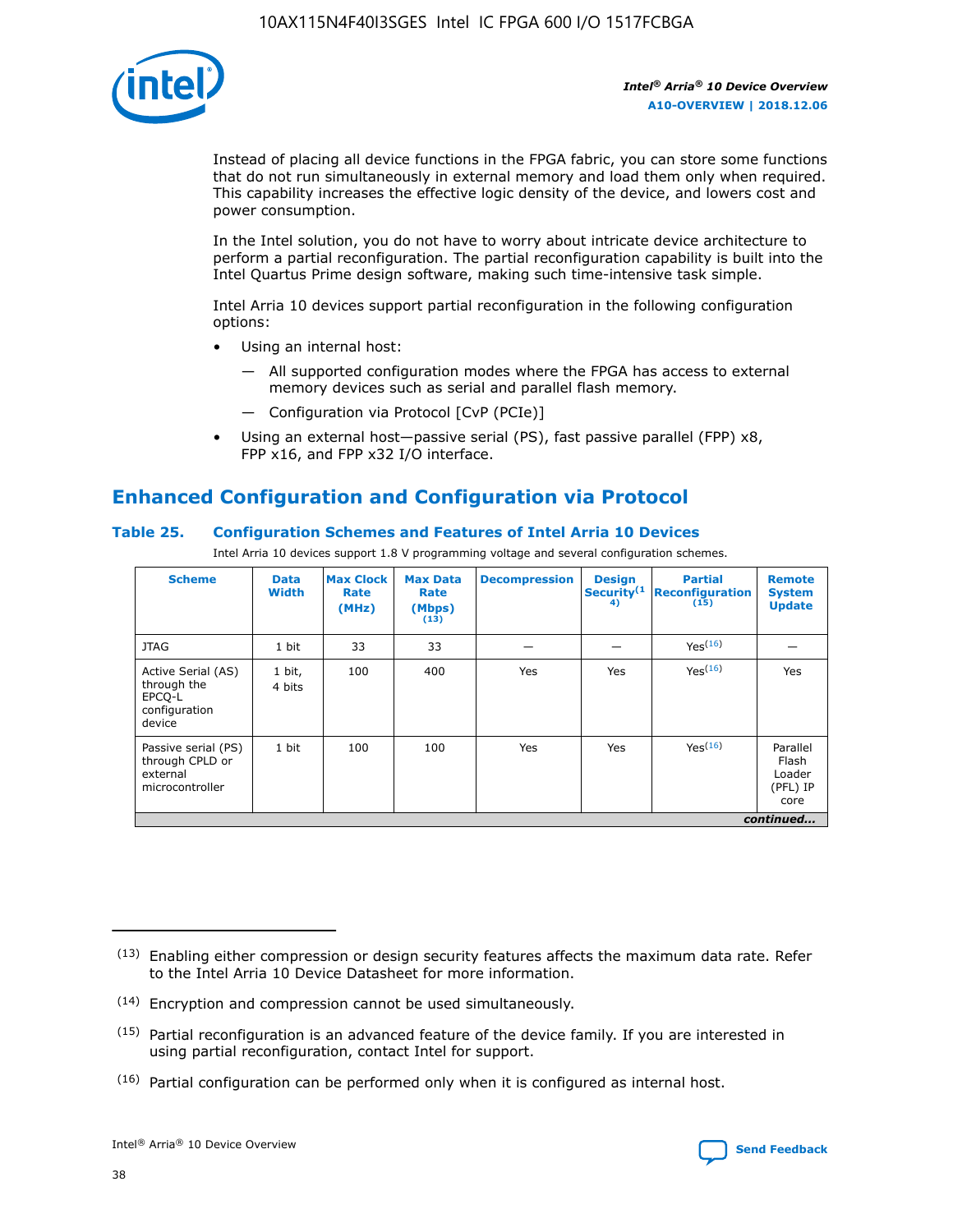

| <b>Scheme</b>                                    | <b>Data</b><br><b>Width</b> | <b>Max Clock</b><br>Rate<br>(MHz) | <b>Max Data</b><br>Rate<br>(Mbps)<br>(13) | <b>Decompression</b> | <b>Design</b><br>Security <sup>(1</sup><br>4) | <b>Partial</b><br><b>Reconfiguration</b><br>(15) | <b>Remote</b><br><b>System</b><br><b>Update</b> |
|--------------------------------------------------|-----------------------------|-----------------------------------|-------------------------------------------|----------------------|-----------------------------------------------|--------------------------------------------------|-------------------------------------------------|
| Fast passive                                     | 8 bits                      | 100                               | 3200                                      | Yes                  | Yes                                           | Yes(17)                                          | PFL IP                                          |
| parallel (FPP)<br>through CPLD or                | 16 bits                     |                                   |                                           | Yes                  | Yes                                           |                                                  | core                                            |
| external<br>microcontroller                      | 32 bits                     |                                   |                                           | Yes                  | Yes                                           |                                                  |                                                 |
| Configuration via                                | 16 bits                     | 100                               | 3200                                      | Yes                  | Yes                                           | Yes <sup>(17)</sup>                              |                                                 |
| <b>HPS</b>                                       | 32 bits                     |                                   |                                           | Yes                  | Yes                                           |                                                  |                                                 |
| Configuration via<br>Protocol [CvP<br>$(PCIe^*)$ | x1, x2,<br>x4, x8<br>lanes  |                                   | 8000                                      | Yes                  | Yes                                           | Yes(16)                                          |                                                 |

You can configure Intel Arria 10 devices through PCIe using Configuration via Protocol (CvP). The Intel Arria 10 CvP implementation conforms to the PCIe 100 ms power-up-to-active time requirement.

### **Related Information**

[Configuration via Protocol \(CvP\) Implementation in Intel FPGAs User Guide](https://www.intel.com/content/www/us/en/programmable/documentation/dsu1441819344145.html#dsu1442269728522) Provides more information about the CvP configuration scheme.

# **SEU Error Detection and Correction**

Intel Arria 10 devices offer robust and easy-to-use single-event upset (SEU) error detection and correction circuitry.

The detection and correction circuitry includes protection for Configuration RAM (CRAM) programming bits and user memories. The CRAM is protected by a continuously running CRC error detection circuit with integrated ECC that automatically corrects one or two errors and detects higher order multi-bit errors. When more than two errors occur, correction is available through reloading of the core programming file, providing a complete design refresh while the FPGA continues to operate.

The physical layout of the Intel Arria 10 CRAM array is optimized to make the majority of multi-bit upsets appear as independent single-bit or double-bit errors which are automatically corrected by the integrated CRAM ECC circuitry. In addition to the CRAM protection, the M20K memory blocks also include integrated ECC circuitry and are layout-optimized for error detection and correction. The MLAB does not have ECC.

(14) Encryption and compression cannot be used simultaneously.

<sup>(17)</sup> Supported at a maximum clock rate of 100 MHz.



 $(13)$  Enabling either compression or design security features affects the maximum data rate. Refer to the Intel Arria 10 Device Datasheet for more information.

 $(15)$  Partial reconfiguration is an advanced feature of the device family. If you are interested in using partial reconfiguration, contact Intel for support.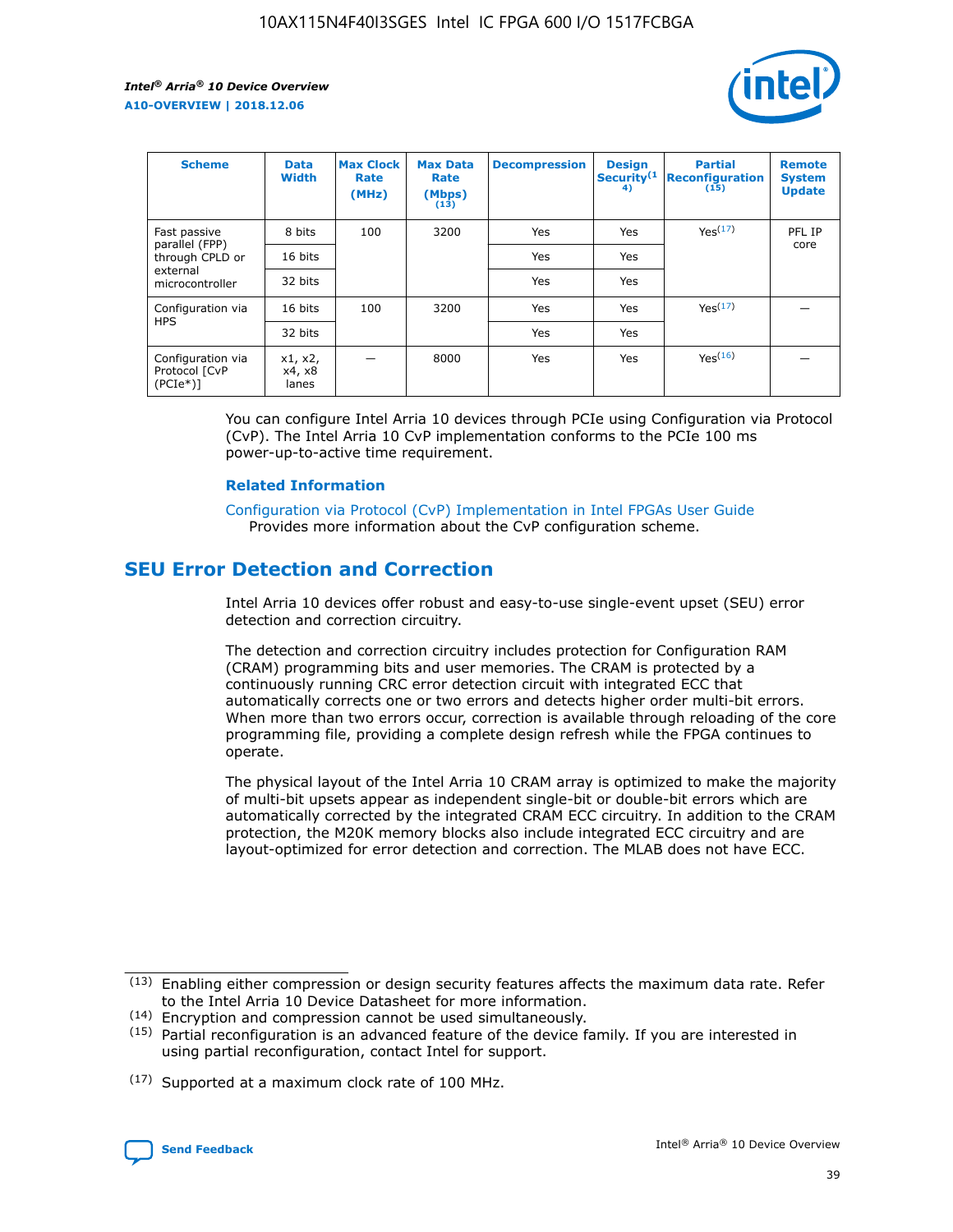

# **Power Management**

Intel Arria 10 devices leverage the advanced 20 nm process technology, a low 0.9 V core power supply, an enhanced core architecture, and several optional power reduction techniques to reduce total power consumption by as much as 40% compared to Arria V devices and as much as 60% compared to Stratix V devices.

The optional power reduction techniques in Intel Arria 10 devices include:

- **SmartVID**—a code is programmed into each device during manufacturing that allows a smart regulator to operate the device at lower core  $V_{CC}$  while maintaining performance
- **Programmable Power Technology**—non-critical timing paths are identified by the Intel Quartus Prime software and the logic in these paths is biased for low power instead of high performance
- **Low Static Power Options**—devices are available with either standard static power or low static power while maintaining performance

Furthermore, Intel Arria 10 devices feature Intel's industry-leading low power transceivers and include a number of hard IP blocks that not only reduce logic resources but also deliver substantial power savings compared to soft implementations. In general, hard IP blocks consume up to 90% less power than the equivalent soft logic implementations.

# **Incremental Compilation**

The Intel Quartus Prime software incremental compilation feature reduces compilation time and helps preserve performance to ease timing closure. The incremental compilation feature enables the partial reconfiguration flow for Intel Arria 10 devices.

Incremental compilation supports top-down, bottom-up, and team-based design flows. This feature facilitates modular, hierarchical, and team-based design flows where different designers compile their respective design sections in parallel. Furthermore, different designers or IP providers can develop and optimize different blocks of the design independently. These blocks can then be imported into the top level project.

# **Document Revision History for Intel Arria 10 Device Overview**

| <b>Document</b><br><b>Version</b> | <b>Changes</b>                                                                                                                                                                                                                                                              |
|-----------------------------------|-----------------------------------------------------------------------------------------------------------------------------------------------------------------------------------------------------------------------------------------------------------------------------|
| 2018.12.06                        | Added links to Intel Arria 10 device errata documents.<br>Removed automotive temperature option from the Intel Arria 10 GX devices.<br>Removed -3 fabric speed grade from the Intel Arria 10 GT devices.<br>Updated power options for the Intel Arria 10 GX and GT devices. |
| 2018.04.09                        | Updated the lowest $V_{CC}$ from 0.83 V to 0.82 V in the topic listing a summary of the device features.                                                                                                                                                                    |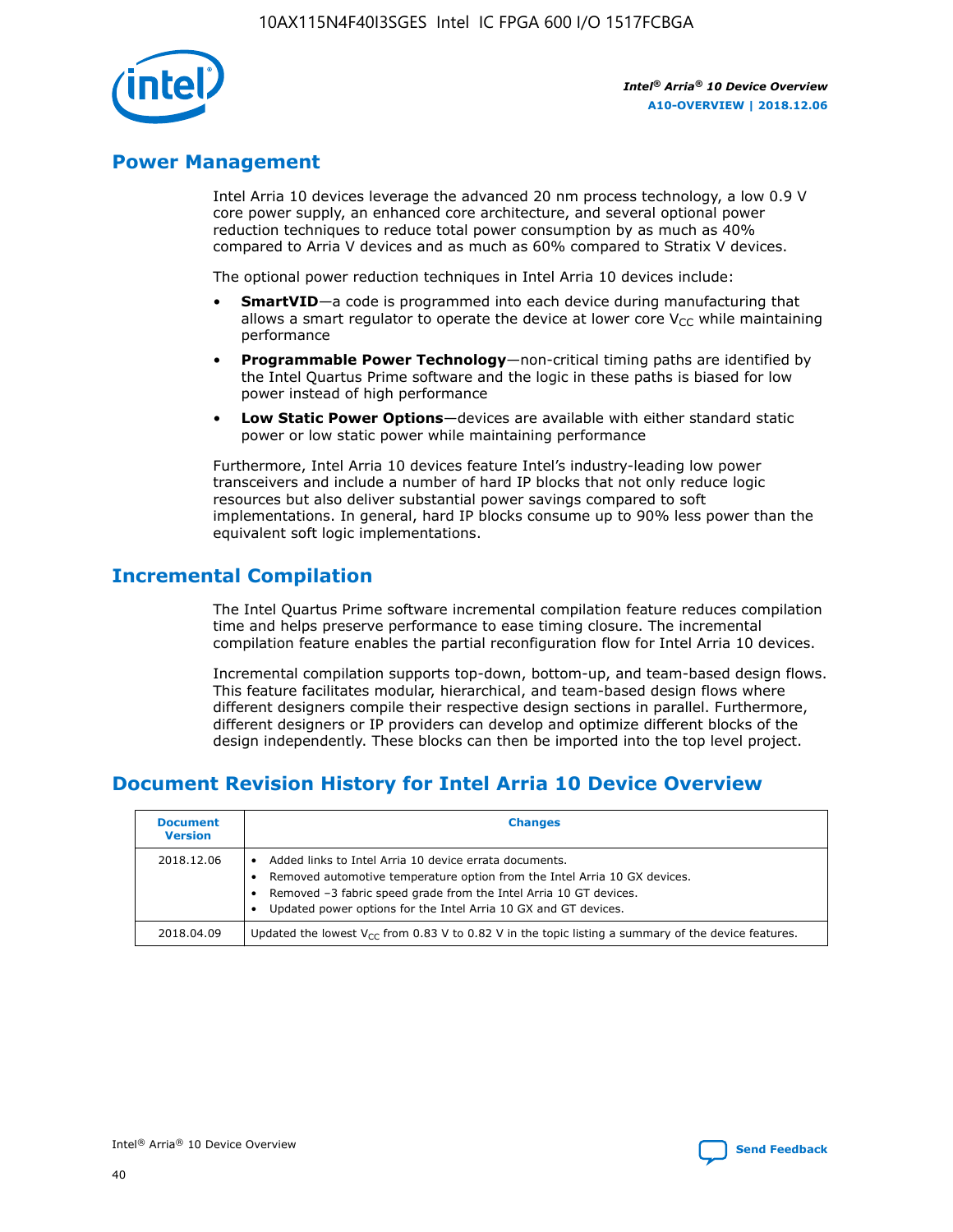*Intel® Arria® 10 Device Overview* **A10-OVERVIEW | 2018.12.06**



| <b>Date</b>    | <b>Version</b> | <b>Changes</b>                                                                                                                                                                                                                                                                                                                                                                                                                                                                                                                                                                                                                                                                                                                                                                                                                                                                                                                                                            |
|----------------|----------------|---------------------------------------------------------------------------------------------------------------------------------------------------------------------------------------------------------------------------------------------------------------------------------------------------------------------------------------------------------------------------------------------------------------------------------------------------------------------------------------------------------------------------------------------------------------------------------------------------------------------------------------------------------------------------------------------------------------------------------------------------------------------------------------------------------------------------------------------------------------------------------------------------------------------------------------------------------------------------|
| January 2018   | 2018.01.17     | Updated the maximum data rate for HPS (Intel Arria 10 SX devices<br>external memory interface DDR3 controller from 2,166 Mbps to 2,133<br>Mbps.<br>Updated maximum frequency supported for half rate QDRII and QDRII<br>+ SRAM to 633 MHz in Memory Standards Supported by the Soft<br>Memory Controller table.<br>Updated transceiver backplane capability to 12.5 Gbps.<br>$\bullet$<br>Removed transceiver speed grade 5 in Sample Ordering Core and<br>Available Options for Intel Arria 10 GX Devices figure.<br>Removed package code 40, low static power, SmartVID, industrial, and<br>military operating temperature support from Sample Ordering Core and<br>Available Options for Intel Arria 10 GT Devices figure.<br>Updated short reach transceiver rate for Intel Arria 10 GT devices to<br>25.8 Gbps.<br>Removed On-Die Instrumentation - EyeQ and Jitter Margin Tool<br>support from PMA Features of the Transceivers in Intel Arria 10 Devices<br>table. |
| September 2017 | 2017.09.20     | Updated the maximum speed of the DDR4 external memory interface from<br>1,333 MHz/2,666 Mbps to 1,200 MHz/2,400 Mbps.                                                                                                                                                                                                                                                                                                                                                                                                                                                                                                                                                                                                                                                                                                                                                                                                                                                     |
| July 2017      | 2017.07.13     | Corrected the automotive temperature range in the figure showing the<br>available options for the Intel Arria 10 GX devices from "-40°C to 100°C"<br>to "-40°C to 125°C".                                                                                                                                                                                                                                                                                                                                                                                                                                                                                                                                                                                                                                                                                                                                                                                                 |
| July 2017      | 2017.07.06     | Added automotive temperature option to Intel Arria 10 GX device family.                                                                                                                                                                                                                                                                                                                                                                                                                                                                                                                                                                                                                                                                                                                                                                                                                                                                                                   |
| May 2017       | 2017.05.08     | Corrected protocol names with "1588" to "IEEE 1588v2".<br>$\bullet$<br>Updated the vertical migration table to remove vertical migration<br>$\bullet$<br>between Intel Arria 10 GX and Intel Arria 10 SX device variants.<br>Removed all "Preliminary" marks.<br>$\bullet$                                                                                                                                                                                                                                                                                                                                                                                                                                                                                                                                                                                                                                                                                                |
| March 2017     | 2017.03.15     | Removed the topic about migration from Intel Arria 10 to Intel Stratix<br>10 devices.<br>Rebranded as Intel.<br>$\bullet$                                                                                                                                                                                                                                                                                                                                                                                                                                                                                                                                                                                                                                                                                                                                                                                                                                                 |
| October 2016   | 2016.10.31     | Removed package F36 from Intel Arria 10 GX devices.<br>Updated Intel Arria 10 GT sample ordering code and maximum GX<br>$\bullet$<br>transceiver count. Intel Arria 10 GT devices are available only in the<br>SF45 package option with a maximum of 72 transceivers.                                                                                                                                                                                                                                                                                                                                                                                                                                                                                                                                                                                                                                                                                                     |
| May 2016       | 2016.05.02     | Updated the FPGA Configuration and HPS Booting topic.<br>$\bullet$<br>Remove V <sub>CC</sub> PowerManager from the Summary of Features, Power<br>Management and Arria 10 Device Variants and packages topics. This<br>feature is no longer supported in Arria 10 devices.<br>Removed LPDDR3 from the Memory Standards Supported by the HPS<br>Hard Memory Controller table in the Memory Standards Supported by<br>Intel Arria 10 Devices topic. This standard is only supported by the<br>FPGA.<br>Removed transceiver speed grade 5 from the Device Variants and<br>Packages topic for Arria 10 GX and SX devices.                                                                                                                                                                                                                                                                                                                                                      |
| February 2016  | 2016.02.11     | Changed the maximum Arria 10 GT datarate to 25.8 Gbps and the<br>minimum datarate to 1 Gbps globally.<br>Revised the state for Core clock networks in the Summary of Features<br>$\bullet$<br>topic.<br>Changed the transceiver parameters in the "Summary of Features for<br>$\bullet$<br>Arria 10 Devices" table.<br>• Changed the transceiver parameters in the "Maximum Resource Counts<br>for Arria 10 GT Devices" table.<br>Changed the package availability for GT devices in the "Package Plan<br>for Arria 10 GT Devices" table.<br>Changed the package configurations for GT devices in the "Migration"<br>Capability Across Arria 10 Product Lines" figure.<br>continued                                                                                                                                                                                                                                                                                       |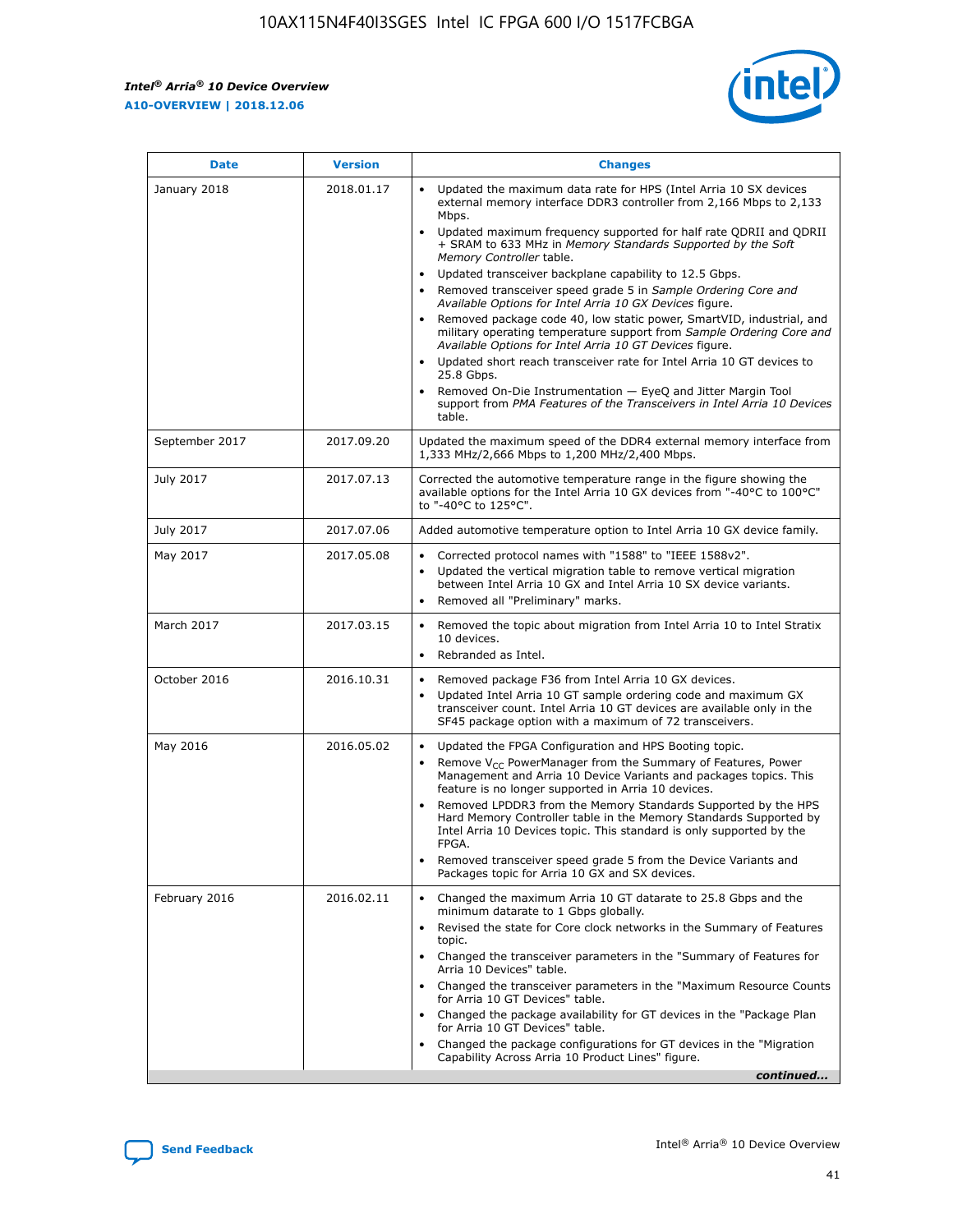

| <b>Date</b>   | <b>Version</b> | <b>Changes</b>                                                                                                                                                               |
|---------------|----------------|------------------------------------------------------------------------------------------------------------------------------------------------------------------------------|
|               |                | Changed transceiver parameters in the "Low Power Serial Transceivers"<br>$\bullet$<br>section.                                                                               |
|               |                | • Changed the transceiver descriptions in the "Device Variants for the<br>Arria 10 Device Family" table.                                                                     |
|               |                | • Changed the "Sample Ordering Code and Available Options for Arria 10<br>GT Devices" figure.                                                                                |
|               |                | Changed the datarates for GT devices in the "PMA Features" section.                                                                                                          |
|               |                | Changed the datarates for GT devices in the "PCS Features" section.<br>$\bullet$                                                                                             |
| December 2015 | 2015.12.14     | Updated the number of M20K memory blocks for Arria 10 GX 660 from<br>2133 to 2131 and corrected the total RAM bit from 48,448 Kb to<br>48,408 Kb.                            |
|               |                | Corrected the number of DSP blocks for Arria 10 GX 660 from 1688 to<br>$\bullet$<br>1687 in the table listing floating-point arithmetic resources.                           |
| November 2015 | 2015.11.02     | Updated the maximum resources for Arria 10 GX 220, GX 320, GX 480,<br>GX 660, SX 220, SX 320, SX 480, and SX 660.                                                            |
|               |                | Updated resource count for Arria 10 GX 320, GX 480, GX 660, SX 320,<br>SX 480, a SX 660 devices in Number of Multipliers in Intel Arria 10<br><b>Devices</b> table.          |
|               |                | Updated the available options for Arria 10 GX, GT, and SX.<br>$\bullet$                                                                                                      |
|               |                | Changed instances of Quartus II to Quartus Prime.<br>$\bullet$                                                                                                               |
| June 2015     | 2015.06.15     | Corrected label for Intel Arria 10 GT product lines in the vertical migration<br>figure.                                                                                     |
| May 2015      | 2015.05.15     | Corrected the DDR3 half rate and quarter rate maximum frequencies in the<br>table that lists the memory standards supported by the Intel Arria 10 hard<br>memory controller. |
| May 2015      | 2015.05.04     | • Added support for 13.5G JESD204b in the Summary of Features table.                                                                                                         |
|               |                | Added a link to Arria 10 GT Channel Usage in the Arria 10 GT Package<br>$\bullet$<br>Plan topic.                                                                             |
|               |                | • Added a note to the table, Maximum Resource Counts for Arria 10 GT<br>devices.                                                                                             |
|               |                | • Updated the power requirements of the transceivers in the Low Power<br>Serial Transceivers topic.                                                                          |
| January 2015  | 2015.01.23     | • Added floating point arithmetic features in the Summary of Features<br>table.                                                                                              |
|               |                | • Updated the total embedded memory from 38.38 megabits (Mb) to<br>65.6 Mb.                                                                                                  |
|               |                | • Updated the table that lists the memory standards supported by Intel<br>Arria 10 devices.                                                                                  |
|               |                | Removed support for DDR3U, LPDDR3 SDRAM, RLDRAM 2, and DDR2.                                                                                                                 |
|               |                | Moved RLDRAM 3 support from hard memory controller to soft memory<br>controller. RLDRAM 3 support uses hard PHY with soft memory<br>controller.                              |
|               |                | Added soft memory controller support for QDR IV.                                                                                                                             |
|               |                | Updated the maximum resource count table to include the number of<br>hard memory controllers available in each device variant.                                               |
|               |                | Updated the transceiver PCS data rate from 12.5 Gbps to 12 Gbps.                                                                                                             |
|               |                | Updated the max clock rate of PS, FPP x8, FPP x16, and Configuration<br>via HPS from 125 MHz to 100 MHz.                                                                     |
|               |                | Added a feature for fractional synthesis PLLs: PLL cascading.                                                                                                                |
|               |                | Updated the HPS programmable general-purpose I/Os from 54 to 62.<br>$\bullet$                                                                                                |
|               |                | continued                                                                                                                                                                    |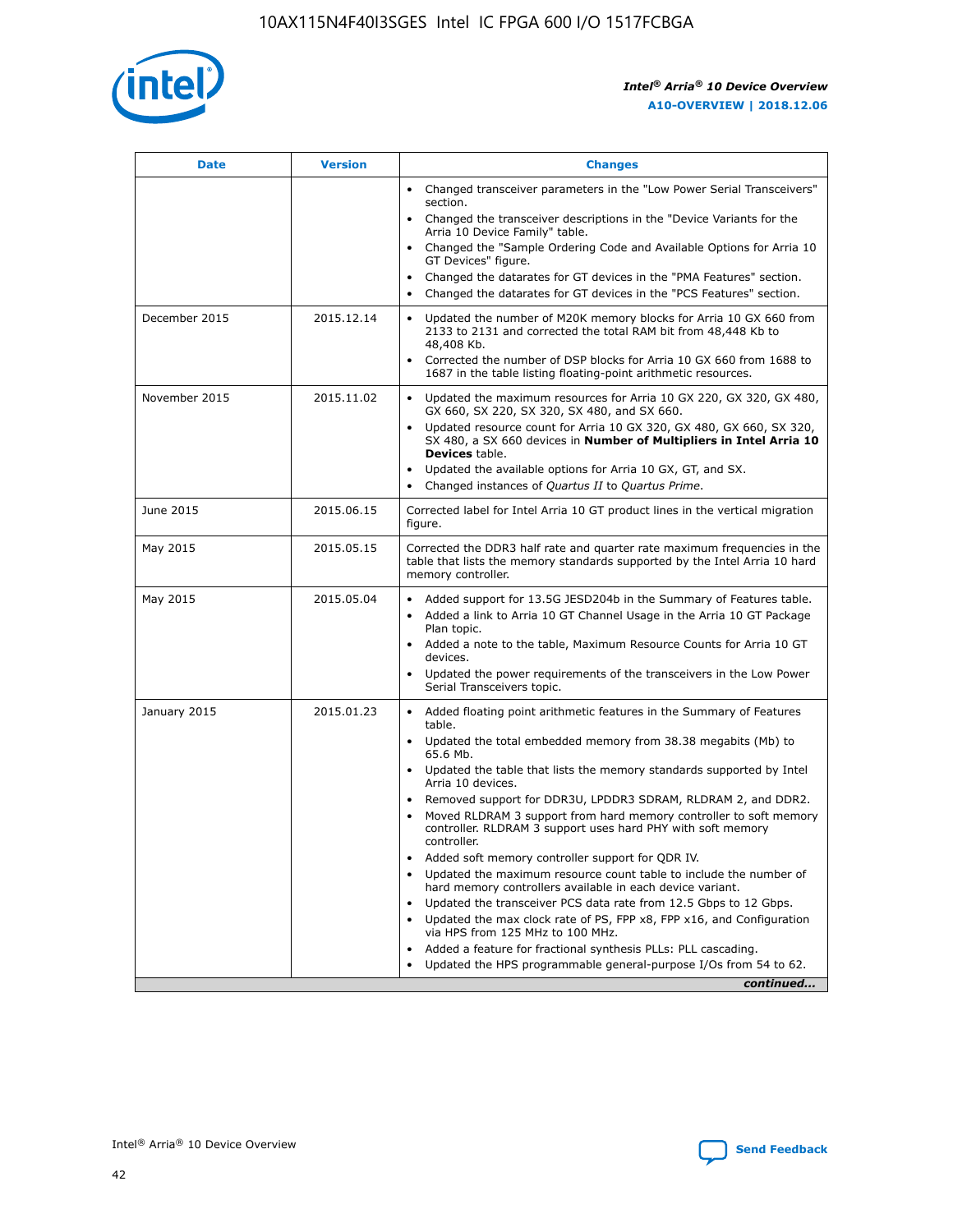r



| <b>Date</b>    | <b>Version</b> | <b>Changes</b>                                                                                                                                                                                                                                                                                                                                                                                                                                                                                                                                      |
|----------------|----------------|-----------------------------------------------------------------------------------------------------------------------------------------------------------------------------------------------------------------------------------------------------------------------------------------------------------------------------------------------------------------------------------------------------------------------------------------------------------------------------------------------------------------------------------------------------|
| September 2014 | 2014.09.30     | Corrected the 3 V I/O and LVDS I/O counts for F35 and F36 packages<br>$\bullet$<br>of Arria 10 GX.<br>Corrected the 3 V I/O, LVDS I/O, and transceiver counts for the NF40<br>$\bullet$<br>package of the Arria GX 570 and 660.<br>Removed 3 V I/O, LVDS I/O, and transceiver counts for the NF40<br>٠<br>package of the Arria GX 900 and 1150. The NF40 package is not<br>available for Arria 10 GX 900 and 1150.                                                                                                                                  |
| August 2014    | 2014.08.18     | Updated Memory (Kb) M20K maximum resources for Arria 10 GX 660<br>devices from 42,660 to 42,620.<br>Added GPIO columns consisting of LVDS I/O Bank and 3V I/O Bank in<br>$\bullet$<br>the Package Plan table.<br>Added how to use memory interface clock frequency higher than 533<br>$\bullet$<br>MHz in the I/O vertical migration.<br>Added information to clarify that RLDRAM3 support uses hard PHY with<br>$\bullet$<br>soft memory controller.<br>Added variable precision DSP blocks support for floating-point<br>$\bullet$<br>arithmetic. |
| June 2014      | 2014.06.19     | Updated number of dedicated I/Os in the HPS block to 17.                                                                                                                                                                                                                                                                                                                                                                                                                                                                                            |
| February 2014  | 2014.02.21     | Updated transceiver speed grade options for GT devices in Figure 2.                                                                                                                                                                                                                                                                                                                                                                                                                                                                                 |
| February 2014  | 2014.02.06     | Updated data rate for Arria 10 GT devices from 28.1 Gbps to 28.3 Gbps.                                                                                                                                                                                                                                                                                                                                                                                                                                                                              |
| December 2013  | 2013.12.10     | Updated the HPS memory standards support from LPDDR2 to LPDDR3.<br>Updated HPS block diagram to include dedicated HPS I/O and FPGA<br>$\bullet$<br>Configuration blocks as well as repositioned SD/SDIO/MMC, DMA, SPI<br>and NAND Flash with ECC blocks.                                                                                                                                                                                                                                                                                            |
| December 2013  | 2013.12.02     | Initial release.                                                                                                                                                                                                                                                                                                                                                                                                                                                                                                                                    |